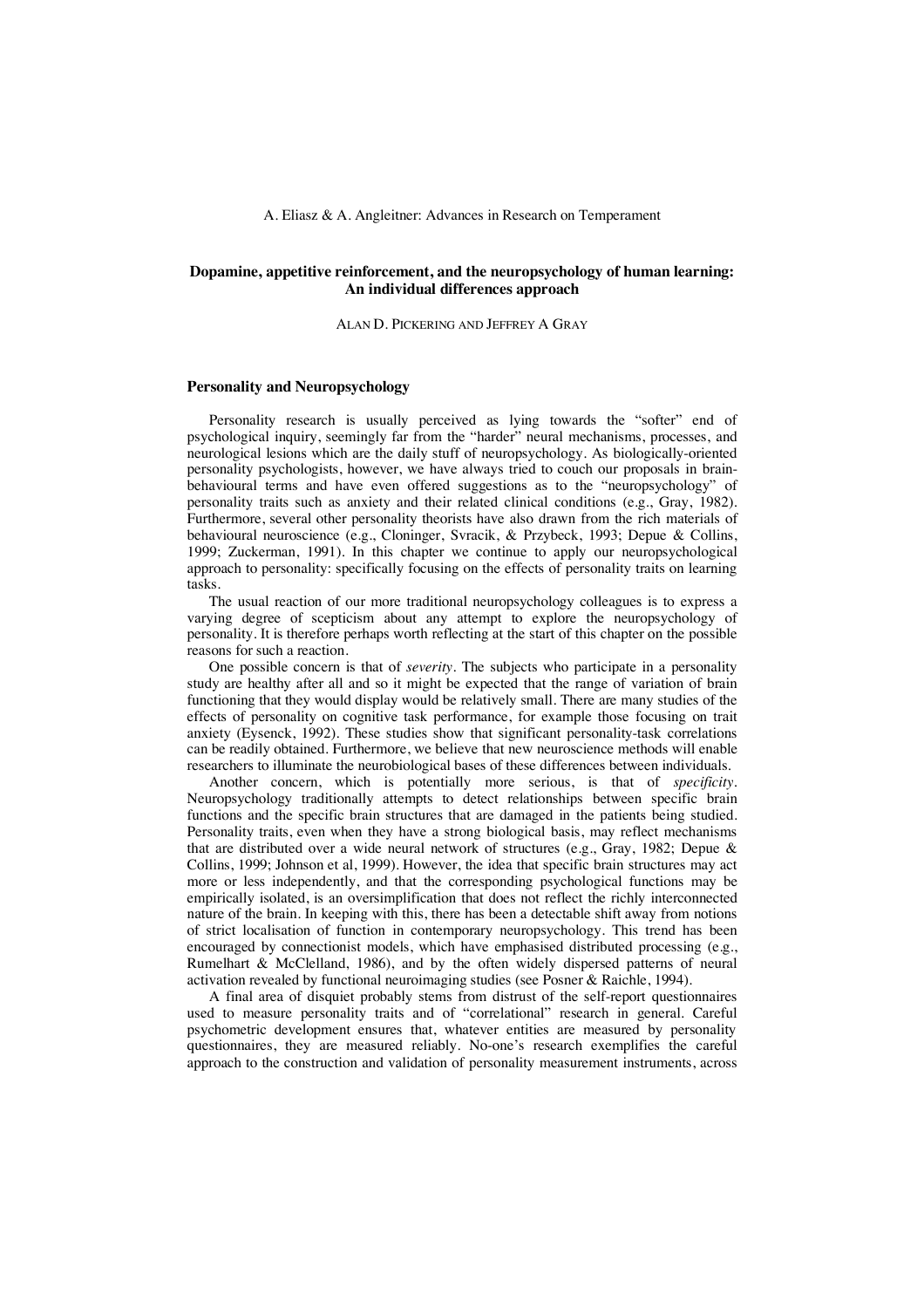several decades, more than that of Jan Strelau (e.g., De Pascalis, Zawadzki, & Strelau, 2000; Friedensberg & Strelau, 1982; Newman, Clark, Crawford, & Strelau, 1997; Strelau, Angleitner, Bantelmann, & Ruch, 1990; Strelau & Zawadzki, 1995). Personality researchers, who aspire to biological, reductionist explanations of the traits in question, should remember that their neuropsychological investigations of personality can be only as good as the instruments with which they measure their primary constructs. Researchers like us, who have contributed little to the development of specific personality instruments, therefore owe a considerable debt to the careful psychometric groundwork by people like Strelau and Eysenck.

As a result of this kind of careful instrument development, there is currently a certain "bullishness" amongst researchers about the status of personality traits and their measurement (e.g., Matthews & Deary, 1998). Moreover, finding correlations with cognitive task performance is not self-fulfilling or circular, as the questionnaires only very rarely contain items which directly ask the subject to rate their own cognitive abilities. Finally, it should be recalled that traditional neuropsychology, and the currently highly popular techniques of functional neuroimaging, are also correlational methods. In these cases the experimenter records either the cognitive deficits which correlate with the presence or absence of a particular lesion, or records the neural activations which correlate with the tasks undertaken in the scanner.

In view of the above points we would argue that there is little reason for neuropsychologists to be so sceptical about, or hostile to, the use of personality studies to understand human cognition. There are also some advantages to this approach. A major issue for neuropsychological research arises from the need to demonstrate specific deficits. Patients often show widespread deficits across tasks, particularly when one is studying groups with neurodegenerative (e.g., Alzheimer's or Parkinson's disease) or neuropsychiatric conditions (e.g., schizophrenia). The research has to disentangle a proposed specific deficit on a particular task, which can be linked to specific brain pathology, from generalised problems on other tasks that cannot be linked, in a straightforward way, to particular brain structures. These generalised problems may arise from a host of other factors: psychoactive medication; hospitalisation and ensuing institutionalisation; diffuse cortical atrophy etc. etc. Most, if not all, of these generalised problems will be absent in the healthy subjects who would participate in a personality study, and so it may be more easily possible to see any specific deficit in such studies (Claridge, 1987; Patterson & Newman, 1993; Pickering & Gray, 1999).

Bearing in mind the above discussion, this chapter will begin a neuropsychological analysis of mechanisms through which individual differences in personality might influence some kinds of human learning. In addition we will suggest that these mechanisms may have a biological basis in factors affecting dopaminergic neurotransmission. We will therefore begin to enhance our analysis by constructing biologically-constrained neural network models of some of the processes concerned.

## **Possible Personality-Sensitive Processes Affecting Learning**

To pre-empt what will follow we are going to suggest that certain forms of human learning, involving the formation of new associations between stimuli and responses, are ripe for study within an individual differences framework. Such stimulus-response (S-R), or habit, learning is currently the focus of considerable neuropsychological interest (e.g.,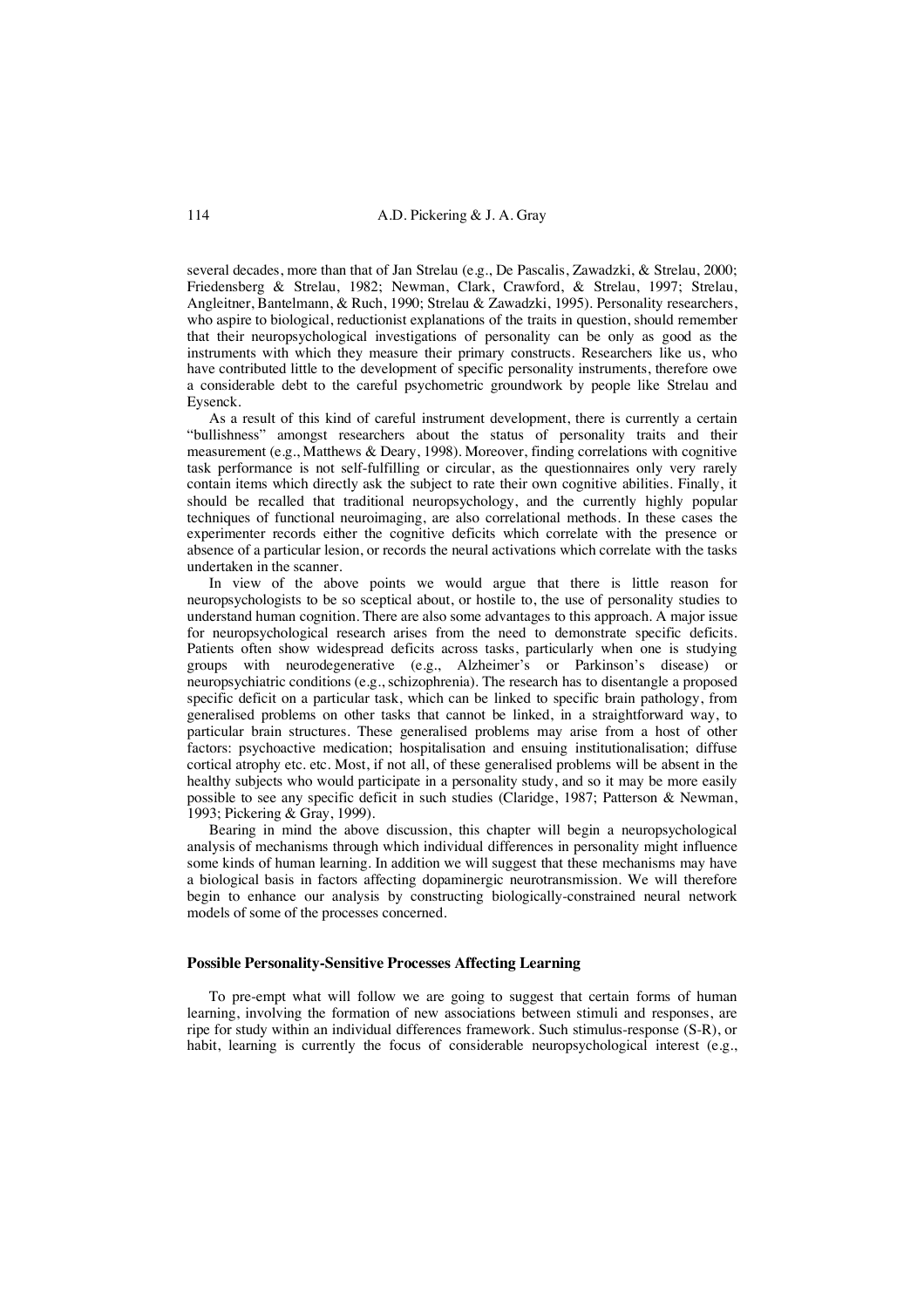Ashby, Alfonso-Reese, Turken, & Waldron, 1998) and we hope that an input from individual differences research in this area will provide further insights.

In particular we will consider two processes affecting S-R learning that may be reliably affected by personality trait variation. First, and in most detail, we will stress the (subject's reaction to the) reinforcement which follows a response (using ideas from reinforcement sensitivity theory; Gray, 1970; Gray, 1981; Pickering, Corr, Powell, Kumari, Thornton, & Gray, 1997). Second, we will stress (individual differences in) the processes by which a stimulus feature is deemed salient (Gray, Kumari, Lawrence, & Young, 1999; Schmajuk, Buhusi, & Gray, 1998). An ability to detect and attend to salient stimuli may be particularly relevant in S-R learning tasks in which the subject has to learn which stimulus features are predictive of the responses required, and learn to distinguish them from other stimulus features that are not predictive.

# *Reinforcement Sensitivity Theory: Neurophysiological and Theoretical Considerations*

Reinforcement sensitivity theory (RST) is an account of fundamental human personality traits in terms of individual differences in the sensitivity/reactivity of basic brain-behavioural systems that respond to reinforcing (and other) stimuli. The details of the theory, and the empirical evidence that has accumulated from attempts to test it, have been described over the last three decades (Corr, 2001; Gray, 1970, 1981, 1982; Matthews & Gilliland, 1999; Pickering, Díaz, & Gray, 1995; Pickering et al, 1997; Pickering & Gray, 1999). We will reprise only those parts that are relevant for the current chapter.

One of the basic systems discussed in RST is known as the behavioural activation system (BAS). It is suggested that the BAS responds to specific inputs; in particular, stimuli associated with reward. When a person's BAS is activated by these specific inputs there are *motivational* consequences: the arousal of the person increases, energising any ongoing approach behaviour, and this might commonly be seen when the person is involved in approach behaviour towards the BAS-activating stimulus itself. For the purposes of this chapter we will emphasise the *reinforcing* consequences of BAS activation below: that is, the consequences for the learning of a response when that response has the effect of eliciting a BAS-activating stimulus from the environment (i.e., when a response leads to BAS activation). The personality component of the theory simply proposes that the biological basis of a fundamental personality dimension corresponds to inter-individual variations in the sensitivity/reactivity of the BAS to those stimuli which activate it. For the moment, we shall refer to the personality dimension concerned as the "BAS-related" trait; later in the chapter we shall consider what this trait may actually be. It is suggested, therefore, that subjects who have high levels of the BAS-related personality trait have a highly responsive BAS, and they are predicted to experience stronger motivational and reinforcing consequences of BAS activation than subjects with lower levels of the BAS-related trait. We have suggested (e.g., Gray, 1987b; Pickering & Gray, 1999) that the BAS is located, in part, within brain regions that are richly innervated by ascending dopaminergic projections; thus, the biological basis of the BAS-related trait is proposed to be partly dopaminergic. Other personality theorists have proposed fundamental personality traits based on the functioning of an explicitly BAS-like system (e.g., Cloninger et al, 1993; Depue & Collins, 1999; Zuckerman, 1991), and they have each stressed that the biological basis of such traits is likely to involve variations in dopaminergic neurotransmission. An area of disagreement (see below) centres over precisely which of the major personality dimensions (and their associated measurement instruments) offers the best characterisation for the BAS-related personality trait.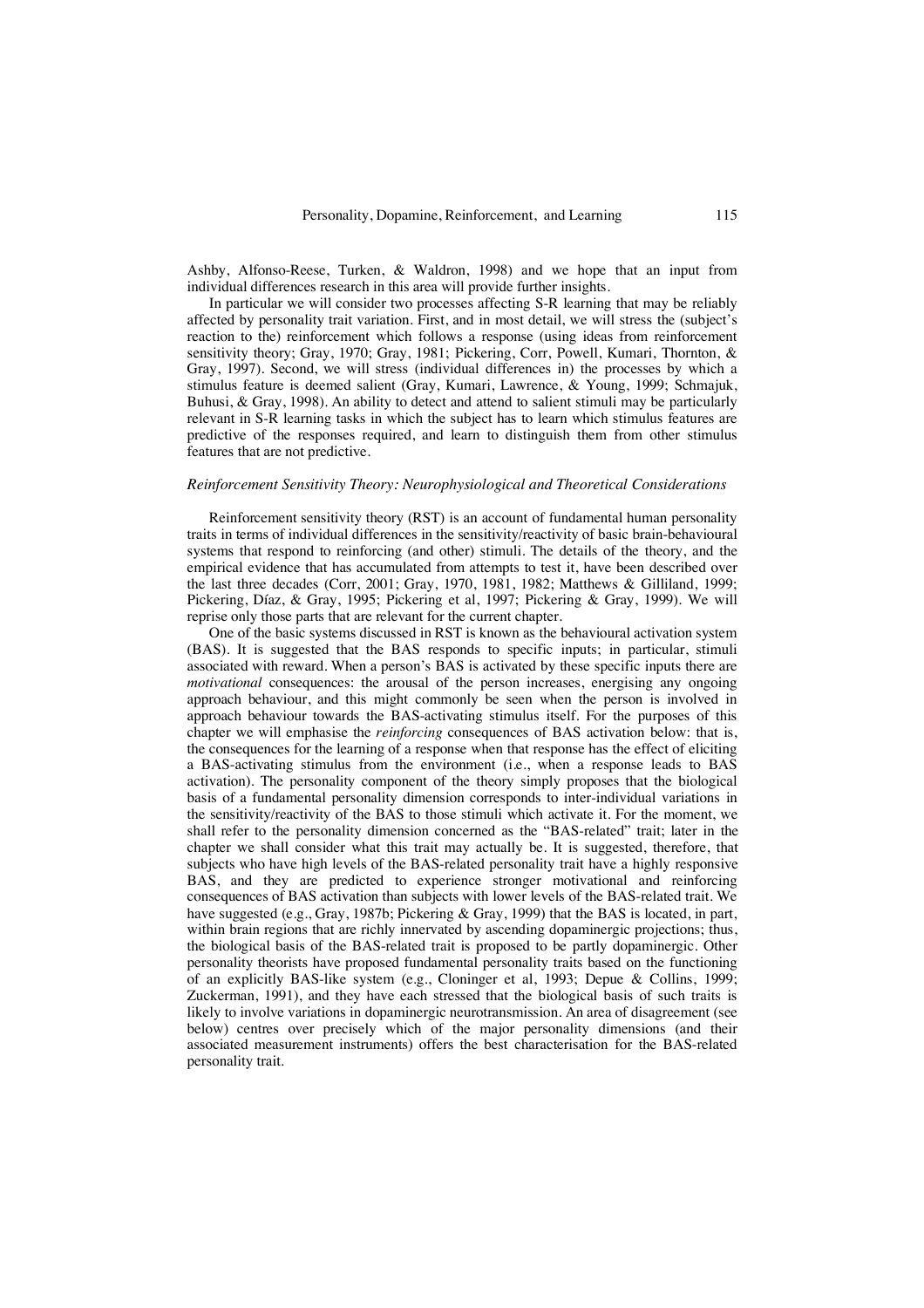Two aspects of the original BAS formulation are worthy of note because we are going to suggest that they may need revision. First, we will consider the proposal that BAS-activating stimuli are stimuli *associated* with reward, along with the associated notion that the BAS is not activated by primary rewards themselves. It has been noted in the literature for some time that this aspect may have led to confusion (e.g., Zinbarg & Revelle, 1989, p. 304). In fact, cell recording studies in monkeys have shown that dopaminergic cells fire phasically in response both to primary rewards (e.g., an unsignalled drop of fruit juice placed into the animal's mouth) and to conditioned visual or auditory stimuli that have become valid predictors of reward. After learning has established the conditioned stimulus as a rewardpredictor, the primary reward no longer elicits phasic firing in the dopaminergic cell (see Brown, Bullock, & Grossberg, 1999, and Schultz, Romo, Ljungberg, Mirenowicz, Hollerman, & Dickinson, 1995, for details and references).

In relation to these findings, it did not matter whether the dopaminergic cells being recorded from were located in the substantia nigra (such cells project predominantly to the dorsal striatum, i.e. the caudate or putamen), or were located in the ventral tegmental area (such cells project to a wide range of structures, but within the striatum they project predominantly to ventral targets, i.e. to the nucleus accumbens). These dopamine (DA) projection pathways are referred to as the *nigrostriatal* and *mesolimbic* DA systems respectively**<sup>1</sup>** . If firing of the ascending nigrostriatal or mesolimbic DA projection cells represents a key part of BAS functioning, as is widely supposed, then it seems likely that the BAS will respond both to primary rewards and stimuli associated with these rewards (although perhaps at different stages of learning).

A second issue to consider is the proposal that the BAS controls an individual's response to a stimulus associated with reward, but is not involved in the conditioning processes by which the stimulus became associated with the reward in the first place. We have counselled for some time that this distinction is a grey area within RST (Gray, 1987a) and have noted elsewhere that some data indicate an influence of potentially BAS-related personality traits on the conditioning process itself (see the discussion of the study by Corr, Pickering,  $\&$ Gray, 1995, in Pickering et al, 1997). Zinbarg and Mohlman (1998) have responded to the uncertainties over this point by distinguishing between the standard ("motivational") version of RST and an "associative" version in which BAS-related personality traits are predicted to correlate with the strength of the association formed between a conditioned stimulus and a reward.

The recording data from DA cells, noted earlier, also speak to this second issue. However, some detailed background must be explored first in order to make the point. There are now quite a large number of similar computational models that attempt to simulate the DA cell recording data (e.g., Brown et al, 1999; Houk, Adams, & Barto, 1995; Salum, Roque Da Silva, & Pickering, 1999; Brown et al, 1999, also review a number of other models). A common feature of the models is the use of a so-called "three-factor" learning rule to describe the long-term modifications of synapses that underpin learning. The threefactor rule is so named because it proposes that three separate components are necessary for synaptic modification to occur. Let us consider this learning rule specifically in relation to the synapses which form the junction between cortical input terminals and the dendritic spines of the striatal neurons receiving those inputs. Synaptic strengthening is proposed to occur only when: (i) the *presynaptic* terminal from the cortical input is activated; (ii) the

 $\frac{1}{1}$  $<sup>1</sup>$  In this chapter we shall often refer generically to striatal neurons. This term is meant to cover neurons in both</sup> the dorsal striatum (e.g., in the caudate and putamen, often referred to as the neostriatum) and ventral striatum (e.g., in the nucleus accumbens).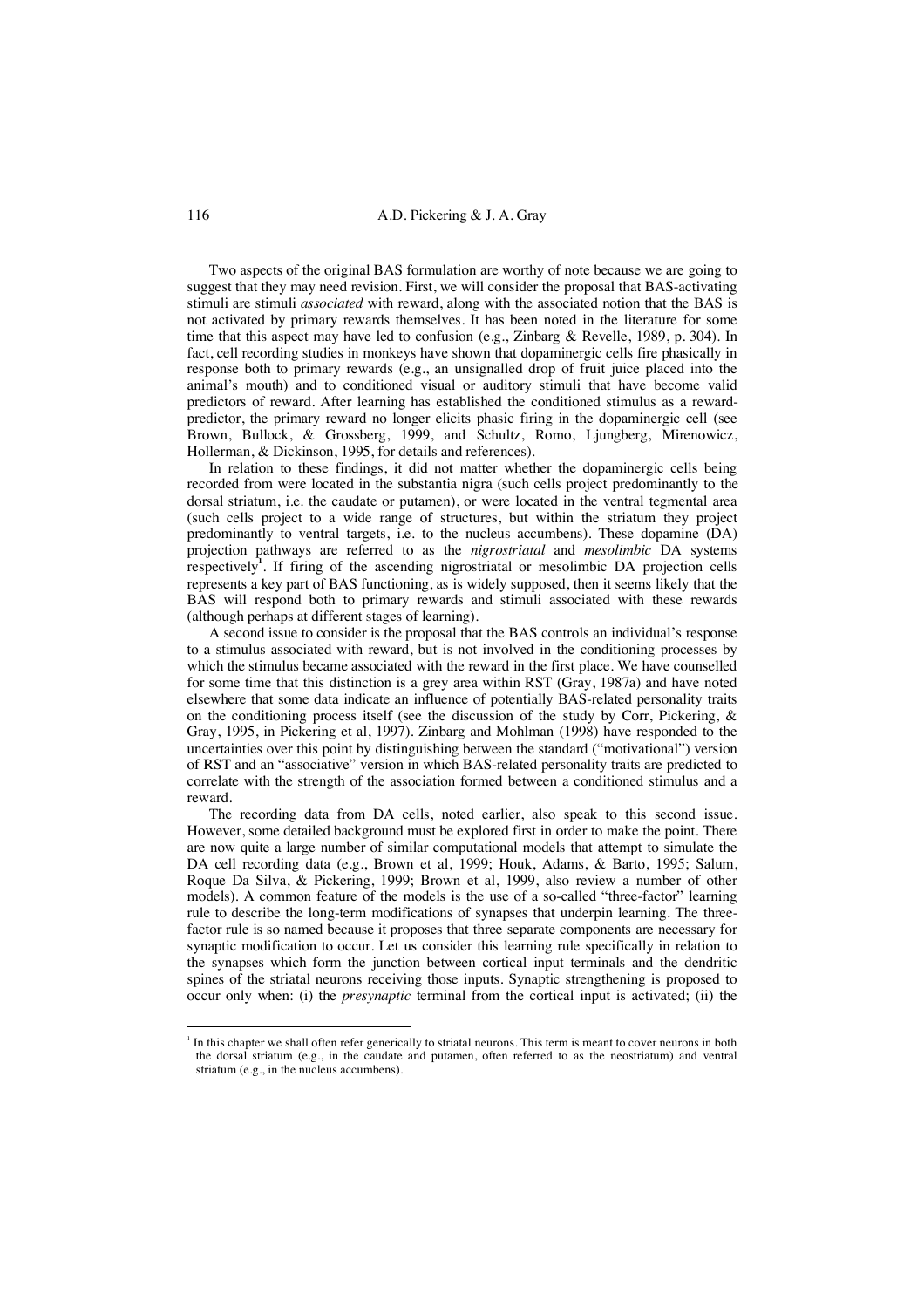*postsynaptic* striatal neuron is strongly depolarised (i.e. beyond the threshold for this cell to fire); and (iii) an appropriately-timed *reinforcement* signal has arrived at the synapse. It is widely suggested that the mesolimbic and nigrostriatal DA projections (i.e., those projecting to the striatum and other brain regions) carry the reinforcement signal.

Wickens and Kotter (1995), in an excellent review, summarise much of the relevant information: the evidence implicating mesolimbic/nigrostriatal DA neurons in reinforcement mechanisms; the theoretical development of the three-factor rule and its utility in explaining reinforcement processes; and the electrophysiological evidence concerning the role of DA in synaptic plasticity in the striatum. Finally, Wickens and Kotter propose a specific set of neurophysiological mechanisms by which the firing of mesolimbic/nigrostriatal DA cells may act as a reinforcement signal within the three-factor learning rule framework. The full details are beyond the scope of this chapter and so only a brief summary is given here.

A critical component is the binding of DA at a specific subtype of postsynaptic DA receptor (the D-1 subtype), located on the dendritic spines of striatal neurons. Binding at these receptors is driven by phasic bursts of firing in the ascending DA cells (and recall that just these phasic bursts of firing occur in response to rewards, or to conditioned stimuli associated with reward). These dopaminergic events (factor three of the three-factor rule) interact with processes occurring at other synapses located on the same dendritic spines of the striatal neurons (specifically the corticostriatal synapses at the junctions between terminals of cortical input neurons and the striatal dendritic spines). Firing of the cortical neurons (factor one) releases glutamate at these corticostriatal synapses and this binds at postsynaptic N-methyl-D-aspartic acid (NMDA) receptors on the dendritic spines. This NMDA receptor activation leads to depolarisation of the striatal cell (factor two) and an increase in calcium concentration within the dendritic spine. The interaction between these DA- and glutamate-activated processes is proposed to lead to a long-term strengthening (or "potentiation") of the corticostriatal synapses.

Finally, it is suggested that if the glutamate-activated processes occur (factors one and two) but are not followed, at the appropriate time, by DA cell firing (and the associated changes at striatal dendritic spines; factor three), then the corticostriatal synapses may undergo long-term weakening (or "depression"). These mechanisms of synaptic potentiation and depression will play a role in the computer simulations of learning presented later.

How does all the above discussion of the neurophysiology of synaptic modification in the striatum relate to RST, and in particular to the question of whether the BAS may play a role in the formation of reward-based associations? The various computational models of DA cell firing, noted above, suppose that the DA cells, in the substantia nigra pars compacta (SNc) and ventral tegmental area (VTA), are activated by primary rewards. Brown et al (1999) provide the most specific account (see Figure 1).

Brown et al suggest that primary reward signals arise initially in the lateral hypothalamus, and the resulting hypothalamic output activates both the ventral striatum and the pedunculopontine tegmental nucleus (PPTN). The PPTN is also indirectly activated by outputs from the ventral striatum: these outputs inhibit the ventral pallidum and thereby disinhibit the PPTN. The PPTN then projects to the SNc and there produces an increase in DA cell firing. However, the DA cells project to both dorsal and ventral parts of the striatum. Brown et al further propose that, in the ventral striatum, the resulting DA release acts as a reinforcement signal that allows the conditioning of sensory stimuli associated with the occurrence of reward. Specifically, they propose that cortical neurons, processing the sensory stimuli, synapse onto the dendritic spines of the ventral striatal neurons, and these corticostriatal synapses are strengthened (by the mechanisms suggested by Wickens & Kotter, 1995) when DA firing in the SNc is triggered by a primary reward. In this way the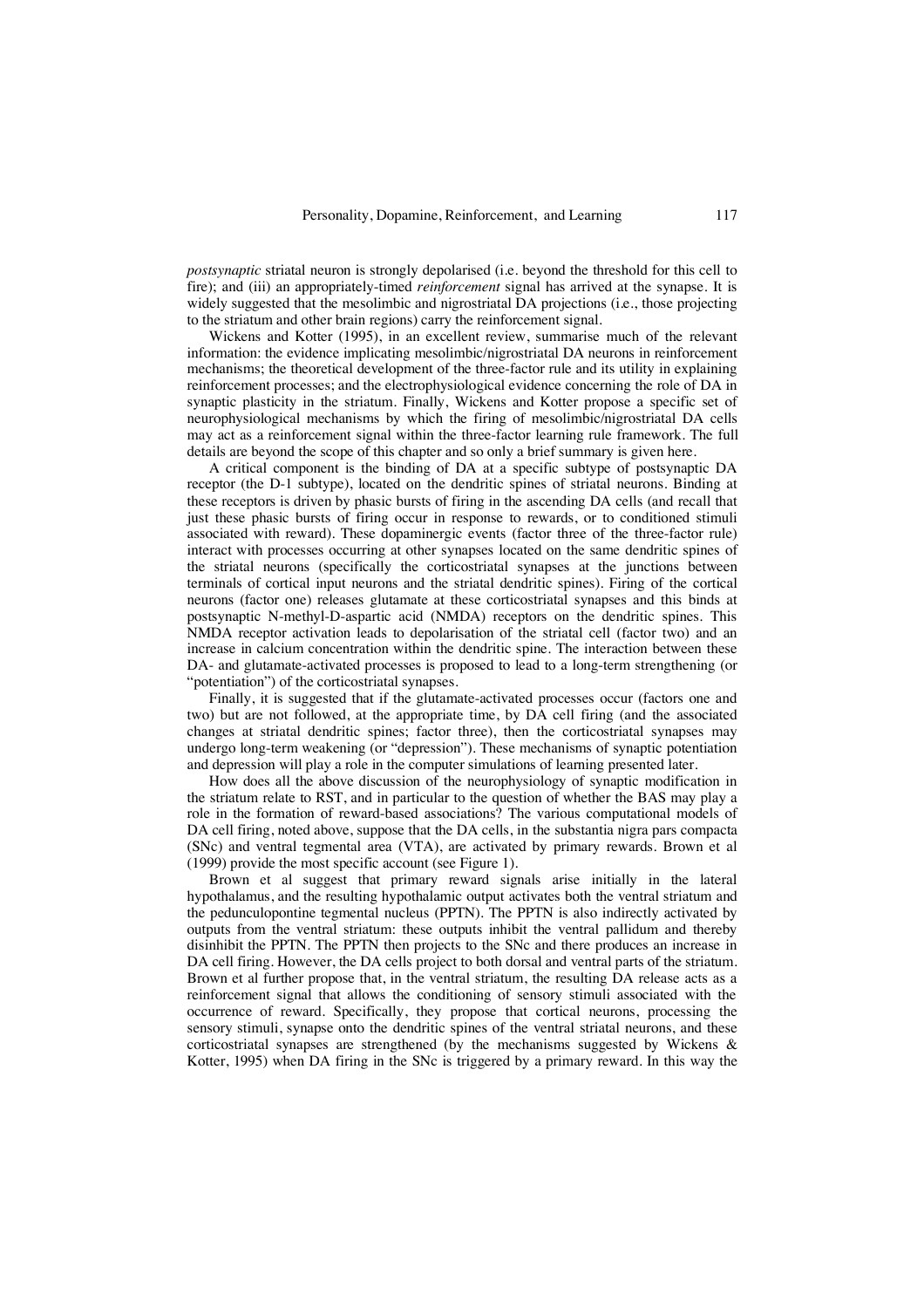conditioned stimulus, by itself, becomes able to activate the ventral striatal neuron and then, via the ventral striatum  $\rightarrow$  ventral pallidum  $\rightarrow$  PPTN  $\rightarrow$  SNc pathway, can elicit conditioned firing of the DA cells in the SNc.



## Figure 1:

A box diagram showing some of the neural components of the model by Brown et al (1999). The dotted arrow shows the dopaminergic projections to ventral striatum. All the pathways shown by solid continuous arrows are excitatory. The projection from ventral striatum to PPTN is depicted as non-continuous to reflect the fact that the pathway inhibits neural activity in the ventral pallidum thereby reducing the tonic pallidal inhibition of PPTN. The round arrowhead in the pathway from cortex to ventral striatum indicates a set of modifiable synapses. *Abbreviations*: DA dopamine; SNc substantia nigra pars compacta; LH lateral hypothalamus; PPTN pedunculopontine tegmental nucleus.

In summary, then, the DA cells which are activated by primary rewards are also involved in the strengthening of the neural pathways that enable these same cells to respond to conditioned reward stimuli. If the functioning of the BAS depends on the firing of these DA cells, as is widely supposed, then variations in the functioning of the BAS across individuals should influence the extent to which stimuli become associated with rewards.

A simple speculation as to how BAS functioning may vary across individuals would be to suggest that there is variation in the number and/or functioning of the D-1 DA receptors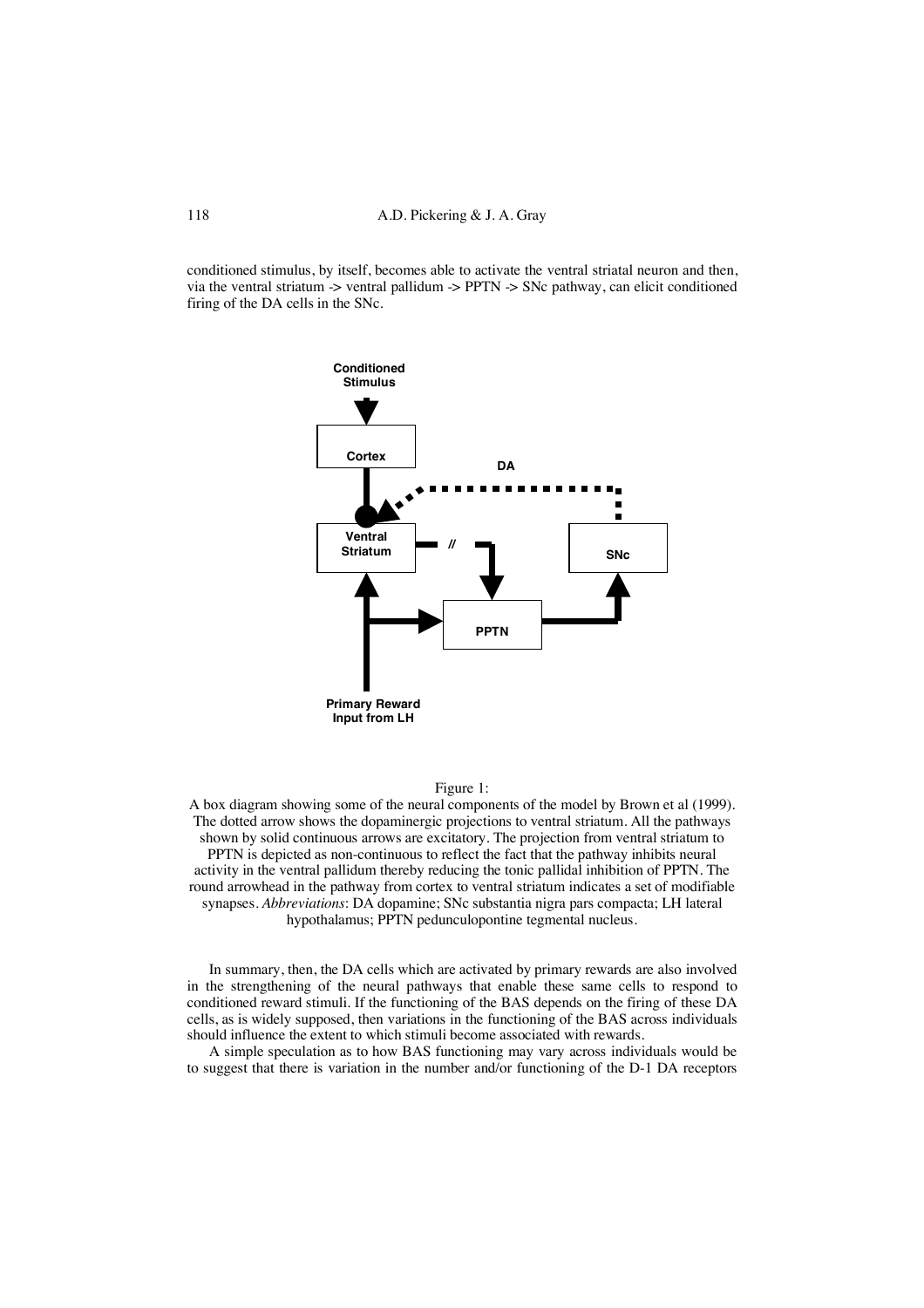on the dendritic spines of the striatal neurons. As already outlined, these receptors are widely believed to be responsible for the reinforcement function of the ascending DA projection systems. Therefore, high BAS reactivity might result from greater numbers, and/or increased DA-binding affinity, in these receptors. Genotypic variations in D-1 DA receptor structure have been identified (e.g., Cichon, Nothen, Erdmann, & Propping, 1994), and these polymorphisms have been found to be linked to potentially BAS-related behaviours such as smoking and gambling (Comings et al, 1997). The structural differences caused by D-1 DA receptor polymorphisms could alter receptor functioning, thereby potentially leading to the genetic variations in an individual's sensitivity to positive reinforcers.

Of course, there are several other components in the dopaminergic systems, underlying BAS function, which may show functional variation across individuals. For example, the DA cells themselves might be more reactive to their incoming inputs (from the PPTN, according to Brown et al's model), in high BAS trait, relative to low BAS trait, individuals. High BAS reactivity would then be manifest as a more intense DA cell firing in response to primary or secondary positive reinforcers. This increased firing could potentially boost positive reinforcement effects, through elevating the level of DA binding to the postsynaptic D-1 DA receptors. In terms of reinforcing consequences the end result could therefore be the same as that which might be produced by increased numbers, or increased binding potential, of the D-1 DA receptors themselves.

## *Predictions from RST about the Reinforcing Effects of BAS Activation*

The previous section argued that the BAS is activated both by stimuli associated with rewards, and by rewards themselves. These stimuli are referred to as secondary and primary positive (or appetitive) reinforcers, respectively. This explains why the general theory is referred to as "Reinforcement" Sensitivity Theory. By definition, positive reinforcers increase the probability of any response upon which they are contingent (Gray, 1975). If a hungry animal's response is followed by a food reward (or a tone previously paired with food), then it will be more likely to emit that response again under similar circumstances. If a young child chooses to share his or her toy with a friend, and this action is followed by an approving smile from a parent, then the child will be more likely to share his/her toys in future. The change in behaviour represents learning under positive reinforcement.

As we have seen, RST is concerned with individual differences in the reactivity/ sensitivity of the BAS to positive reinforcers. It follows, therefore, that the learning of highly BAS-reactive individuals should be more strongly affected by positive reinforcements given during learning than would the learning of individuals with a less reactive BAS. The natural expectation is therefore that, the more BAS-reactive an individual is, the more quickly and strongly they should learn associations under conditions of positive reinforcement. This is a basic prediction of RST: the higher an individual's level of the BAS-related personality trait, the better they should learn under positive reinforcement. In the literature, this prediction has been tested a number of times, with very modest success, as we shall see below. The computer modelling work presented later casts light on why evidence in support of this basic prediction of RST may have proved so elusive. Before considering the past studies, however, we must address the issue that we have so far sidestepped: what personality factor corresponds to the BAS-related personality trait?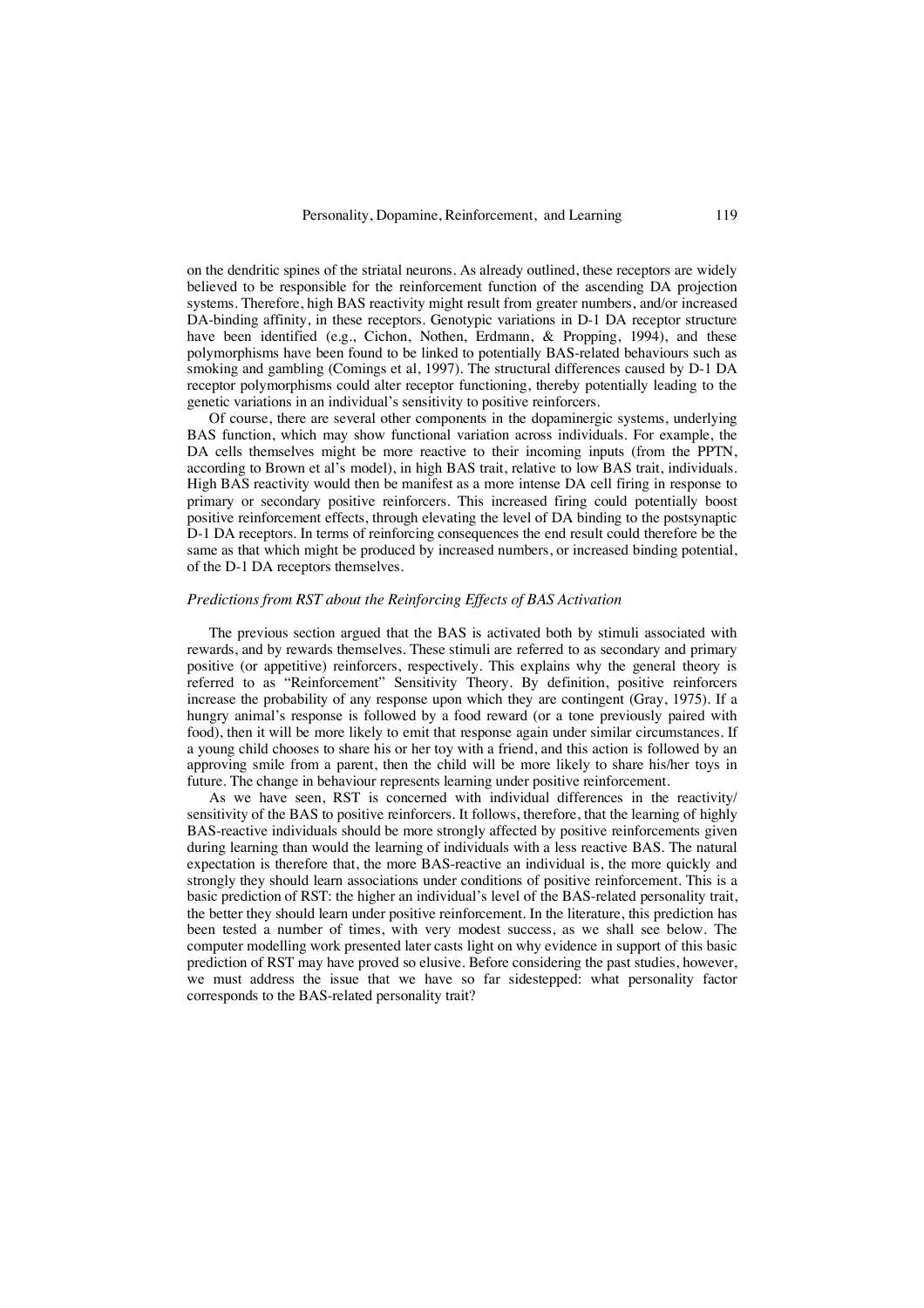## *Characterising the BAS-Related Personality Trait*

The original presentation of RST (Gray, 1970) suggested that neurotic extraverts were more "susceptible to reward" than stable introverts. In terms of the terminology of this chapter, this means that the BAS-related personality trait was considered to be a combination of neuroticism and extraversion. Note that, from the outset, the theory proposed an additive combination of extraversion (E) and neuroticism (N), with a greater weighting for E than for N**2** . Our position on this question has evolved: we proposed that the BAS-related trait might also contain a contribution from Eysenck's Psychoticism (P) scale (Eysenck & Eysenck, 1975b), with the high end of the P factor relating to high BAS-reactivity (Gray, 1987b), and we have also suggested that the weighting of the contribution from N might be effectively zero (e.g., Díaz & Pickering, 1993). In terms of a single verbal label for the BAS-related trait, we originally proposed that *impulsivity* or *trait impulsiveness* might well capture the dimension running from stable introverts (at the low end) to neurotic extraverts (at the high end). However, psychometric measures of impulsiveness (a tendency to act quickly without deliberating) tend to show high correlations with other traits such as sensation seeking, and antisocial or nonconformist tendencies. All these elements are present, to some extent, within the items that comprise Eysenck's P scale. In light of this we suggested recently (Pickering & Gray, 1999) that *impulsive sensation seeking* might be a better label for the BAS-related trait. However, to reflect the antisocial characteristics we shall, in this chapter, adopt the term *impulsive antisocial sensation seeking* (ImpASS) as a working label for the BAS-related personality dimension. Of course, this characterisation may be wrong, and only some elements of the ImpASS cluster of traits may relate to BAS functioning. Our view is that this is a matter to be determined empirically, once behavioural correlates of BAS functioning, which are reliably associated with personality measures, can be established.

The position just outlined is broadly in line with that of some other theorists who have proposed a personality dimension based on the inter-individual functional variations of a BAS-like system (e.g., Cloninger et al, 1993; Zuckerman, 1991). However, other theorists, who propose a BAS-based personality trait, argue that extraversion is a better label for the dimension (e.g., Depue & Collins, 1999).

The issue is complicated because there is a wide range of self-report questionnaires that are used to measure these personality dimensions and their constituent facets, and the measures tend to be positively correlated (see Table 1 for the widely-used ImpASS and E scales that are mentioned in this chapter; Depue & Collins, 1999, give a much fuller list of E scales). Depue and Collins graphically depicted the relationship between E and ImpASS measures, as revealed by multivariate statistical techniques, and this revealed that E and ImpASS measures tend to lie at 45º to one another, although the angle may grow towards 90º for ImpASS measures with a more pronounced antisocial component.

Depue and Collins (1999) recently developed their case by arguing that the E dimension was directly related to markers of dopaminergic neurotransmission, as one would predict for a BAS-related trait. In addition they suggested that ImpASS measures can sometimes be found to be correlated with DA markers, but only because ImpASS measures can stand as proxies for the E dimension (with which, as already noted, they correlate). Depue and Collins concluded that associations between E and DA markers should be stronger, and reported more consistently in the literature, than the associations between ImpASS and DA

 $\frac{1}{2}$  Some authors appear to have been confused into believing that we were proposing a multiplicative combination. A multiplicative relationship is more in line with the related, but distinct, position adopted by Newman and his colleagues (see Pickering, Corr, & Gray, 1999, for a discussion).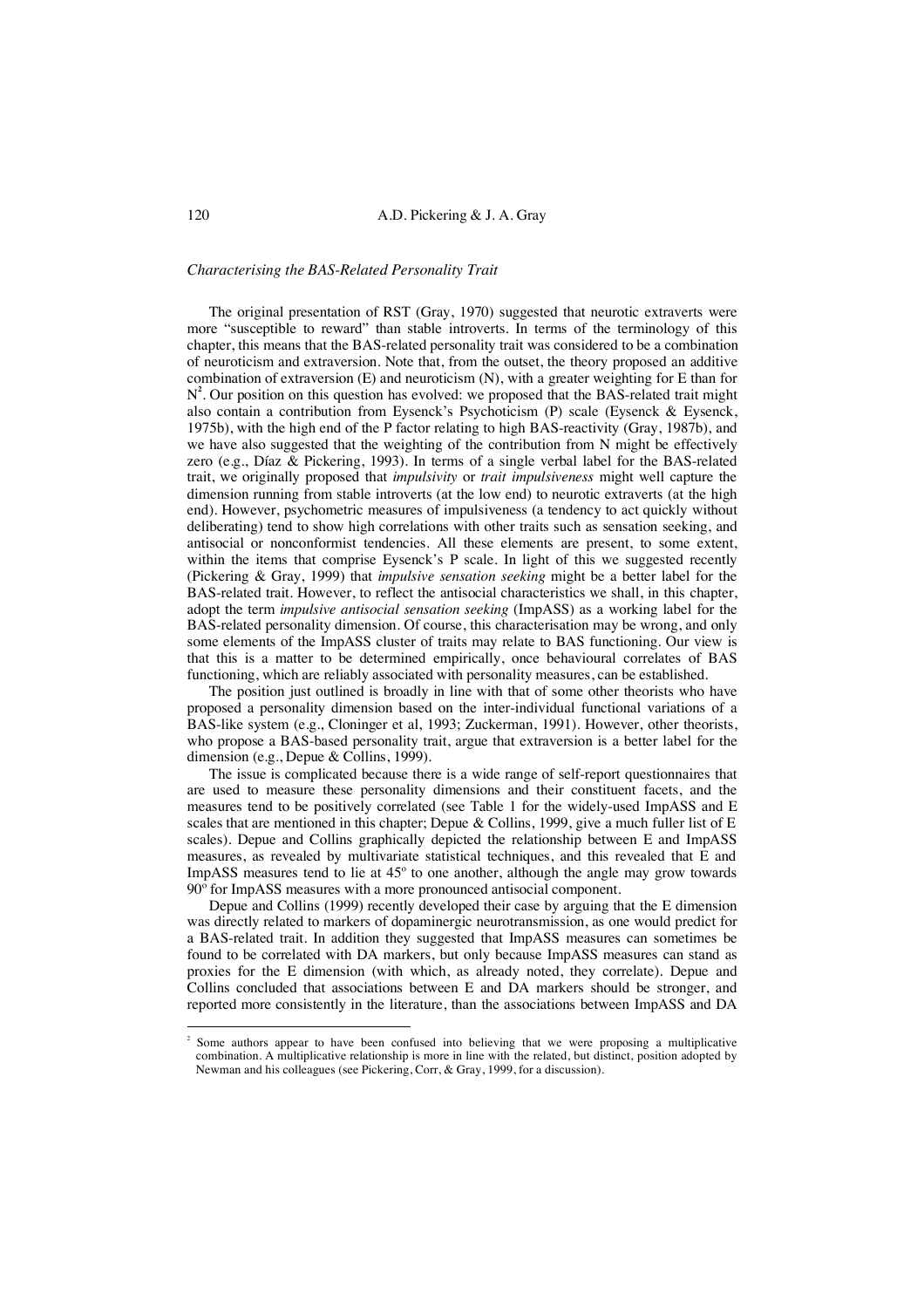markers, if E were reflecting variations in dopaminergic neurotransmission more directly than ImpASS. They claimed that the literature showed just such a pattern of interrelationships.

| Table 1:                                                                       |
|--------------------------------------------------------------------------------|
| Some examples of widely-used measures of Extraversion and Impulsive Antisocial |
| Sensation Seeking (ImpASS) personality traits.                                 |

| <b>Measures of Extraversion</b>                     |                        |                                                                                                             |  |  |  |
|-----------------------------------------------------|------------------------|-------------------------------------------------------------------------------------------------------------|--|--|--|
| <b>Scale</b>                                        | Originator(s)          | <i><b>Inventory</b></i>                                                                                     |  |  |  |
| Extraversion                                        | Eysenck                | <b>Eysenck Personality</b><br>Inventory/Questionnaire                                                       |  |  |  |
|                                                     |                        | (EPI/EPQ; Eysenck & Eysenck, 1975a;b)                                                                       |  |  |  |
| Extraversion                                        | Costa and<br>McCrae    | <b>Neuroticism Extraversion Openness</b><br>Personality Inventory (NEO-PI; Costa &<br>McCrae, 1992)         |  |  |  |
| Positive Emotionality                               | Tellegen and<br>Waller | Multidimensional Personality<br>Questionnaire (MPQ; Tellegen, 1982;<br>Tellegen & Waller, 1992)             |  |  |  |
| <b>Measures of ImpASS</b>                           |                        |                                                                                                             |  |  |  |
| <b>Scale</b>                                        | <b>Originator</b>      | <b>Inventory</b>                                                                                            |  |  |  |
| Novelty Seeking                                     | Cloninger              | Tridimensional Personality Questionnaire<br>(TPQ; Cloninger, 1989)                                          |  |  |  |
| P Scale                                             | Eysenck                | EPQ (Eysenck & Eysenck, 1975b)                                                                              |  |  |  |
| Impulsiveness and<br>Venturesomeness                | Eysenck                | The $I_7$ -Impulsiveness Scale<br>(S.B.G.Eysenck, Pearson, Easting, &<br>Allsop, 1985b)                     |  |  |  |
| Sensation                                           | Zuckerman              | Sensation Seeking Scale (SSS; Zuckerman,<br>1979)                                                           |  |  |  |
| Seeking Scale                                       |                        |                                                                                                             |  |  |  |
| <b>Behavioral Activation</b><br><b>System Scale</b> | Carver and<br>White    | Behavioral Inhibition System and<br>Behavioral Activation System (BIS-BAS)<br>Scales (Carver & White, 1994) |  |  |  |

By contrast, we would argue that, taking the published data in the round, there is no clear indication that DA-E relationships are stronger, or more consistently obtained, than DA-ImpASS relationships. To emphasise this, we begin by noting some of the reported relationships between DA and ImpASS measures, before considering evidence for dopaminergic involvement in E.

Clinicians have anecdotally observed an association between Parkinson's disease and personality characteristics at the low pole of the ImpASS dimension (i.e., stoicism,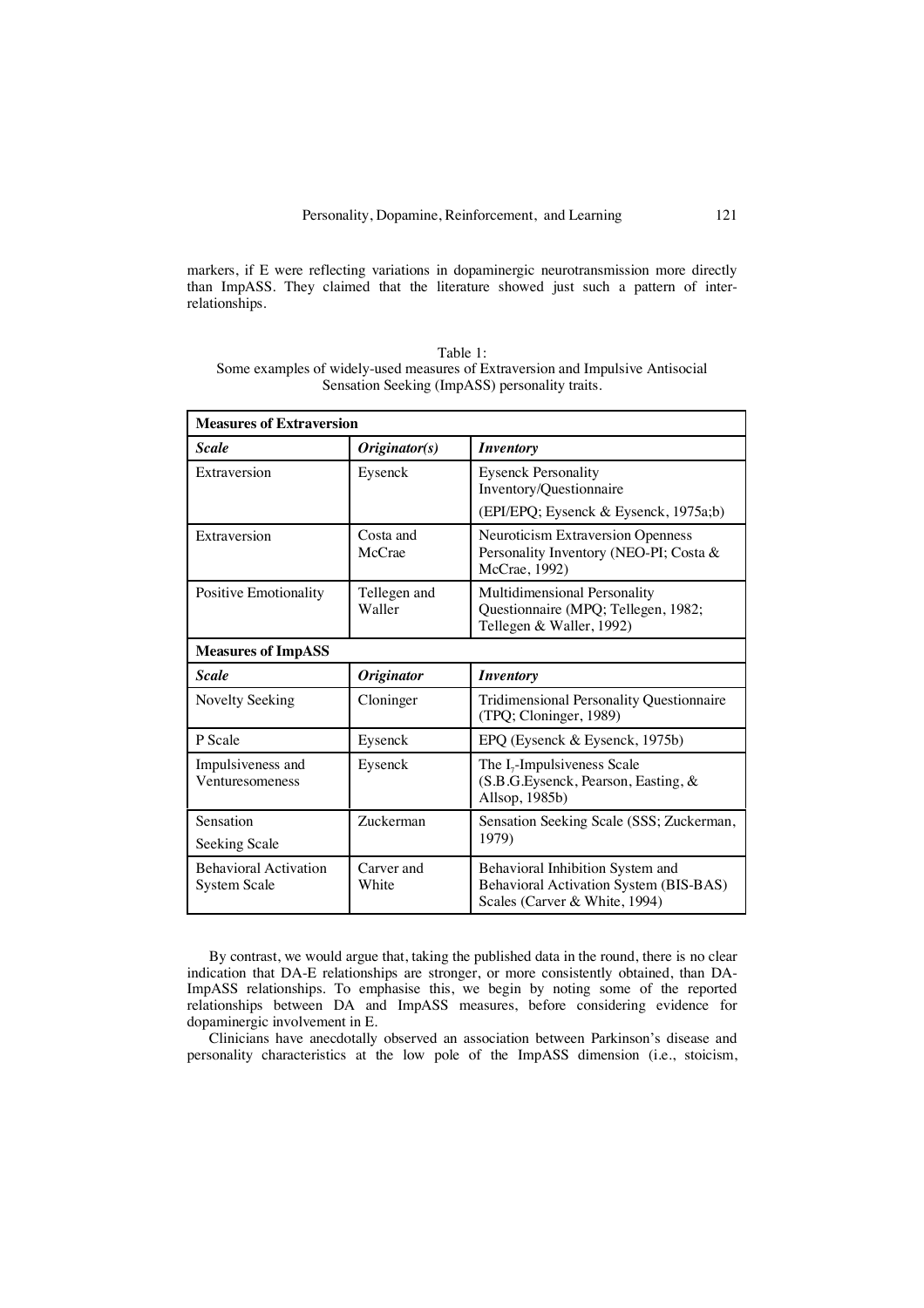industriousness, and inflexibility), after the onset of symptoms. The anecdotal observations also extend, more interestingly, to reports of premorbid personality from the patient or spouse. Menza and colleagues (Menza, Forman, Goldstein, & Golbe, 1990; Menza, Golbe, Cody, & Forman, 1993) have documented low levels of Cloninger's Novelty Seeking scale (Cloninger, 1989) in Parkinson's disease patients, and have argued that damage to the mesolimbic dopaminergic system in Parkinson's disease is responsible for the patients' characteristic (low ImpASS) personality profile.

There have been a few neuroimaging studies which cast light on the biological basis of ImpASS personality traits. In our laboratory, a single photon emission tomography (SPET) study in a small group of healthy volunteers (N.S.Gray, Pickering, & Gray, 1994) used a specific radioligand for dopamine D2 receptors ( $123$ I-IBZM). We correlated the left and right hemisphere measures of ligand binding in the striatum with scores on the EPQ. We found significant negative correlations between the P scale from the EPQ (EPQ-P; Eysenck & Eysenck, 1975b) and the D2 binding index in each hemisphere, but no significant associations with other personality measures from the EPQ, *including extraversion* (EPQ-E). The binding index, lower in subjects with high EPQ-P scores, probably indexes D2 receptor density. However, it is possible that there may have been compensatory up-regulation of receptor sensitivity in subjects with a reduced number of receptors, so dopaminergic activity at individual synapses in such subjects may be enhanced.

A research group in Sweden (Farde, Gustavsson, & Jönsson, 1997) has independently reported on the personality correlates of D2 receptor binding in a larger group of healthy volunteers. Receptor density (in right and left striatum combined) was measured using positron emission tomography (PET) with a different radioligand, and personality was assessed via the Karolinska Scales of Personality (KSP). Significant negative correlations were obtained for the dimensions of detachment and irritability, which index some aspects of the ImpASS personality dimension. (Note that it might equally well be argued that these scales relate inversely to aspects of E.) The correlations with other scales from the KSP were noted to be non-significant (after correction for multiple comparisons), but were not reported in detail. It would have been particularly interesting to know the size of the relationships between D2 receptor binding and the impulsiveness and monotony avoidance scales of the KSP, as these measure other aspects of ImpASS personality.

A further PET study in a small group of Parkinson's disease patients (Menza, Mark, Burn, & Brooks, 1995) looked at the relationship between Cloninger's Novelty Seeking and striatal uptake of  $\int_0^{18} F$  dopa. Uptake of the ligand in the left caudate, but not other measured regions, was significantly correlated with Novelty Seeking. These workers related these findings to their earlier studies (Menza *et al*, 1990; 1993), which had showed low levels of Novelty Seeking in Parkinson's disease patients.

In recent years, the first evidence has begun to emerge, in human personality research, of an association between scores on a specific personality index and structural variations in the subjects' DNA (e.g., Benjamin *et al*, 1996; Ebstein *et al*, 1996). This research is germane to the present chapter as the index concerned (Cloninger's Novelty Seeking) measures ImpASS personality traits, and the gene with which it was associated codes for a subtype of the dopamine receptor (the D-4 subtype).

The dopamine D-4 receptor (DRD4) marker consists of alleles with from 2 to 8 repeats of a 48 base-pair sequence in exon III of the gene on chromosome 11 that codes for the dopamine D-4 receptor. The number of repeats changes the length of the third cytoplasmic loop of the receptor. Various *in vitro* studies (e.g., Asghari *et al*, 1994) have shown that the shorter alleles (2 to 5 repeats) code for a receptor that is somewhat more efficient in binding dopamine than the larger alleles (6 to 8 repeats). For this reason, DRD4 genotypes have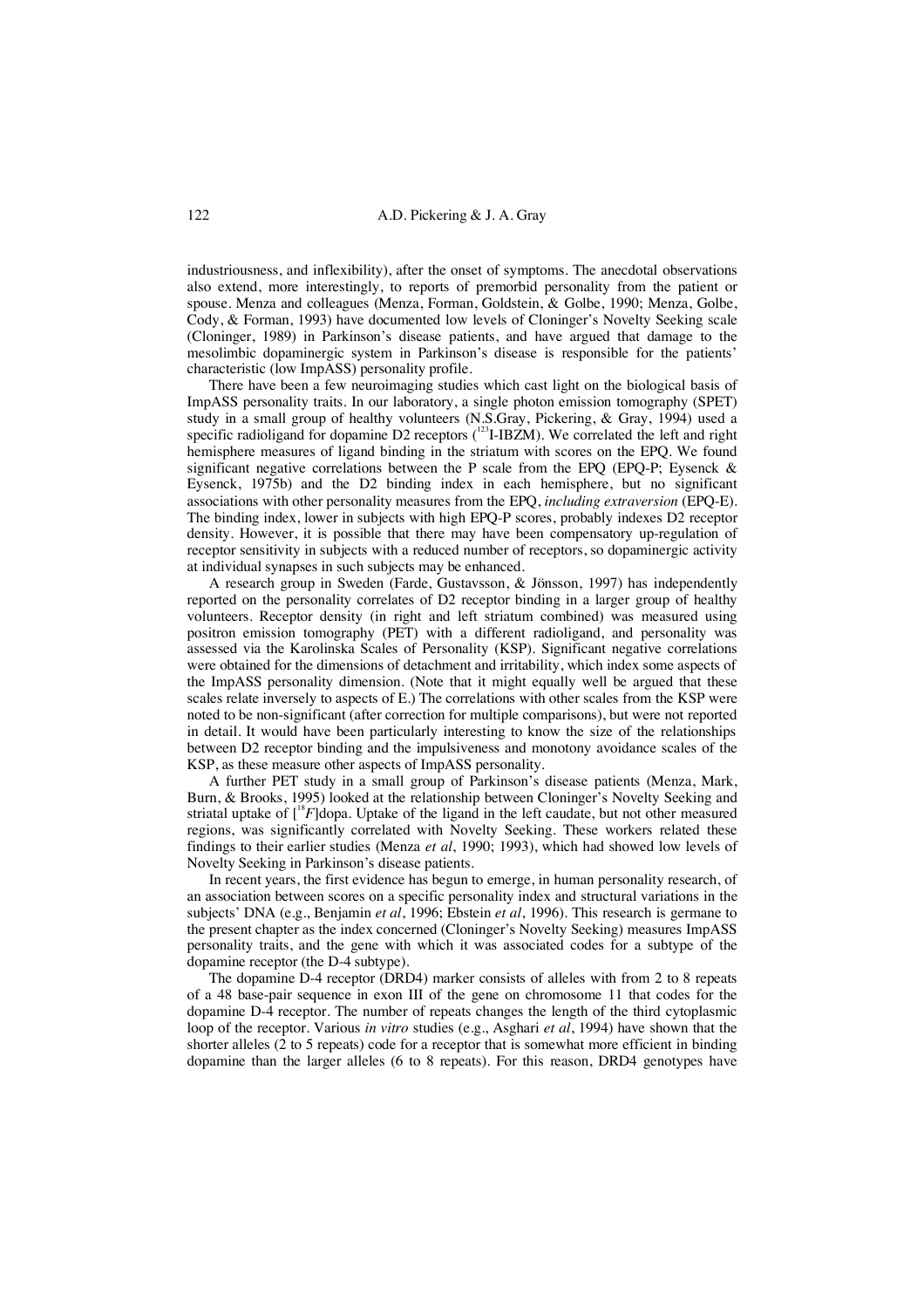usually been analysed by comparing individuals who have two short alleles (about twothirds of genotypes) versus those with one or two long alleles (one-third of genotypes).

In the original studies, individuals with at least one long-repeat DRD4 allele showed significantly higher Novelty Seeking scores than individuals without a long-repeat allele. The other three Cloninger temperament scales (Reward Dependence, Persistence, Harm Avoidance; Cloninger et al, 1993) showed no significant differences between the two groups. These associations have subsequently been investigated in a large number of studies. Although these subsequent reports have produced mixed results (see Plomin & Caspi, 1999, for a partial review), the overall pattern seems to indicate a link between DA receptor structure and ImpASS personality traits, particularly those measured by the Novelty Seeking scale. It should be noted that Benjamin et al (1996) actually found a significant association between DRD4 allele type and scores on both E and Conscientiousness (measured using the NEO Personality Inventory; Costa & McCrae, 1992). The relationship between DRD4 alleles and Novelty Seeking was based on subjects' *predicted* Novelty Seeking scores, calculated using a regression equation with the NEO scores as predictors. Clearly, the association with E fits with Depue and Collins' position, but the association with Conscientiousness (which is inversely related to ImpASS, but unrelated to E) does not.

Psychological and physiological responses to dopaminergic drug challenges, as a function of personality scores, offer further insights. Netter, Hennig, and Roed (1996) tested male smokers in a placebo-controlled design after they had abstained from smoking for 2.5 hours. When the subjects had been given a dopamine agonist (lisuride), or dopamine anatgonist (fluphenazine), drug-induced effects on prolactin secretion were observed. These effects were not mediated by either of two ImpASS measures used (the Disinhibition and Experience Seeking [ES] subscales from Zuckerman's Sensation Seeking Scale). However, other effects were mediated by ImpASS traits. Relative to placebo treatment, cigarette craving increased under lisuride for high ES subjects but was reduced under the same drug for low ES subjects. General wellbeing was increased after fluphenazine, and decreased after lisuride, to a significantly greater extent for high ES subjects than for low ES subjects.

Corr and Kumari (2000) looked at the mood-inducing effects of amphetamine as a function of two measures of ImpASS (Cloninger's Novelty Seeking scale and Eysenck's P scale), along with Eysenck's Extraversion scale. In a double-blind, placebo-controlled design, there were no mediating effects of E or Novelty-Seeking on the mood changes (in energetic arousal, tense arousal and hedonic tone) which they measured. In the placebotreated groups, energetic arousal and hedonic tone increased, while tense arousal decreased, with increasing P scores. These personality-mediated effects in the placebo-treated subjects (presumably due to anticipation of drug effects) were significantly weaker in the amphetamine-treated groups.

The evidence just presented makes a moderately strong case that ImpASS personality measures are associated with variations in dopaminergic neurotransmission and, in some cases (N.S.Gray et al, 1994; Corr & Kumari, 2000), measures of E did not show a similar association. Depue and Collins' evidence comes from their own studies: this work also investigates the personality variables which mediate the psychophysiological effects induced by dopaminergic drug challenges. Their results tend to demonstrate associations with measures of E rather than with measures of ImpASS.

In the first study, Depue, Luciana, Arbisi, Collins, & Leon (1994) studied a sample of 11 healthy women. They correlated personality scores (from the Multidimensional Personality Questionnaire; Tellegen & Waller, 1992) against two psychophysiological indices that respond to a dopamine agonist challenge (they used the drug bromocriptine). The psychophysiological indices (measures of prolactin secretion and spontaneous blink rate)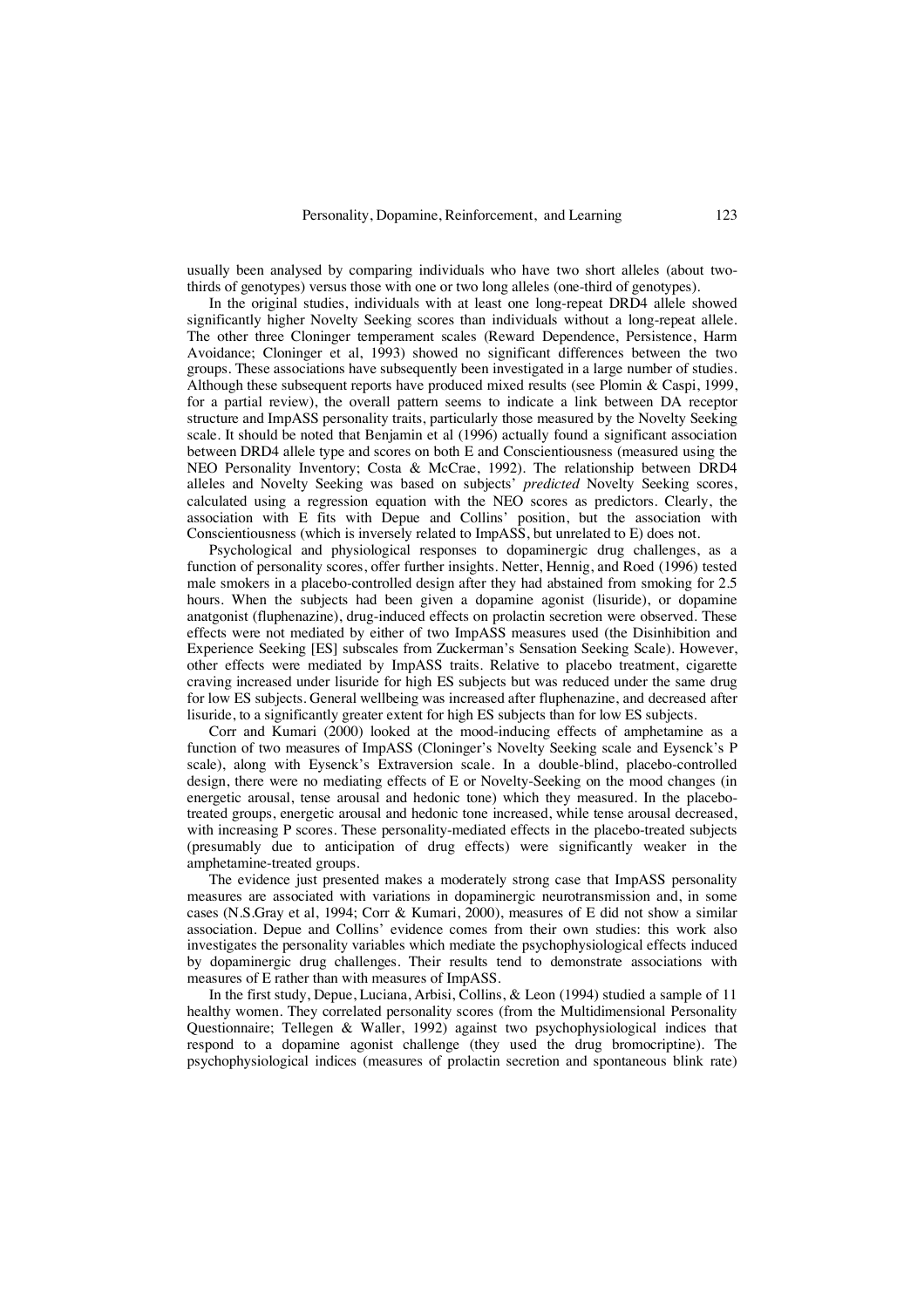were positively, significantly, and strongly associated with Positive Emotionality (a measure of extraversion) but not with Constraint or Negative Emotionality. Their findings were replicated in a larger study of 80 healthy young male and female subjects, which used a randomised crossover, double-blind protocol (see Depue, 1995; 1996; Depue & Collins, 1999). The association between prolactin secretion and Positive Emotionality was again strong and positive, although the positive relationship with Eysenck's E scale (EPQ-E) was a non-significant trend, and was slightly weaker than the (non-significant negative) association observed for the P scale. In line with the findings of Netter et al (1996), other measures of ImpASS (e.g., those from Zuckerman's Sensation Seeking scale) generally did not correlate with prolactin secretion, although those with a positive affective component (e.g., Eysenck's Venturesomeness scale; S.B.G.Eysenck et al, 1985b) did show a modest but significant positive correlation.

In summarising this evidence, we reiterate our earlier point: it seems premature to conclude that measures of E are more strongly and/or more consistently associated with DA functioning than measures of ImpASS. The discrepancies between the findings of Depue's group, and the other findings reviewed above, may have arisen because Depue and colleagues have typically used a different measure of E (Positive Emotionality rather than EPQ-E). The most convincing associations with ImpASS may be those involving the EPQ-P (which just failed to reach significance in Depue's research, with the correlation being in the opposite direction to that for Positive Emotionality). These data raise the possibility that there may be more than one personality factor that is associated with variations in dopaminergic neurotransmission.

#### *Past Studies of BAS-Mediated Personality Effects on Learning*

We have previously described an idealised experiment for testing for RST's personality predictions relating to the motivational consequences of BAS activation, and argued that few published studies have come close to satisfying the conditions needed to test RST adequately (Pickering et al, 1997). In this section we will carry out a similar exercise for RST's predictions relating to the reinforcing consequences of BAS activation.

For an idealised reinforcement experiment several conditions must be met. First, the relevant personality traits must be measured. In light of the controversy regarding the true nature of the BAS-related personality trait (see above) the study should include measures of extraversion or impulsive antisocial sensation seeking (or both). Second, in order to explore personality associations with reinforcement effects, the dependent variable must index *learning* rather than general task performance or psychomotor speed (which is more likely to be affected by motivational processes). Third, although reinforcement effects are traditionally considered to apply to operant conditioning paradigms, this chapter argued earlier that (the associative version of) RST can also make predictions for the influence of the BAS-related personality trait on the formation of associations between conditioned stimuli and rewards (i.e., the BAS may affect classical conditioning as well). Therefore, studies need not be restricted to operant procedures.

Fourth, the prevailing reinforcement context must be exclusively (or predominantly) rewarding. The reason for this stems from the (mutually) inhibitory interactions between the BAS and another brain-behavioural system (the behavioural inhibition system, or BIS) proposed in RST. The BIS is thought to be activated by stimuli associated with punishment and therefore may be active in tasks where punishing reinforcers are delivered. The BIS and BAS can be thought of as competing for exclusive control over behaviour, and we have shown that interactions between these systems, when both are activated, can considerably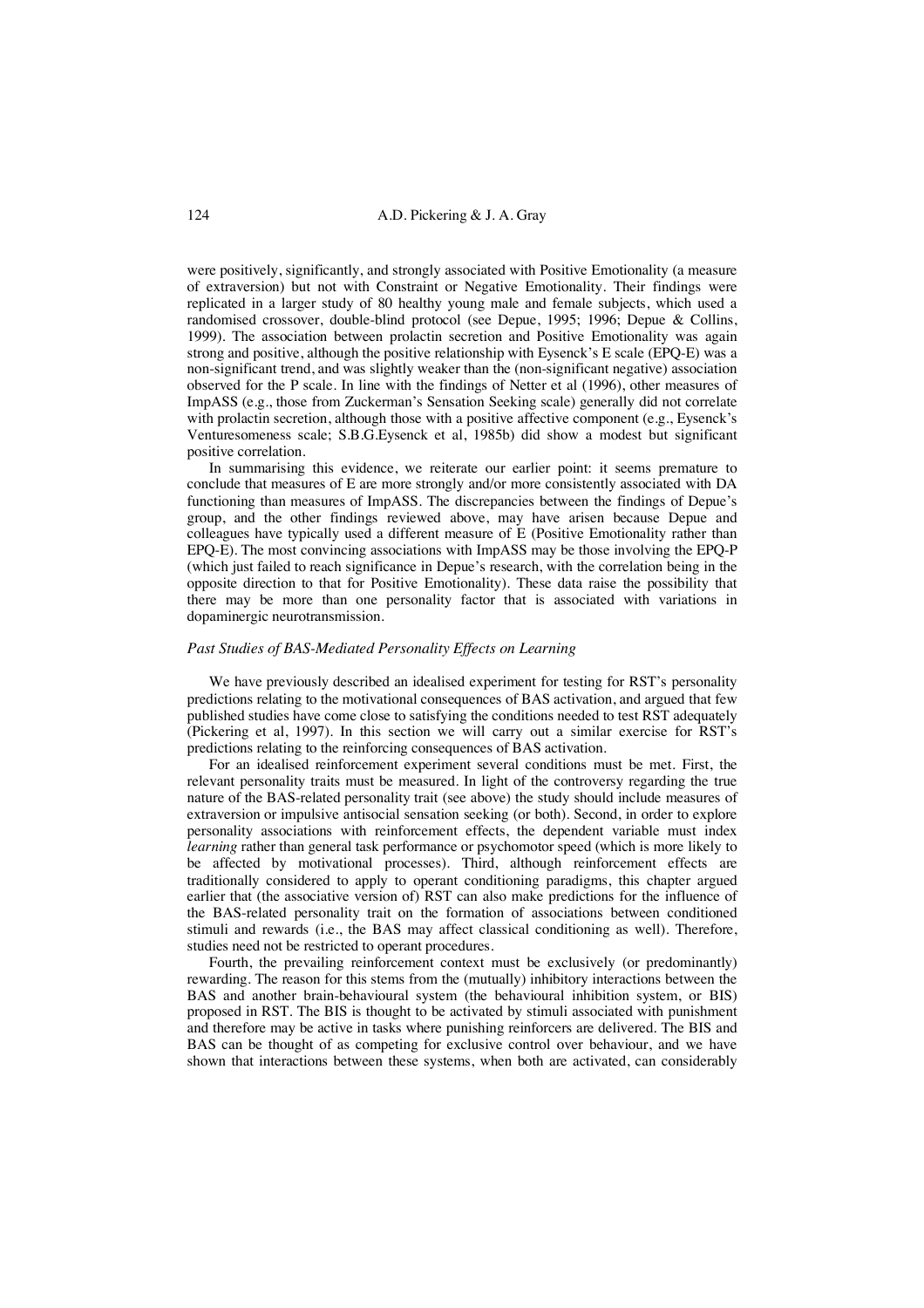complicate the behavioural predictions made by RST (see Pickering, 1997). In essence, this means that, in learning experiments with both punishments and rewards (rather than rewards alone), we cannot be sure which system will predominate for any given individual. Therefore, to study the effects of the BAS one needs an experiment in which the only explicit reinforcers are rewarding. We should keep in mind these conditions when reviewing the main published studies below.

One major series of studies (carried out in India by combinations of B.S.Gupta, U.Gupta, & S.Gupta) used a verbal operant conditioning procedure (see S.Gupta, 1990, for a review). The study by S.Gupta (1990) is typical. Subjects had to generate sentences using one of five pronouns (I; We; He; They; or You) and a series of specific verbs typed onto cards. The first 20 cards provided a baseline for the rate of use of "I" and "We" pronouns. For the next 60 cards (the conditioning phase) the experimenter reinforced the use of the "I" and "We" pronouns but offered no reinforcement or feedback of any kind for the other pronouns. For subjects in the positive reinforcement condition the experimenter said "good" to their responses that included the target pronouns and, for subjects in the punishment condition, said "poor" to responses including the target pronouns. A post-test phase on a further 20 cards allowed an index of learning to be computed. The change in "I" and "We" usage, produced by the conditioning phase, was measured by subtracting the number of target responses produced in the baseline from the number produced in the post-test phase.

Three groups of subjects varying in impulsivity were tested in the positive reinforcement condition, and three matched groups were tested in the punishment condition. The subjects were drawn from a very large sample, and were selected because they had high, medium, or low scorers on the Hindi version of the Eysenck Personality Inventory. Six further groups of 20 subjects (high, medium, or low sociability crossed with the two reinforcement conditions) were selected on the basis of their sociability scores from the same personality inventory.

In the positive reinforcement condition, subjects with high impulsivity scores showed more learning (i.e., a bigger increase from baseline to post-test in use of the reinforced pronouns) than subjects with either medium or low impulsivity scores. The same pattern was found for sociability. However, the study also revealed significant decreases in the use of the reinforced pronouns (between baseline and post-test) for subjects in the punishment condition. This effect was greater for subjects in the low impulsivity group, than for subjects with either medium or high impulsivity scores. (Learning in the punishment condition did not vary as a function of sociability scores.) Thus, impulsivity and sociability (extraversion) measures did appear to mediate operant conditioning under positive verbal reinforcement, but impulsivity also mediated conditioning under punishing verbal reinforcement. The latter effect is not predicted by RST. Furthermore, when our group tried to replicate these effects with subjects in London, we were unsuccessful (Hernaiz-Sanders, 1991).

Another important series of studies used variants of a go/no-go discrimination learning paradigm. The typical design involved presenting subjects with items drawn from a small set of between 8 and 12 randomly selected two digit numbers, with half being randomly designated as targets (to which the subject should respond; i.e. go items) and the remainder serving as distractors (to which the subject should not respond; i.e. no-go items). Typically, separate analyses have been conducted using the numbers of omission errors for targets, and the numbers of false positives made to distractors. Most of these studies have been carried out using so-called "mixed incentive" conditions, in which the correct responses to targets are rewarded and false positive responses to distractors are punished. This approach has been adopted because mixed-incentive conditions are most pertinent to the theory of disinhibition advanced by Newman and his colleagues (see Patterson & Newman, 1993).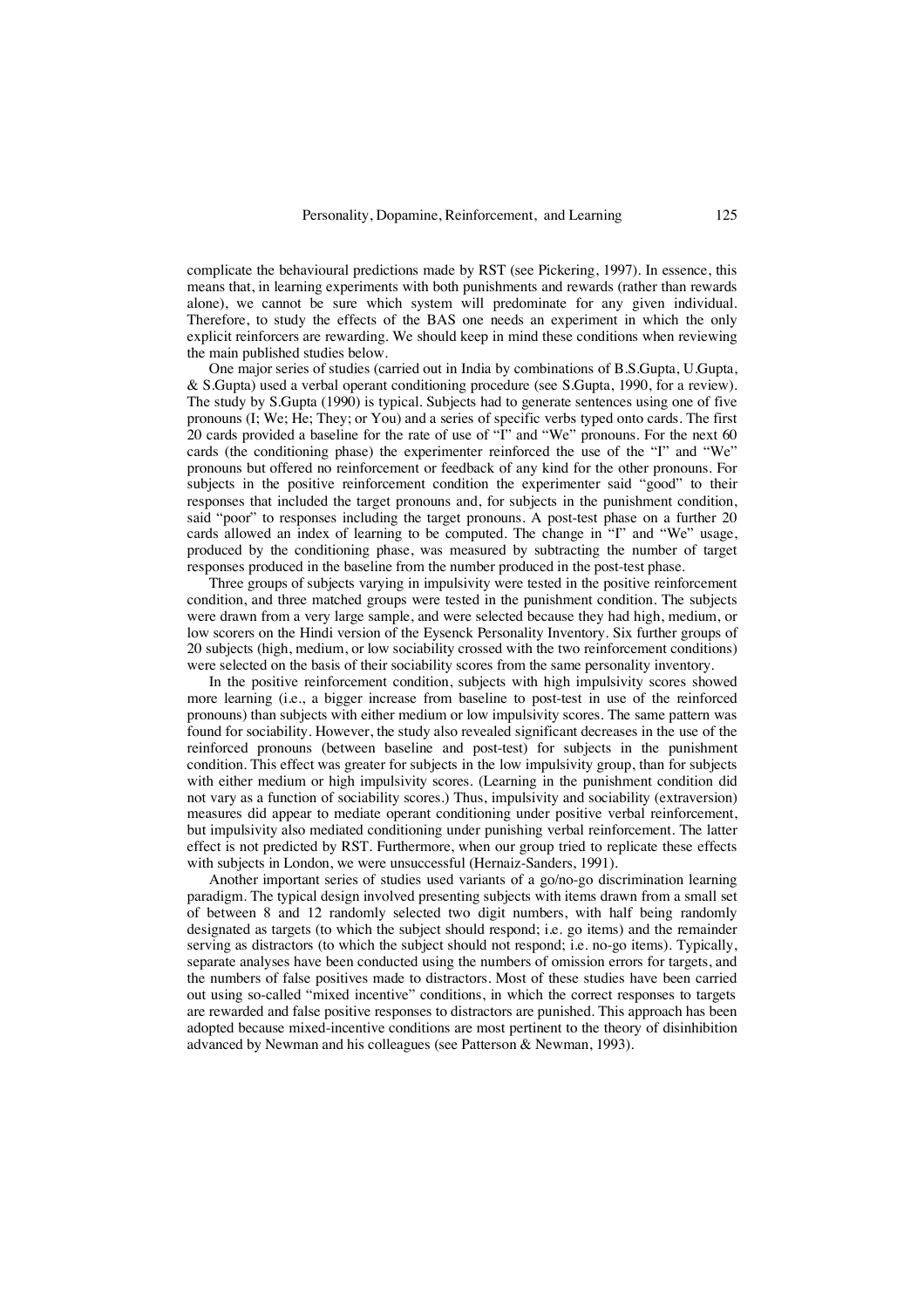For the reasons noted earlier, mixed-incentive conditions are not ideal for testing predictions based on RST. One study (Hagopian & Ollendick, 1994) did test a reward-only condition in which correct responses to targets were rewarded with auditory feedback and a 10-point increase in the subject's score, displayed on the screen. False positives received no reinforcement and neither did correct rejections of distractors, or omission errors made to targets. Hagopian and Ollendick also tested subjects under a mixed-incentive condition, in which punishment of false positives (loss of points) was used in addition to the rewards for correct responses. (Hagopian and Ollendick distinguished these conditions in terms of what reinforcement was applied to the false positives, with the results that the reward-only condition was confusingly referred to as "non-reward", and the mixed-incentive condition was referred to as "punishment".)

Unfortunately, Hagopian and Ollendick did not test for the effects of possible BASrelated personality traits, but looked instead at the effects of differences in anxiety. RST specifically predicts that anxiety relates to the functioning of the BIS, rather than the BAS. As such, anxiety should not affect learning under the predominantly positive reinforcement conditions prevailing in Hagopian and Ollendick's non-reward condition. However, they reported that low anxiety subjects made significantly more responses overall, and made significantly more false positives, than high anxiety subjects. By finding a significant personality effect that is specifically predicted by RST *not* to occur, then this result appears to contribute to the lack of fit between data and theory (rather like S.Gupta's significant effects of impulsivity on learning under punishment reinforcement).

However, there are reasons to suppose that the high and low anxiety groups in Hagopian and Ollendick's study did *not* differ in learning. In these go/no-go discrimination tasks subjects' performance can be affected by contributions from their ability to discriminate between the targets and distractors (called "sensitivity") and the psychological criterion they adopt for making a response. The placement of the response criterion determines the subject's "bias" towards responding or not, and can be completely independent of the subject's sensitivity. A difference in learning between groups of subjects should be revealed by a change in sensitivity, and not by a change in criterion placement (response bias). Separate analyses of correct target responses and false alarms, which is the standard approach for the go/no-go task, cannot separate sensitivity from criterion placement changes.

We therefore applied standard decision theory methods to the group average data reported by Hagopian and Ollendick. For the reward-only condition we found that the low and high anxiety groups had almost identical mean sensivity indices (d-prime=0.84 for low anxiety; d-prime=0.86 for high anxiety). However, the mean criterion placement index differed substantially between the groups  $(C=0.89$  for low anxiety;  $C=-0.43$  for high anxiety; C=0 indicates no response bias, and the more negative the C index the greater the bias towards responding).

It is interesting to note that RST might predict response bias effects, in experimental tasks, as part of the motivational (rather than the reinforcing) consequences of BAS activation. If the general experimental context were rewarding, and activated the BAS, then any ongoing approach behaviour during the experiment might be (indiscriminately) enhanced. It is not inconceivable, on tasks where the subject has to decide whether to respond or not, that a BAS-induced enhancement in approach behaviour tendencies could manifest itself as a more liberal criterion placement. The result would be an (indiscriminately) increased number of responses, which could occur independently of the subject's level of learning concerning when that approach behaviour should be most effectively applied. This still leaves the puzzle, from Hagopian and Ollendick's data, of why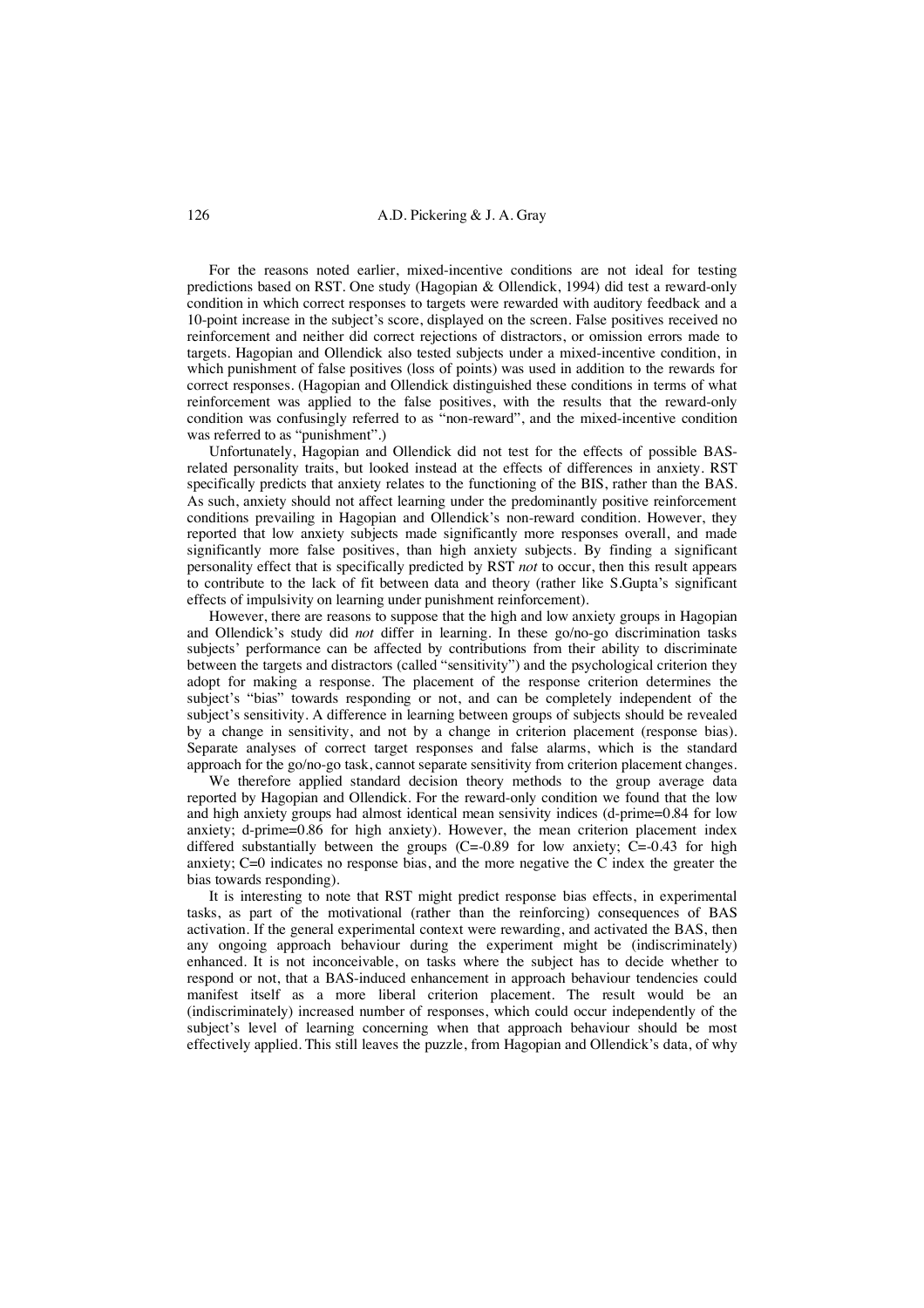low anxiety subjects should show a sizeable increase in response bias under predominantly rewarding conditions.

Two other go/no-go discrimination learning studies (Zinbarg & Revelle, 1989; Zinbarg & Mohlman, 1998) merit further attention. Zinbarg and Revelle carried out 4 similar go/nogo experiments on a total of 310 subjects. They manipulated a number of variables across these experiments (time of day; task difficulty; subjects' expectations about the probability that a go response would be needed). They used letters (or letter pairs) as targets and distractors in the discrimination task and, within each experiment, employed two types of target (called "go cues") and two types of distractor (no-go cues). Targets are stimuli for which a go response is correct; distractors are stimuli for which a no-go response is correct. For one target type (approach cues), responses were rewarded (by gaining points visually displayed on the screen); and for the other target type (active avoidance cues) responses avoided the punishment (loss of points) that occurred when no response was made to these cues. For one type of distractor (omission cues) no-go responses were rewarded (and this reward opportunity was therefore lost when a false positive response was made to these cues); and for the other distractor type (passive avoidance cues) false positives were punished, so that the punishment could be passively avoided by not responding to these distractors.

Zinbarg and Revelle argued that RST predicts that the go cues should activate the BAS (and the no-go cues should activate the BIS), although because both cues were always present within an experiment, the study suffers the usual uncertainty of mixed-incentive conditions (i.e., whether BAS or BIS will be dominant for a particular subject). Zinbarg and Revelle analysed performance for go and no-go cues separately, an approach that supposes that the system which is dominant will keep changing as different items are presented during the experiment. There must be some uncertainty surrounding whether the BAS and BIS can be turned on and off (as Zinbarg and Revelle implicitly suppose) by an intermixed series of BAS and BIS-activating stimuli of this kind, presented at a fairly rapid rate.

Zinbarg and Revelle extracted learning measures by looking at the linear trend for the number of responses made by a subject across each experiment (experiments were divided into four blocks for this purpose). In the statistical analyses of their data Zinbarg and Revelle included cue type (go vs. no-go) as a repeated-measures factor. The influence of this factor on the slope of the linear response trend reflects subjects' ability to discriminate go from nogo cues. However, at best this would therefore reflect a combination of two separate effects on learning: an effect of BAS activation (for the go cues) and of BIS activation (for no-go cues).

Zinbarg and Revelle used high and low scoring impulsivity groups to look at BASrelated personality effects. The subjects were divided into these groups according to their scores on an impulsivity measure derived from the Eysenck Personality Inventory (Eysenck & Eysenck, 1975a). The impulsivity groups were crossed with high and low scoring anxiety groups (allocated according to scores on the Trait Anxiety scale of Spielberger's State-Trait Anxiety Inventory; Spielberger, Gorsuch, & Lushene, 1970). The anxiety groups were included to look at BIS-related personality effects.

The findings obtained were consistent with our earlier comments that both BAS and BIS effects would be likely to combine to affect Zinbarg and Revelle's learning measures. Only one personality effect was consistent across their 4 experiments (significant in two experiments, with a similar trend in the other two): the anxiety by impulsivity by cue type (go vs. no-go) interaction. Specifically, among low impulsivity subjects, they found that the discrimination between go and no-go cues was learned better by high anxiety subjects, relative to low anxiety subjects, while the effect of anxiety was in the opposite direction for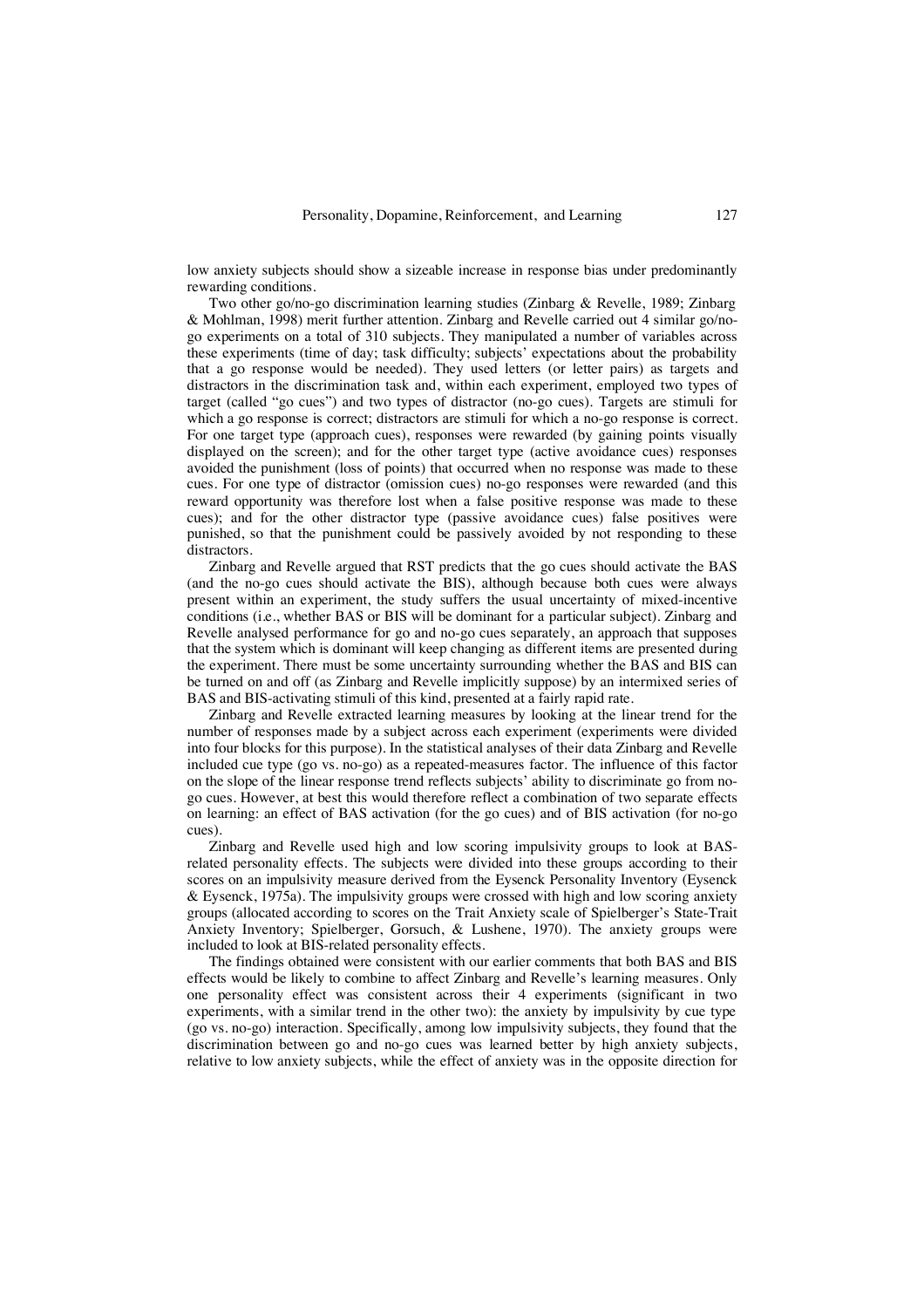high impulsivity subjects. An attempt to explain this interaction in terms of the dynamics of the competition between BAS and BIS could be attempted, but would be entirely *post hoc*.

Zinbarg and Mohlman (1998) reported two experiments based on the standard digitbased version of the go/no-go discrimination task. While this study shared some of the problems with other go/no-go studies (such as the fact that mixed-incentive conditions were used once again), some interesting new elements were added. In the first experiment, correct responses to targets were rewarded with 25 cents, and false positive responses to distractors were punished with the loss of 25 cents. No feedback was given when a no-go response was erroneously made to a target or was correctly made to a distractor.

Following the approach used by Zinbarg and Revelle (1989), Zinbarg and Mohlman looked at learning via the slopes of the linear trends of responses (to targets and distractors separately) across blocks of trials. In such an analysis, the targets are construed as reward cues, which activate the BAS selectively, and the distractors are construed as punishment cues, which activate the BIS selectively. We have already noted our concern about the assumption, implicit in this experimental logic, that the BIS and BAS can be turned on and off independently in response to rapidly intermixed presentations of stimuli of this kind.

In their first experiment, Zinbarg and Mohlman used the same personality measures of anxiety and impulsivity as were used in the earlier Zinbarg and Revelle experiments. There were no significant correlations between personality scores and the slope of the increasing linear trend of responses to reward cues (targets) across blocks.

There was, however, a significant interaction of anxiety by impulsivity on the slope of the decreasing trend of responses to punishment cues (distractors) across blocks. This anxiety by impulsivity interaction was also found by Zinbarg and Revelle (1989). However, for Zinbarg and Mohlman the interaction arose because high levels of impulsivity helped high anxious subjects to more rapidly decrease their number of responses to punishment cues, whereas for Zinbarg and Revelle high impulsivity impaired the ability of high anxious subjects to learn the discrimination between BAS-activating and BIS-activating cues.

The major innovation added by Zinbarg and Mohlman (for half the subjects in Experiment 1, and all the subjects in Experiment 2) was to get subjects to provide expectation ratings for each stimulus, at the start of the experiment and at the end of each block of training trials. The ratings were essentially confidence judgments about the expected outcome of making of a response to each stimulus (on a 9-point scale from 1, which meant subjects were "absolutely certain that [responding] will lead to losing money", through 5, meaning they were "completely uncertain", to 9, meaning that they were "absolutely certain that responding will lead to winning money"). Learning of these expectancies was assessed via the slopes of the linear trends over blocks, computed separately for reward (target) and punishment (distractor) cues.

In their first experiment, there were no significant personality correlations with reward expectancy learning (i.e., the slope of the increasing trend of expectancies to reward cues over blocks). However, there was a significant correlation between anxiety and punishment expectancy learning (i.e., the slope of the decreasing trend of expectancies to punishment cues over blocks). This correlation reflected the fact that more anxious subjects acquired negative expectancies (about losing money) for the punishment cues more quickly than less anxious subjects. This result is consistent with the similar finding reported by Corr et al (1995) using a different measure of anxiety.

In Zinbarg and Mohlman's second experiment all the subjects provided expectancy ratings. Half the subjects were tested under financial incentives as before, but the other half had potentially more ego-involving reinforcement: gaining estimated IQ points for correct response to targets and losing estimated IQ points for false positives. They added further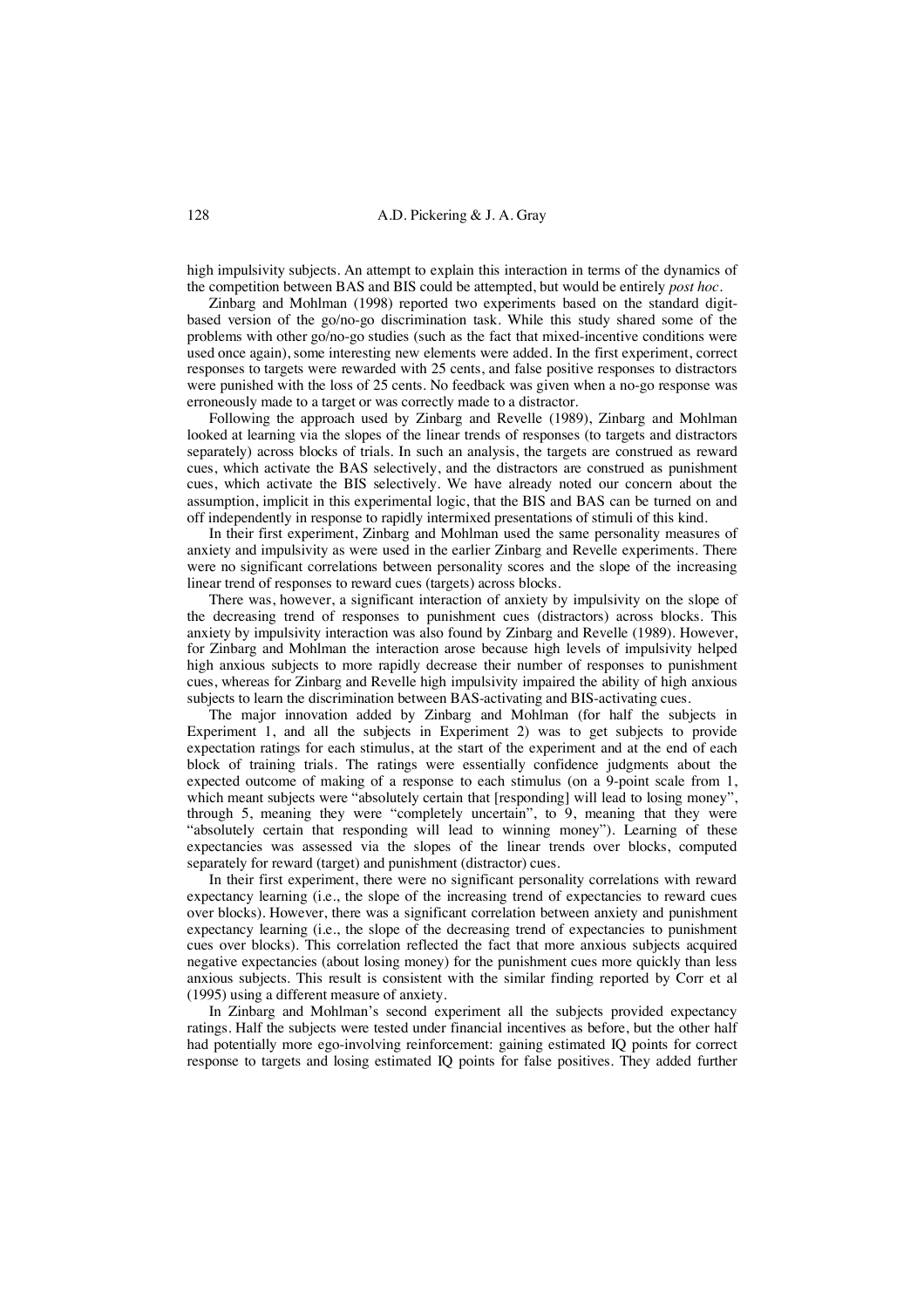measures of anxiety and impulsive sensation seeking. The BAS Drive and BAS Reward Responsiveness scales were used for impulsive sensation seeking, and the BIS scale was used for anxiety (these scales were developed by Carver & White, 1994).

None of the predicted personality effects on the slopes of the linear trends of responses, to either reward or punishment cues, was significant in either the ego-reinforcement or monetary-reinforcement conditions. This included the anxiety by impulsivity interaction terms which had previously been significant (in Experiment 1, for punishment cues). However, both anxiety measures (Spielberger's Trait Anxiety and the BIS scale) were significantly positively correlated with the slope of the linear trend of responses to the reward cues in the monetary reinforcement condition. This correlation is not expected to be significant under RST.

In the ego-reinforcement condition, there were no significant personality correlations with reward expectancy learning. However, there was a significant correlation between the BIS scale anxiety measure and punishment expectancy learning. This correlation indicated that high anxious subjects acquired the negative expectancies more rapidly than low anxious subjects. (In the monetary reinforcement condition, the corresponding correlation was nonsignificant and in the opposite direction.)

In the monetary reinforcement condition, there was a significant positive correlation of the BAS Reward Responsiveness scale with reward expectancy learning (in the ego reinforcement condition, the corresponding correlation was actually -- nonsignificantly - negative). In the monetary reinforcement condition, the only significant personality effect on punishment expectancy learning was with Spielberger's Trait Anxiety scale. However, this correlation reflected a faster acquisition of negative expectancies in lower anxiety subjects. This result was thus in the opposite direction both to the effect observed in the first experiment, and to that seen (for the BIS scale) in the ego-reinforcement condition of the second experiment.

In summary, Zinbarg and Mohlman's experiment found very little evidence for correlations between BAS-related personality traits (impulsivity, sensation seeking) and learning under rewarding reinforcement. They did find several significant associations with the BIS-related personality trait (anxiety), but these seemed to raise more questions than they answered. Why were the effects significant but sometimes in the wrong direction? Why were they sometimes significant for learning about reward cues (for which anxiety is predicted to have no effect)? Why were they not replicable across monetary vs. ego-involving modalities of reinforcement, or across similar experiments? These problems are not unique to this study; we have noted similar problems in much of the other literature relevant to RST (see Pickering et al, 1997).

Our own laboratory has attempted to make a contribution to the literature on BAS-related effects on learning with two studies (Corr et al, 1995; Pickering et al, 1995). Both these studies did use a reward-only reinforcement condition. Pickering et al (1995) used a mazelearning task, but failed to find any significant correlations between a number of potential BAS-related personality traits and rate of learning of the maze under reward. They did report significant personality effects (of Eysenck's Venturesomeness scale; S.B.G.Eysenck et al, 1985b) on the speed of the subjects' movements across the maze, but this seems likely to be a motivational effect of BAS activation. Corr et al's (1995) instrumental learning task also used response time as its main dependent variable, and so is also likely to be influenced by any motivational effects that were produced by BAS activation. However, there were no significant effects of potential BAS-related personality trait measures on asymptotic response speed in the reward condition (in fact, as discussed by Pickering et al, 1997, there were significant effects of trait anxiety).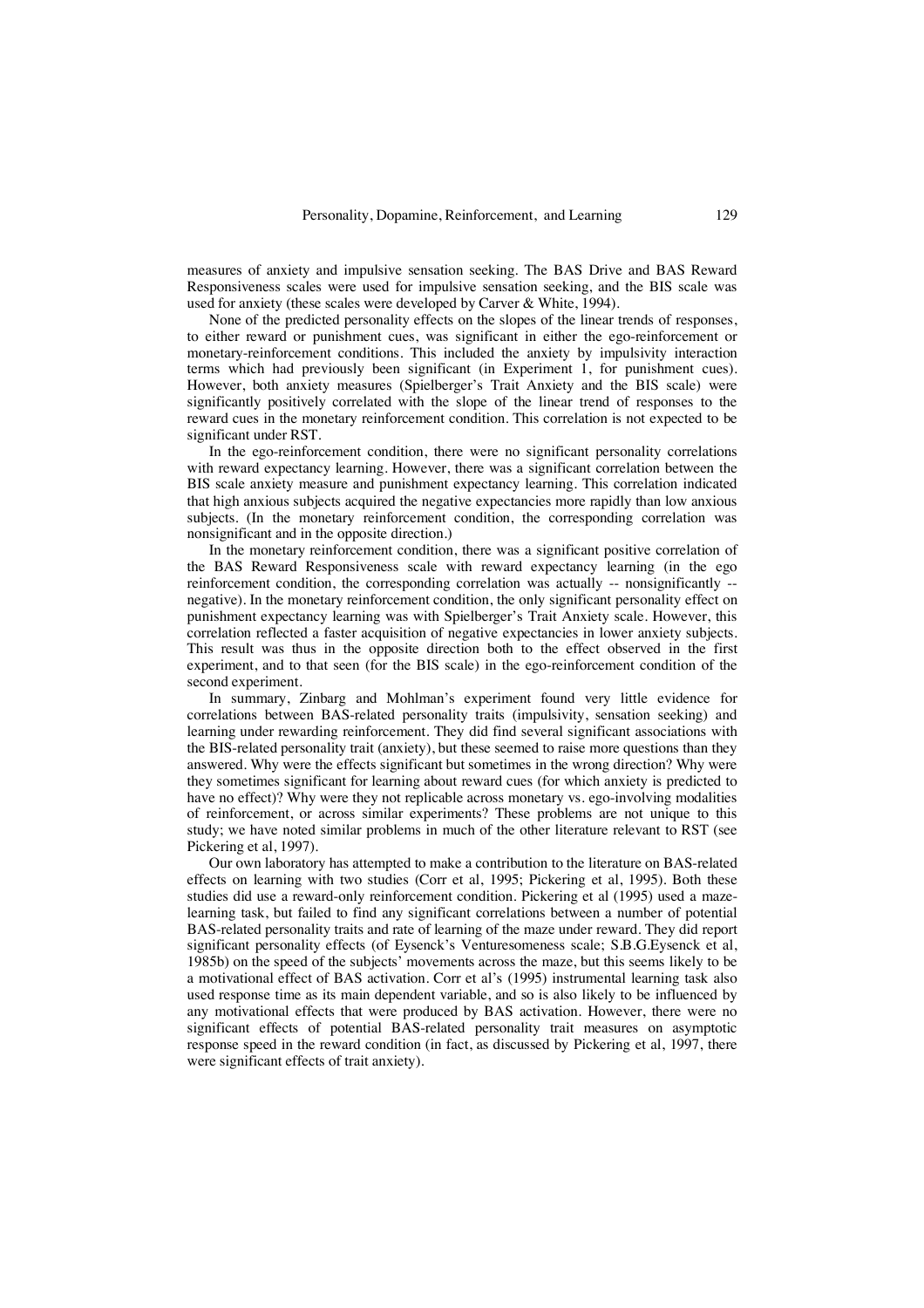The final study we will review is a complex experiment by Ball and Zuckerman (1990). In many ways this represents the best experiment looking at the influence of BAS-related personality traits on learning. They tested 140 undergraduate subjects who scored either in the upper or lower decile of the Sensation Seeking Scale (Zuckerman, 1979). They used a concept-learning task (which can be thought of as a series of simultaneous, rather than go/no-go, discrimination problems).

The visual stimuli were presented in a pair on each trial, with one stimulus on each trial being the target, to which the subject had to respond, and the other stimulus serving as a distractor. The position of the target stimulus varied from left to right across trials. The stimuli were compounds of elements drawn from eight binary dimensions (i.e., a stimulus contained either a letter T or an X; it had either one or two borders around the letter etc.). Two dimensions (letter shape and border shape) were critical dimensions (and particular values on those dimensions, counterbalanced across subjects, designated the target stimulus). On each trial, the target stimulus in the pair contained target values on both the critical dimensions (e.g., letter T and square border); the distractor stimulus contained the complementary values (e.g., letter  $\bar{X}$  and circular border). Across the 16 stimulus-pairings used in the experiment, each value, from each of the other six non-critical dimensions, appeared eight times in a target stimulus and eight times in a distractor stimulus<sup>3</sup>. (The target and distractor stimuli in a pair were complementary to each other on all eight dimensions.)

Ball and Zuckerman used four different reinforcement conditions, formed by crossing two between-subjects factors: verbal vs. monetary reinforcement; and reward-only vs. punishment-only conditions. No feedback was given for errors during the reward-only condition, nor for correct responses in the punishment-only condition. (The authors also used subject gender as a factor in their analyses, but this need not concern us here.) Although the paper reported response latency data, the primary results for the present chapter concern the learning measures. Ball and Zuckerman report the number of trials that each subject took to reach a criterion of five consecutive correct responses. The 16 stimulus-pairs were presented once each in a training epoch. After each epoch was completed, training continued immediately with the next epoch, in which all stimulus-pairings were again used once. On reaching the criterion, there was a non-reversal shift (i.e., two previously non-critical dimensions became the critical dimension and the previously critical dimensions became non-critical). This shift was not signalled to the subjects, other than through the reinforcement they received, and subjects continued the task until they reached the same learning criterion after the shift.

When the trials to criterion data were analysed with a repeated-measures factor (phase of learning: pre- vs. post- shift), there were no interactions of any of the between-subjects factors with the phase of learning. We will therefore mostly concentrate on the results from the pre-shift phase. The main finding was that the high sensation seeking group of subjects learned the task significantly faster (i.e. reached the criterion in fewer trials) than the low sensation seeking group. A high extraversion group learned faster than a low extraversion group, and a group with high P scale scores learned faster than a group with low P scores (in the post-shift phase). These other groupings were based on scores from the EPQ (Eysenck & Eysenck, 1975b). However, the findings for the other personality scales are of dubious interest given that the subject groups were selected for extreme sensation seeking scores. This means that the groupings for other, correlated, personality scales (such as extraversion

 $\frac{1}{3}$  This was true for the "Random condition" of their experiment; half the subjects were tested in a so-called "Correlated condition" in which the values for one of the six non-critical dimensions had a 75% concordance with the target values from the critical dimensions. This factor did not affect the findings most relevant for the present chapter.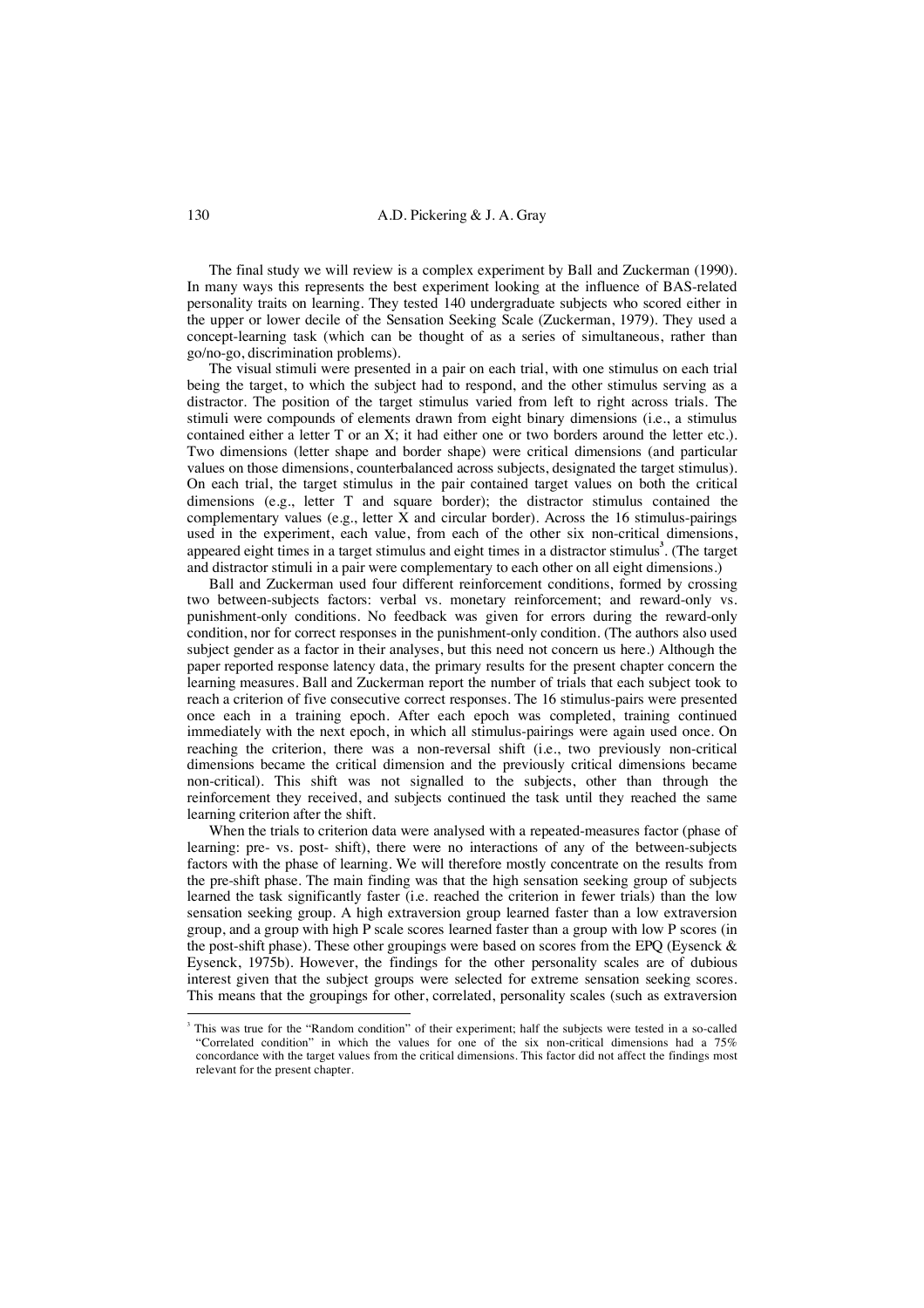and the P scale) are going to be confounded with sensation seeking scores. (Ball and Zuckerman reported the results for the other personality scales after covarying out sensation seeking scores, as an attempt to reduce this problem. However, this attempted solution is statistically dubious: see Tabachnick & Fidell, 1996.)

The other key finding was that the effect of sensation seeking group on learning did not interact with reinforcement condition (and neither did the effect of extraversion or P group). Ball and Zuckerman, following RST, had predicted that the beneficial effects on learning of sensation seeking, and other BAS-related traits, would have been restricted to the rewardonly reinforcement conditions. *These data raise the possibility that BAS-related personality traits may affect learning through mechanisms that are not connected with sensitivity to positive reinforcers*.

Ball and Zuckerman offered two possible explanations for why high sensation seekers might have learned this task faster than low sensation seekers, irrespective of reinforcement condition. First, they suggested that, relative to low sensation seekers, high sensation seekers might have adopted a beneficial risk-taking cognitive strategy during the early trial-and-error stages of the task. Second, Ball and Zuckerman argued that high sensation seekers might have superior selective attention abilities to low sensation seekers, and thus be better able to focus in on the relevant stimulus dimensions rather than the irrelevant ones. Ball and Zuckerman noted existing data (Martin, 1985) that were consistent with their attentional account. We will return to this issue below, where we shall expand on the attentional explanation.

To summarize this section, we would suggest that the literature reviewed gives pretty weak support for RST's predictions concerning BAS-related personality effects on learning. However, we also feel that the studies concerned have rarely tested the theory adequately, often failing to meet one or more of the four conditions we outlined earlier. Nonetheless, the study by Ball and Zuckerman seemed to contain all the necessary elements, and it produced significant associations between BAS-related personality measures (i.e., measures of ImpASS) and learning. Unfortunately, the correlations did not depend on the presence of rewarding reinforcement.

As Ball and Zuckerman suggest, we might conclude that ImpASS traits can affect learning through psychological mechanisms unrelated to a subject's responsivity to positive reinforcement. At present we take this possible conclusion seriously, because we have a series of unpublished findings which replicate Ball and Zuckerman's results with different ImpASS measures and slightly differing learning tasks. A key feature is that our learning tasks have been designed to minimise, and in one case to completely remove, any contribution from environmentally-provided positive reinforcement.

From a neuropsychological perspective, we might tentatively believe that ImpASS traits are associated with variations in dopaminergic neurotransmission, in accordance with the data reviewed earlier. If other psychological mechanisms, unrelated to reinforcement processes, are responsible for ImpASS-learning correlations, then it is conceivable that they will depend, in some way, upon dopaminergic neurotransmission.

The position just outlined still leaves us with a lack of evidence, from learning studies at least, in support of RST's BAS-related personality predictions. It is ironic that the evidence base for BAS-mediated personality effects is so weak, given the widespread belief in a BASlike brain-behavioural system, along with an associated fundamental personality trait that is partly dopaminergic in nature (see the peer commentaries on the major recent review by Depue and Collins, 1999). Against this *zeitgeist*, one must consider the question of how much longer one should continue to test a theory which seems so unable to generate consistent support. On reflection, we think it would be premature to abandon the concept of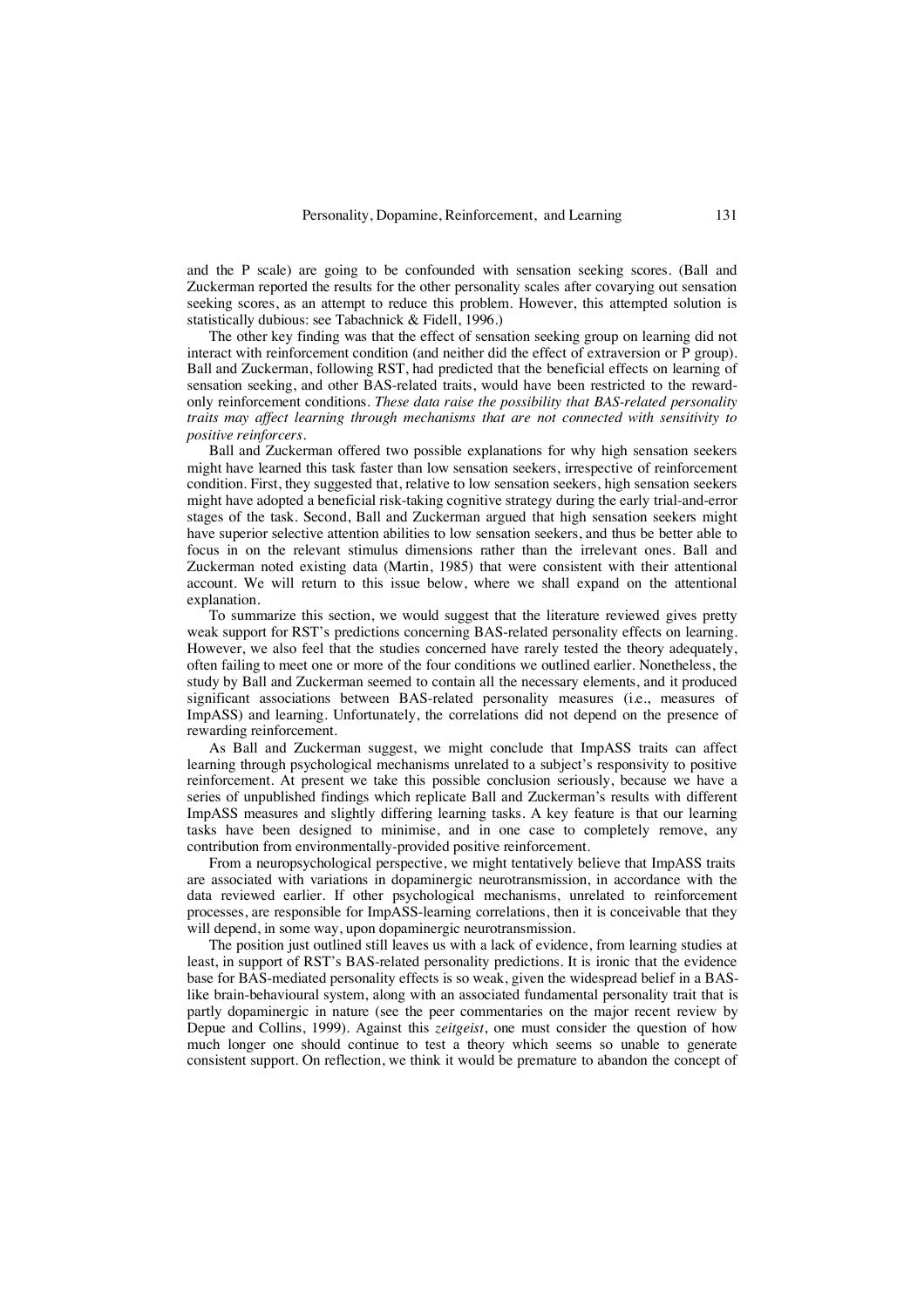the BAS in personality research just yet. Perhaps the research on learning (and other) behavioural processes, which are predicted to correlate with BAS functioning, would benefit from having a more precise theoretical formulation to generate experimental predictions.

In light of the above, we decided to formalise the predictions of RST, concerning BASrelated reinforcement effects on learning, in the form of a biologically-constrained neural network model. This approach to the neuropsychology of reinforcement effects is possible, given our growing appreciation of the role of DA in reinforcement learning, and the many models of DA-related reinforcement which now exist (as discussed above). In the next section we present the results of such modelling and the surprising insights we have started to gain from it.

## **A Neural Network Model of BAS-Related Personality Effects on Learning**

In order to construct a biologically-constrained network model in this section, we will need to draw upon some of the neural circuitry that we considered earlier (see Figure 1). We will present simulations of Ball and Zuckerman's concept formation experiment (the random condition with positive reinforcement), partly because it is the best published test of RST's predictions regarding personality and positive reinforcement effects on learning, but also because the task they used is essentially a category learning task. Category learning tasks involve mapping multiple novel stimuli into a smaller number of separate response classes (such as arbitrary category labels or, in the case of Ball and Zuckerman's study, left- or right-sided button presses). The neuropsychology of category learning tasks is currently being intensively researched and there is a growing understanding of the underlying neural circuitry. It is especially pleasing, from our current perspective, to observe that category learning tasks are believed to depend on the dopaminergically-innervated striatal circuits implicated in the functioning of the BAS.

In an excellent and wide-ranging review, Ashby et al. (1998) describe the importance of the structures shown in Figure 2 for category learning. For a visual task, a high-level visual representation of the stimulus would be computed in extrastriate visual areas (e.g., inferotemporal cortex) and this information would project to the tail of the caudate in the striatum. There is feedback from the striatum to the prefrontal cortex via a complex set of striato-pallido-thalamo-cortical loops, and the prefrontal cortex completes the circuit by projecting back to the (head of the) caudate and the thalamus. Ashby et al suggest that units in the prefrontal cortex are associated with one of the category responses required, and project cortico-cortically to the appropriate motor execution units in premotor and/or motor cortex. The nigrostriatal DA pathway is shown projecting from the substantia nigra pars compacta (SNc) to the striatum. The mesolimbic DA pathway is shown projecting from the ventral tegmental area (VTA) to the prefrontal cortex.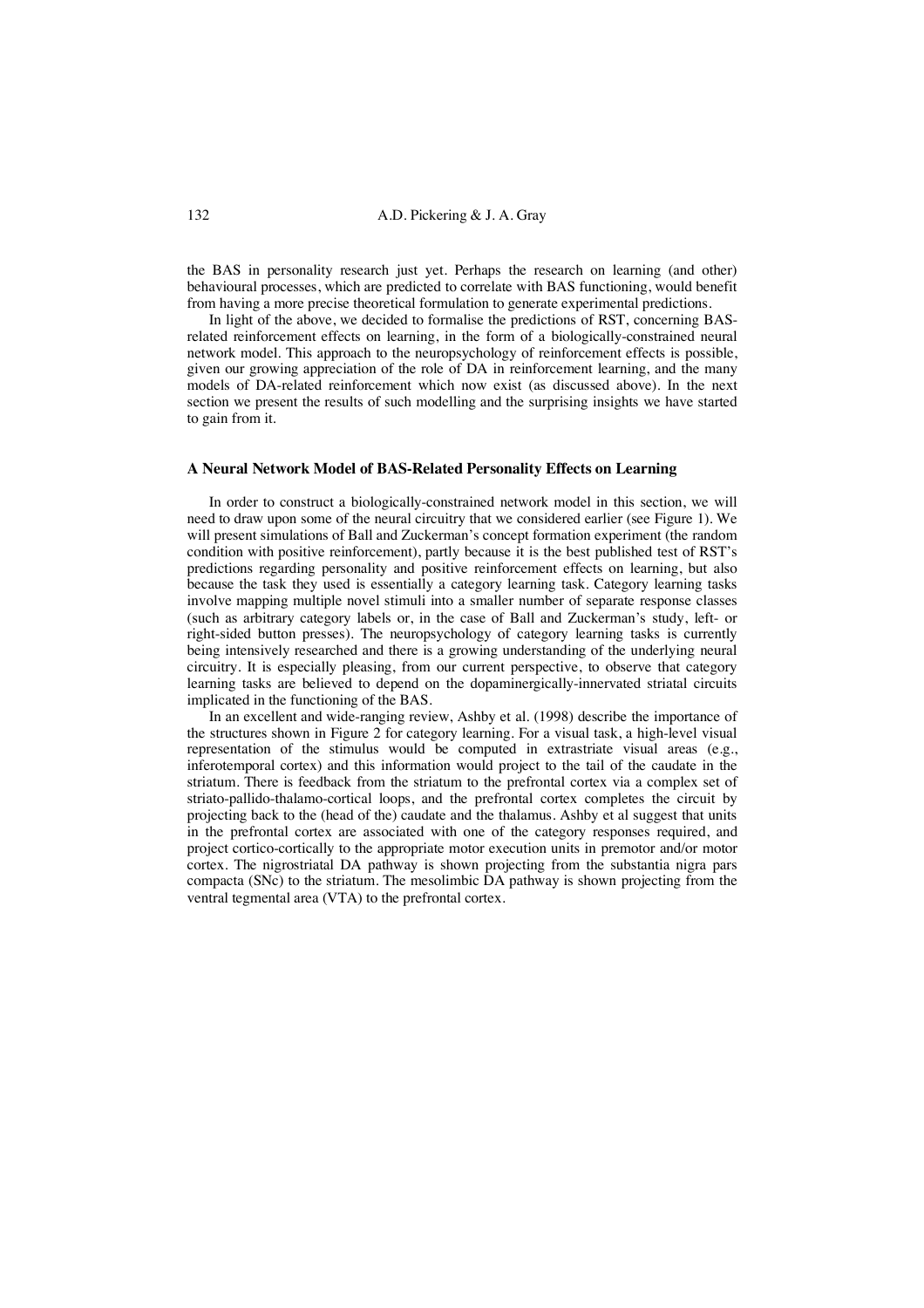

Figure 2

A box diagram of a cortico-striato-pallido-thalamo-cortical processing loop. Dotted arrows show the dopaminergic projections to striatum and prefrontal cortex. *Abbreviations*: SNc substantia nigra pars compacta; VTA ventral tegmental area; GPe external segment of the globus pallidus; GPi internal segment of the globus pallidus; Sth subthalamic nucleus.

Ashby et al (1998) review the evidence on category learning in various subject groups who have impairments to the above circuitry. Perhaps the most compelling data relate to patients with Parkinson's disease, a condition characterised by extensive dopaminergic cell loss in the nigrostriatal DA pathway. These patients been shown to be severely impaired at a probabilistic category learning task while showing good memory for the details of the computer screen layout and stimulus materials used (Knowlton, Mangels, & Squire, 1996).

In our model we simplified the circuitry of Figure 2 into an equivalent three-layer network that is depicted in Figure 3. There is a "stimulus pattern" (SP) layer (extrastriate visual cortex) providing the input to the "S-R representation" (SRR) layer (striatum); this in turn projects to, and receives projections back from, a "response decision" (RD) layer (prefrontal cortex). Note that the (corticostriatal) synapses between the SP and SRR layers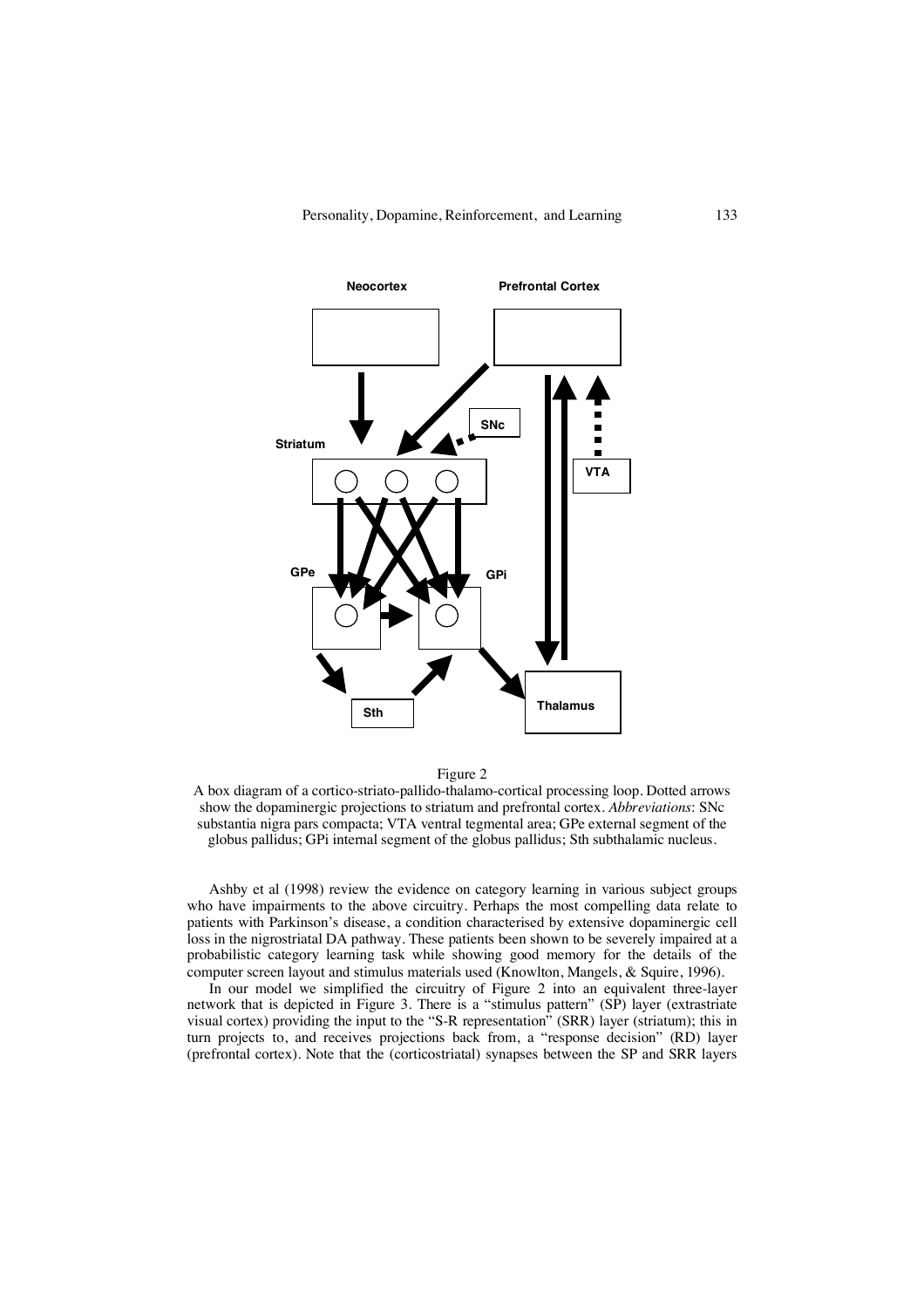are modifiable (shown as round arrowheads), under the influence of a dopaminergic positive reinforcement signal (arising in SNc), using a 3-factor learning rule of the kind described earlier. The synapses between the SRR and RD layers are modifiable in a similar way, under the influence of a dopaminergic positive reinforcement signal (arising in VTA). We can think of these latter synapses as being thalamo-cortical, i.e. the last synapse in the pathway from striatum via globus pallidus and thalamus to the prefrontal cortex (although several of the synapses in that pathway might be modifiable). Figure 3 also depicts modifiable synapses in the reciprocal pathway between the RD and SRR layers (there are round arrowheads at each end of the connections between the SRR and RD layers). In the simulations presented in this chapter this reciprocal pathway is omitted for simplicity.

Finally, Figure 3 shows lateral inhibitory connections between units in both the SRR and RD layers (horizontal double-headed arrows). These mutual inhibitory interactions are used to select a single active neuron in each layer when input is passed to the network (so-called "winner-takes-all" competition). Mutual inhibitory connections like this are thought to exist in the striatum, because the striatal neurons have extensive axon collaterals contacting other striatal cells, and firing of the striatal neurons releases the inhibitory neurotransmitter  $\gamma$ amino butyric acid (GABA) at synapses on their target neurons (see Groves, Garcia-Munoz, Linder, Manley, Martone, & Young, 1995, pp. 68-69).

The inputs to the network comprised the pairs of stimuli used on each trial of Ball and Zuckerman's task. Each pair of stimuli was coded as a vector of 32 binary neurons. The values of the vector elements can be thought of as representing the output firing (1=firing; 0=not firing) of the SP layer (i.e., visual cortical) neurons processing the stimulus-pairs. 16 neurons coded for the stimulus on the left on a particular trial, and 16 corresponding neurons coded for the stimulus on the right. There was one pair of neurons, in each set of 16, that coded for each of the 8 stimulus dimensions (e.g., neurons 1 and 2 coded for the letter shape of the left stimulus, while neurons 17 and 18 coded for the letter shape of the right stimulus). In each pair of neurons the pattern {01} was used to code for one value on the dimension (e.g., letter shape=T), and the complementary pattern {10} was used to code for the complementary value on the dimension (e.g., letter shape=X). Thus, if the left stimulus had a letter T in it, and the right stimulus had an X in it, then SP layer neurons  $1, 2, 17$  and 18 had the output values {01…..10……}. The same coding approach was used across all eight stimulus dimensions.

Two stimulus dimensions were designated to be critical, and particular values on those two dimensions, determined randomly for each subject, defined the target stimulus within a stimulus-pair. As we simulated the so-called "random" condition from Ball and Zuckerman, each of the values on each of the noncritical stimulus dimensions appeared eight times in a target stimulus and eight times in a distractor stimulus, across the set of 16 stimuli. Two RD layer neurons were used in the simulations. If the left stimulus was the target, then activation of the first RD neuron was considered to be the correct response; when the right stimulus was the target the activation of the other RD neuron was considered correct. (We did not model the processes that pass activity from the response decision neurons to the motor execution neurons in premotor and motor cortex.)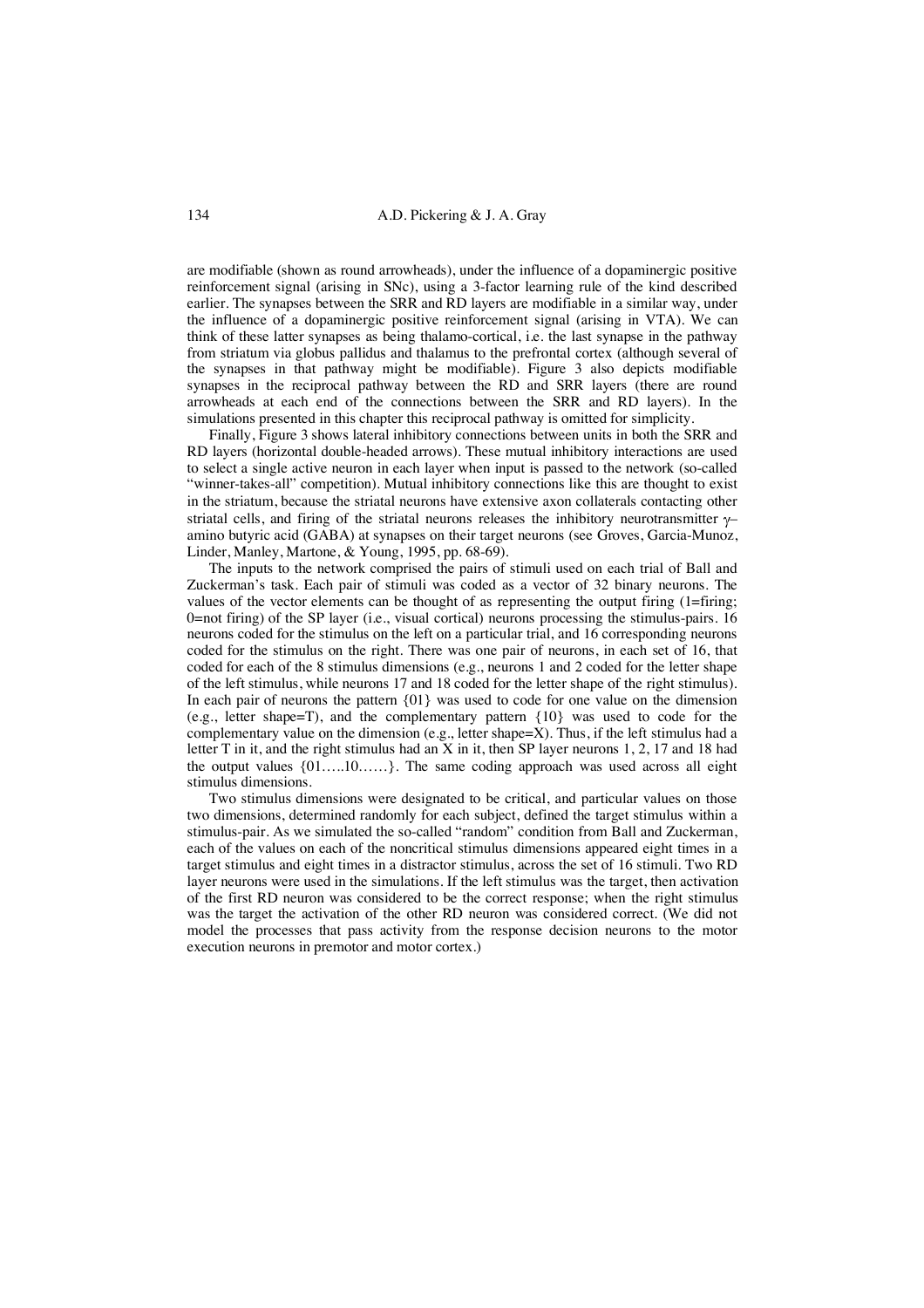



A schematic architecture for the neural network model with 3 layers (Stimulus Pattern; S-R Representation; Response Decision). Dotted arrows indicate dopaminergic reinforcement projections arising from cells that are activated by primary and secondary reward stimuli. Double-headed horizontal arrows indicate inhibitory interactions within the S-R Representation and Response Decision layers of the model. Round arrowheads indicate modifiable synapses, and where these are double-headed reciprocal connections between layers are included. Only a subset of neurons in the Stimulus Pattern and S-R Representation layers are depicted for clarity. *Abbreviations*: S-R stimulus-response; DA dopaminergic reinforcement signals.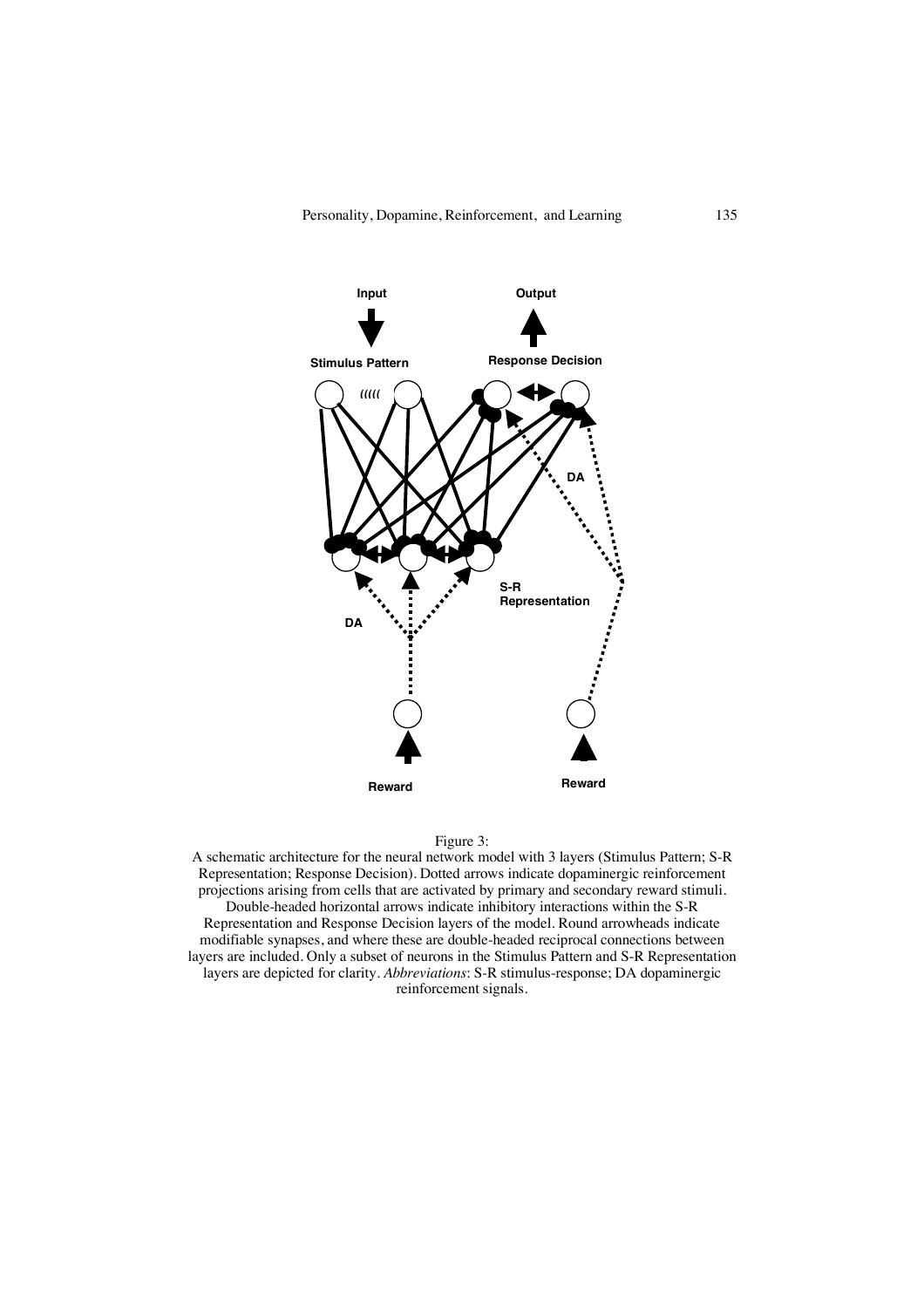When a correct response was made by the network, a positive reinforcement signal (with a strength represented by parameter  $R^p$ ) was used as part of the learning rule (see below). The parameter  $R<sup>p</sup>$  had a value of zero when there was no positive reinforcement (as occurred after an error in Ball and Zuckerman's positive reinforcement conditions). We did not model the processes by which the positive reinforcement signal could arise, as a result of the positive reinforcement provided to the subject. We could have done so, in a relatively straightforward fashion, by adding elements from Brown et al's (1999) model to our current simulation.

Ten SRR layer (striatal) neurons were used in the simulations. There was 100% feedforward connectivity between the 32 neurons of the SP layer and the 10 neurons of the SRR layer, and 100% connectivity between the 10 neurons of the SRR layer and the 2 neurons of the RD layer. The initial weights of these connections were drawn from random normal distributions (mean=0.3 and s.d.=0.065 for SP layer to SRR layer; mean=0.5 and s.d.=0.125 for SRR layer to RD layer; any values randomly falling below 0 were set to 0).

The simulations created 100 simulated subjects and each subject had a unique random weight initialisation according to the above parameters. A training epoch was a set of 16 trials in which each stimulus pair was presented once. Each epoch used a different random order of the stimuli, and the orders for each epoch were randomised for each subject individually. A critical element of the simulation was the value taken by the positive reinforcement parameter  $(R^p)$  when the response was followed by positive reinforcement  $(R^p)$ was 0 when responses were wrong). The value was varied across simulated subjects to reflect the individual sensitivities of the BAS to reinforcing stimuli, but the same value was used for all the positive reinforcements experienced by a particular subject. High values reflected large reactions to positive reinforcements delivered in the experiment, and therefore any simulated subject with a high value was considered to have high levels of BAS-related personality traits. (The  $R^p$  values for positively reinforced trials were drawn from a random normal distribution with mean=2 and  $s.d.=0.3$ ) Thus, there were only three factors which varied across subjects: the initial weight randomisation; the random order of the training items; and the value of the reinforcing effect produced by a positive reinforcer.

Training continued until the criterion of five consecutive correct responses was reached and the number of trials required for each subject was recorded. A nonreversal shift was not used in the simulation; instead training continued until five epochs were completed, by which time all subjects had comfortably reached the learning criterion.

Before presenting the results of the simulations, we will give the equations used in the model. We can define *ej* as the excitatory input to the *j*th neuron in the SRR layer. The equation for  $e_j$  is standard in neural networks:

$$
e_j = \sum_i w_{ij}^* x_i^{\text{out}} \qquad \qquad \dots (1)
$$

where  $x_i^{\text{out}}$  is the output from *i*th SP layer neuron and  $w_{ij}$  is the weight from *i*th SP layer to the *j*th SRR layer neuron. The SRR layer neuron with the largest excitatory input was then deemed the winner of the competition within the SRR layer, and had its output set to a value of one; the outputs of all the other SRR layer units were set to zero. The output from the active SRR layer neuron activated the RD layer neurons (according to an equation identical to Equation 1 above) and the RD layer neurons then entered a competition from which one emerged as the winner. It was assumed (but not modelled) that the active RD neuron then triggered its associated response, and then the environment provided positive reinforcement if the response was correct.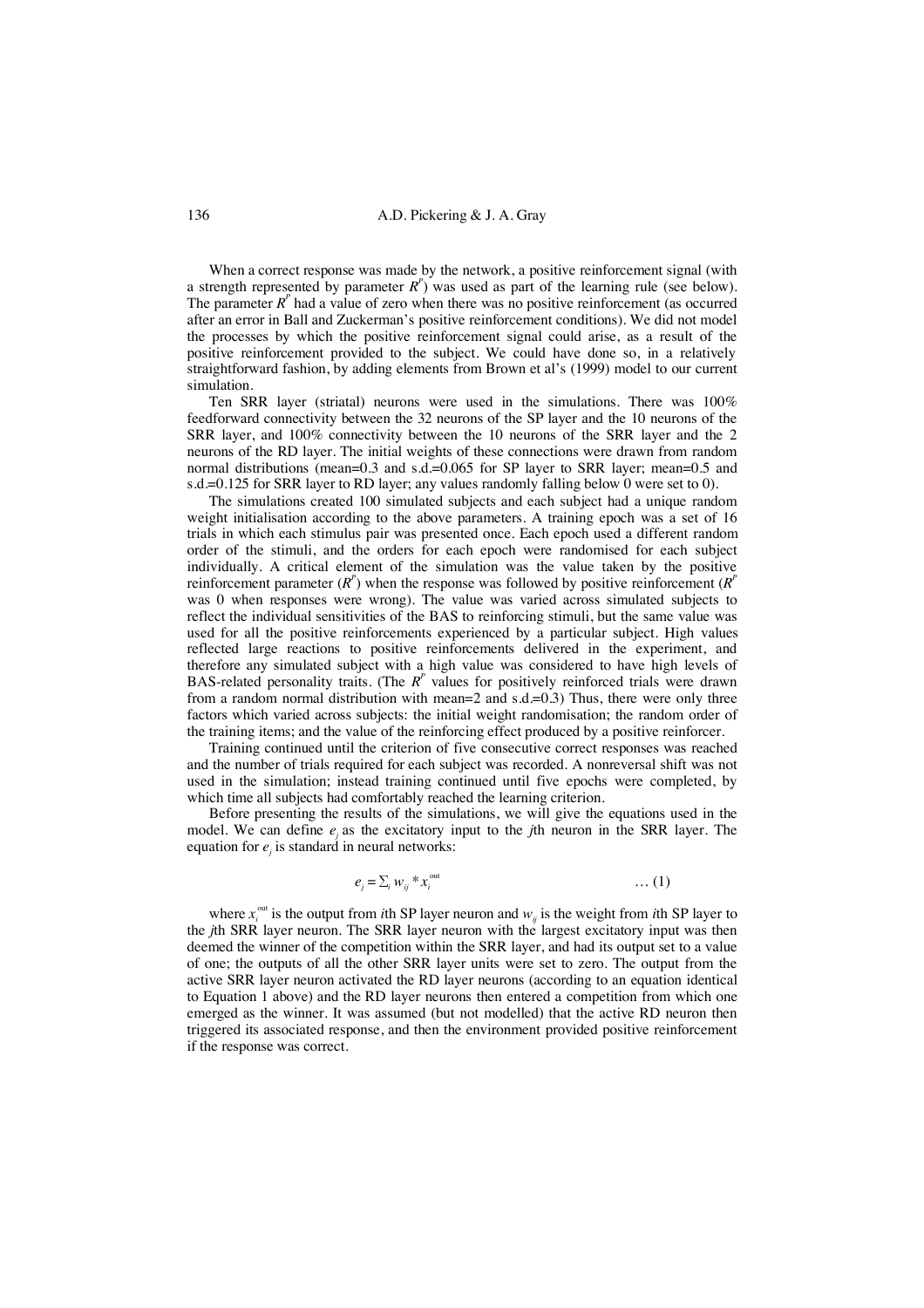After the response was made, and any positive feedback was received, the network underwent learning according to a three-factor learning rule. Neural activities and outputs were reset between trials, but the weight values evolved, according to the learning rule, from trial to trial, without any decay from one trial to the next. The learning rule specifies the change in weight brought about by a single trial. We can write the following equation describing  $\Delta w_i$ , which is the change for a synapse between the *i*th SP and *j*th SRR neurons:

$$
\Delta w_{ij} = y_j^{\text{out}} (\lambda_1 R^P [x_i^{\text{out}} - \lambda_2 w_{ij}] - \lambda_3 x_i^{\text{out}} w_{ij}) \qquad \qquad \dots (2)
$$

where  $y_j^{out}$  is the output from the *j*th SRR layer neuron and  $\lambda_1$ ,  $\lambda_2$ , and  $\lambda_3$  are learning rate constants (0.05, 0.75, and 0.3 respectively). This is a three-factor learning rule because  $y_j^{\text{out}}$  is the postsynaptic term (factor 1),  $x_i^{\text{out}}$  is the presynaptic term (factor 2), and  $R^p$  is the positive reinforcement term (factor 3). When each of these three factors is present there is long-term strengthening (potentiation) of the weights. Note also that when factors 1 and 2 are present, but are not followed by positive reinforcement (i.e., when  $R^P=0$ , following an erroneous response), the synaptic weights are weakened at a rate determined by the constant  $\lambda_{\alpha}$ . This is in keeping with the evidence, noted earlier, that lack of positive reinforcement may lead to long-term synaptic depression in the striatum. An identical equation (with identical learning rate constants) was used to modify the weights between the SRR layer and RD layer neurons.

## *Results of Simulations of the Random Condition from Ball and Zuckerman (1990)*

Ball and Zuckerman (1990) did not give the mean number of trials to criterion that their subjects required to learn the pre-shift task. From their graphs, however, it can be seen that the criterion for the post-shift task was reached after an average of around 17.5 trials. The choice of the above learning rate parameters (and other network features) was constrained so that we obtained an average number of trials to criterion for the pre-shift task that was under 20 trials (in fact the average for the 100 simulated subjects was 18.9). Figure 4 shows the mean number of correct responses per epoch for the 5 complete epochs that were simulated. This figure shows that almost every subject was responding perfectly to all stimuli by the third training epoch.

From Equation (2) the rate of learning (i.e.,  $\Delta w$ ) is directly proportional to the positive reinforcement parameter,  $R^P$ . We therefore felt certain that learning performance would show a simple direct correlation with an individual's  $R^p$  value. In this task simulation, where learning was measured via the number of trials to criterion (a measure which gets smaller as learning is faster), it was predicted that a negative correlation would be found. Indeed, when presenting the model at a scientific meeting, one of us (AP) was so sure of the result that he didn't bother to carry out the simulations, claiming it was self-evident that the expected correlation would emerge (and no-one in the audience, including some experienced modellers, suggested otherwise). *We were therefore extremely surprised when it proved very* difficult to find sizeable correlations between trials to criterion and R<sup>P</sup>. Figure 5 shows the results for the parameter settings described above. This graph does depict a very modest (but significant) negative correlation  $(r=0.25, p<0.02)$ , associated with the best-fitting regression line shown in the figure.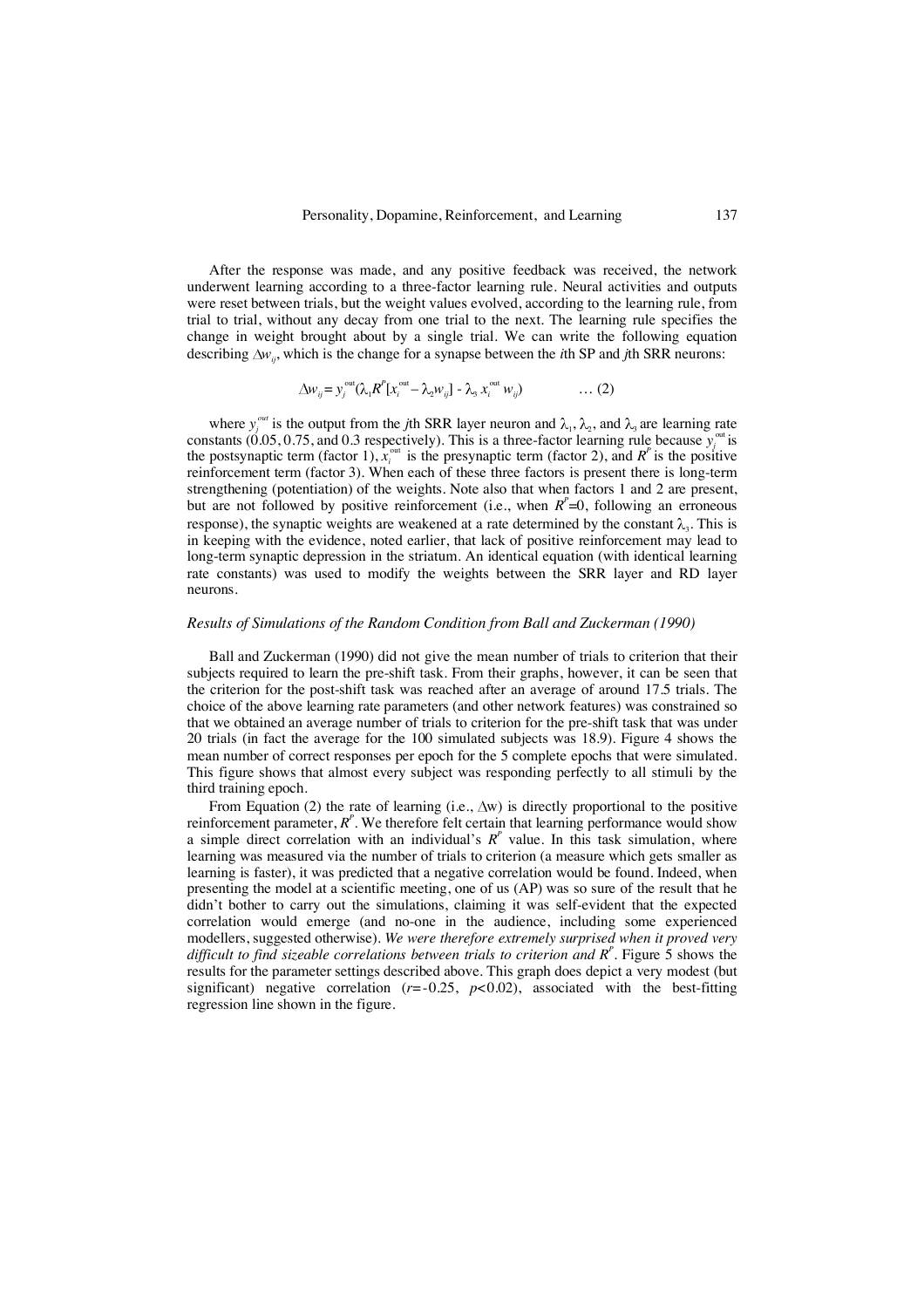

Figure 4:

The mean number of correct responses per training epoch made by 100 simulated subjects. The simulation was of the task used by Ball and Zuckerman (1990; random condition with positive reinforcement). There are 16 training stimuli presented once each per training epoch.



Figure 5:

Scatterplot of the number of trials taken by a simulated subject to reach the learning criterion against the value of the positive reinforcement signal which followed a correct response. The best fitting linear regression line is shown  $(R^2=0.06)$ .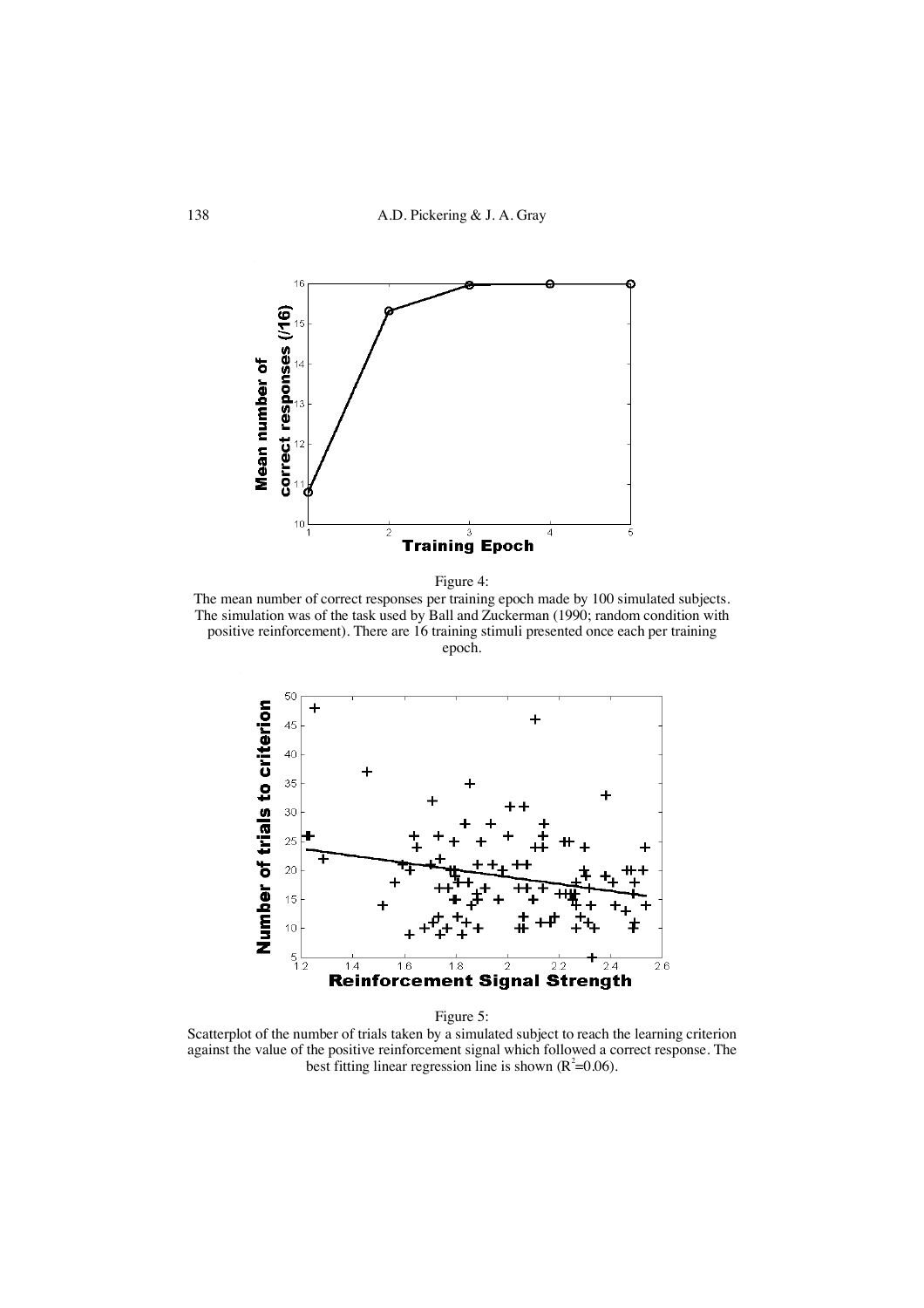We chose to report the results for these parameter settings because they produced a correlation typical of the significant correlations we obtained. Many other simulations we ran, using alternative parameter values and different network properties, failed to produce a significant correlation between learning performance and  $R^{\prime}$  values. We varied almost every aspect of the model including: (a) the values of the learning rate constants (i.e., we allowed values which resulted in the mean number of trials to criterion across the 100 simulated subjects being greater than 20); (b) the numbers of neurons in the SRR layer; (c) the number of winning neurons in the SRR layer (i.e., we allowed more than one winning neuron); (d) the degree of connectivity between the SP and SRR layers (i.e., we allowed each SP neurons to have synapses with only a proportion of the SRR neurons); and (e) the mean (and s.d.) of the distribution from which individual subjects'  $R^p$  values were sampled. We also tried adding a number of other reasonable features to the model that might enhance the size of the correlation. In each simulation we also looked at whether other measures of learning performance might be more sensitive to the correlation. Nothing we did gave us a correlation substantially bigger than the one reported above; the correlations were almost all between 0 and  $-0.35$ .

Even if the small correlation reported above approximates the "correct" value for this model, we are confident that it would usually be *impossible* to detect the influence of such a correlation in a real experiment, akin to the one conducted by Ball and Zuckerman (1990). First, our simulation restricted very severely the number of individual differences that might contribute to a subject's performance (individual simulated subjects varied in their  $R^p$  value, the randomisation of their initial weight settings, and the randomisation for the order of stimuli used across training trials). Real subjects' performance is almost certain to be affected by a host of other individual noise factors, which would act to reduce any correlation. Second, even if RST were correct in essence, the BAS-related personality trait measures are themselves likely to have a far from perfect correlation with the underlying biological variables that give rise to the variations in reinforcement sensitivity. Our simulated correlation is directly between variations in learning performance and variations in degree of biological reinforcement experienced. By contrast, the correlation with personality, in a real experiment, would be diluted further by the correlation between the reinforcement variable and the BAS-traits measures being used.

The second point in the foregoing paragraph is not damaging to all computational models of this kind: we were quite easily able to construct a non-reinforcement model which was able to generate correlations of 0.8 (in 100 simulated subjects) between learning performance and the critical parameter that varied across subjects. We feel that simulated correlations need to be of this order of magnitude in order to be detectable in real experiments using personality trait measures. Incidentally, these other simulations, which do not use reinforcement learning processes, increase our confidence that a non-reinforcement model may, in principle, be able to account for the significant learning-personality correlations reported by Ball and Zuckerman.

It is important to note that our surprise finding for the reinforcement learning model holds for other kinds of learning task, and is not limited to the Ball and Zuckerman procedure. We have used the same reinforcement model to simulate other well-known category learning tasks, including ones which take more trials to master, and have similarly found a great difficulty in obtaining significant correlations between  $R<sup>r</sup>$  and learning. Ongoing work is attempting to understand the reason for this general lack of correlation.

We feel that the findings from this modelling study, although negative in one sense, may be of considerable importance. The results might indicate a general explanation for the difficulty, which emerged from the literature reviewed above, in obtaining consistent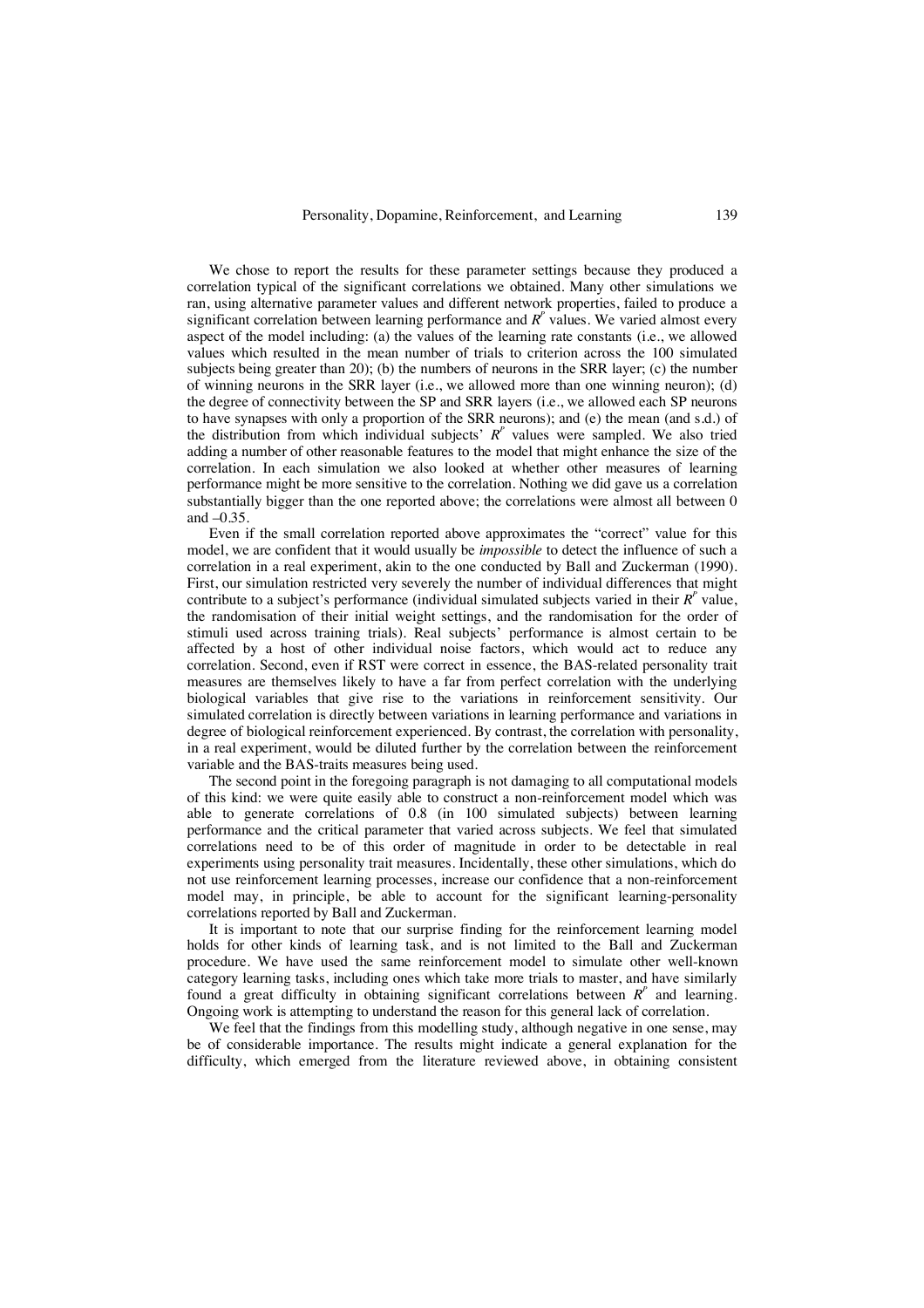personality-learning correlations in experiments testing the predictions of RST. Even if RST were true with respect to positive reinforcement and personality, the simulations suggest that it may be almost impossible to detect the predicted associations for many learning tasks. The model suggests the surprising result that, although positive reinforcement may be vital for learning to occur (and there would be no learning in our model if  $R^p$  were zero for positively reinforced trials), variations in the strength of reinforcement experienced across subjects may often contribute little to the observed variance in learning performance. Going further, one might derive a practical recommendation from these simulation findings: before conducting any future studies of BAS-related personality traits and learning under positive reinforcement, it might therefore be appropriate to build a computational model of the task to see if that learning task is likely to be sensitive to variations in reinforcement across subjects.

These conclusions strengthen the view, outlined earlier, that impulsive antisocial sensation seeking personality traits may correlate with learning performance for reasons that are unrelated to positive reinforcement processes. In the next section we consider these ideas further.

# **Alternative Accounts for the Effects of ImpASS Personality Traits on Learning**

Ball and Zuckerman's (1990) suggestion, that subjects with high ImpASS personality scores might have superior selective attention abilities to subjects with lower scores, was noted earlier in this chapter. This claim, if true, could explain superior learning performance for subjects with high, rather than low, ImpASS scores, at least on tasks requiring the selective learning of relationships involving some stimulus features, rather than others. Ball and Zuckerman's own task was of this kind, because successful learning depended on focusing on the two critical stimulus dimensions that were associated with response categories, and ignoring the six other nonpredictive distracting dimensions.

This idea resonates with suggestions we have previously made (Gray et al, 1999) concerning the functions of one of the DA systems implicated in the operation of the BAS. We presented evidence that the mesolimbic dopaminergic projection pathway causes release of DA in the nucleus accumbens (in the ventral striatum) in response to the *salience* of a stimulus, with higher release reflecting greater stimulus salience. By this account both rewards, and stimuli associated with reward, would cause DA release, because they are either biologically or associatively salient. However, the account proposes that other stimuli should activate DA release (novel stimuli, punishments, or stimuli associated with punishment), even though these other stimuli are unconnected with positive reinforcement. It is conceivable that ImpASS personality traits reflect inter-individual variations in the functioning of a system involved in stimulus salience processing: we will consider the relevant evidence below.

Latent inhibition (LI) is a task which we have argued is critically dependent upon stimulus salience processing operations in the nucleus accumbens. In LI tasks with animals, the subjects are preexposed to a stimulus that has no significant consequences. After an adequate period of such pre-treatment, it is thought that the preexposed stimulus loses salience and becomes "selected out" from the focus of attention. This is shown in the second phase of the task in which the stimulus contingencies are changed so that the preexposed stimulus is now predictive of a biological reinforcer. Because the preexposure phase has caused the stimulus to lose salience, the subsequent learning of the association between the stimulus and the reinforcer is retarded (relative to subjects who have not undergone the preexposure phase). This retardation of learning is the LI phenomenon.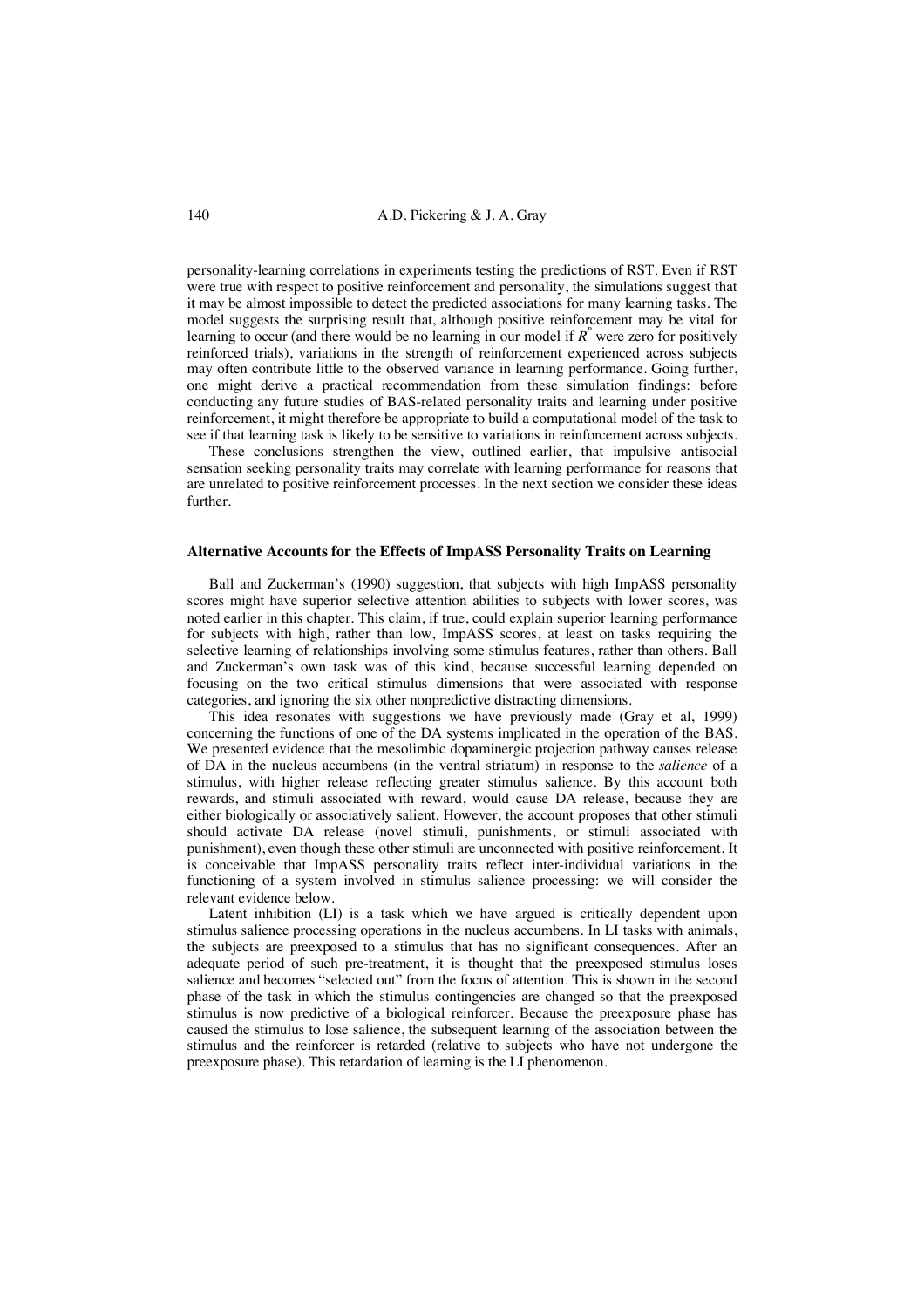Gray et al (1999) review the key evidence in support of this salience-based account of LI, concentrating on the evidence for the vital role of DA release in the nucleus accumbens. In particular, LI in animals and human beings is sensitive to treatment by DA agonists and antagonists. By defining "salience" carefully in a neural network model, we have been able to model the complex effects of these drugs on LI tasks (Schmajuk et al, 1998). To achieve this, it was necessary to equate the pharmacologically induced changes in accumbens DA release with changes to the value of the salience parameter (in the modelling work, salience has been termed "novelty").

Several LI tasks suitable for human subjects have been developed, mostly based around operant learning procedures (see Lubow  $\&$  Gewirtz, 1995). There has now been a large number of studies looking at the personality traits (and other individual differences factors) associated with LI performance. A partial review of the studies is provided by the information summarised in Table 2 (but note that Table 2 does not contain an exhaustive list of all the studies.)

There is some evidence that LI may be associated with many individual differences variables (e.g., Peterson and Carson, 2000), but two principal types of personality scale have been used in these studies summarised in Table 2. One type attempts to measure schizotypal personality traits, i.e. those traits in healthy subjects that reflect tendencies towards schizophrenic-like behaviours, emotions and cognitions (see Vollema and van den Bosch, 1995, for a review of schizotypal personality measures in general). The other type measures ImpASS personality characteristics (the P scale has been the most widely used; see Table 2).

The focus on schizotypal personality arises because LI is reduced in certain types of schizophrenic patients (see Gray et al, 1999) and there is interest in seeing whether a similar change in LI can be observed in subjects who, although healthy, score highly on schizotypal personality traits. In fact, from reading the papers in Table 2 it is clear that the P scale has been included in many LI studies (including our own: Baruch et al, 1988) because it was construed as a schizotypal personality scale (in keeping with Eysenck' original designation of the scale as a "Psychoticism" scale). Careful psychometric work within mainstream personality theory (see Gibbons & Rammsayer, 1999, for a review) has shown that the P scale clusters strongly with measures of impulsivity and sensation seeking. In multivariate analyses of schizotypal personality scales, which have often included P, it is clear that the P scale forms the major part of a fourth "asocial" or "impulsive-nonconformist" schizotypal factor. This factor does not map onto a syndrome that can be seen within schizophrenia (unlike the other three "true" schizotypal factors that emerge from these analyses) but instead resembles features of borderline, antisocial, and schizoid personality disorders (see Vollema and van den Bosch, 1995, for a review).

It seems clear from Table 2 that measures of schizotypal personality and ImpASS personality traits both affect LI, in the majority of the studies, although neither type of measure accounts for a clear majority of the significant findings. Subjects who score highly on these scales show reduced LI. When in the preexposure condition of the LI experiment, these high scoring subjects learn associations with the preexposed stimulus (during the second phase of the LI task) largely as if they had not undergone the preexposure phase. Unlike low-scoring subjects, subjects with high scores on schizotypal or ImpASS personality traits appear to be treating the preexposed stimulus as if it were still salient.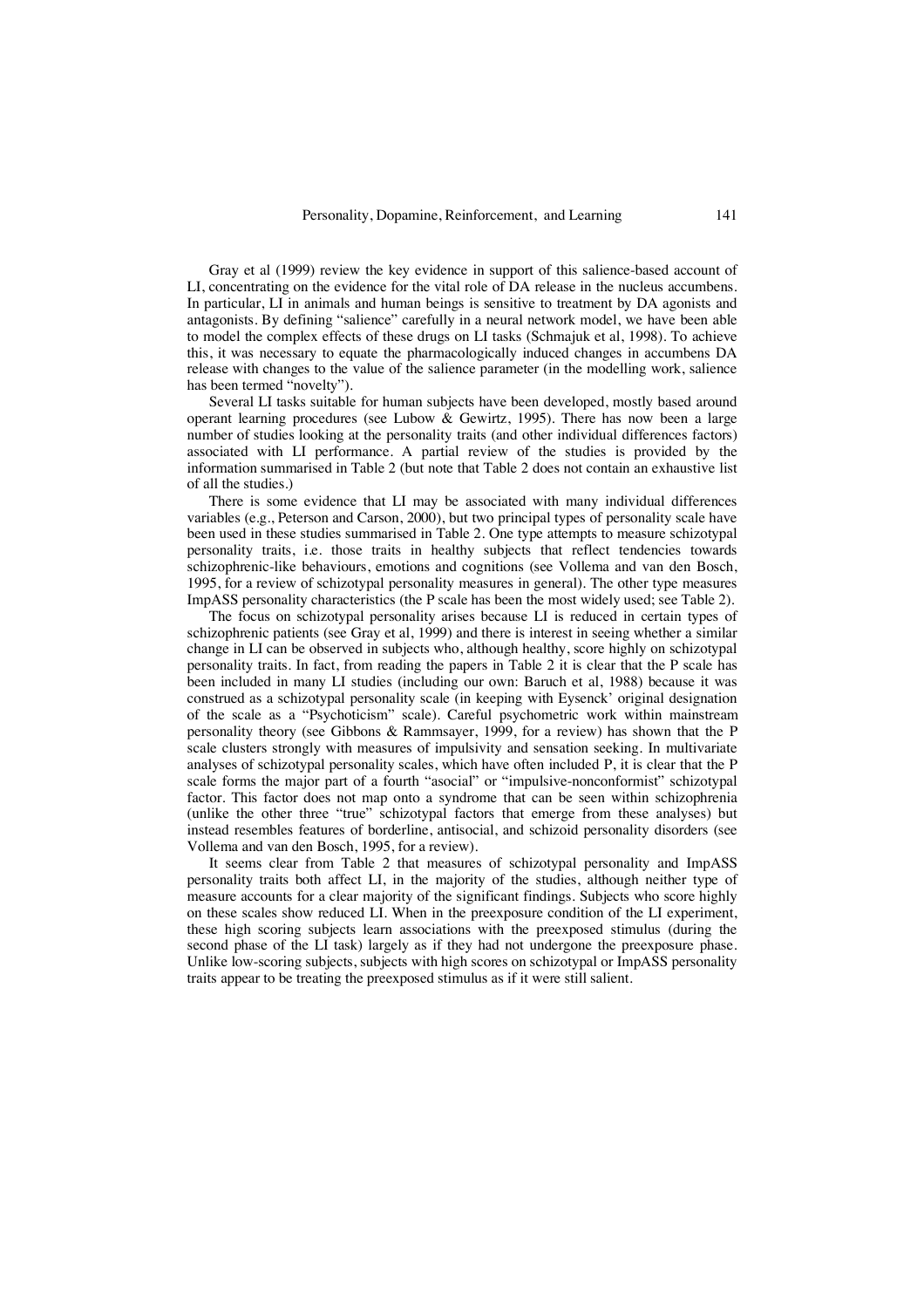Table 2. A partial summary of studies relating LI task performance to impulsive antisocial sensation seeking and/or schizotypal personality variables.

| <b>Personality Studies of LI</b>      |                                                                     |                                                                                                                                                |                                                                                                                                                                                                                                    |  |  |
|---------------------------------------|---------------------------------------------------------------------|------------------------------------------------------------------------------------------------------------------------------------------------|------------------------------------------------------------------------------------------------------------------------------------------------------------------------------------------------------------------------------------|--|--|
| Study                                 | Nature of LI Task                                                   | Personality Scales Used                                                                                                                        | <b>Significant Effects Seen</b>                                                                                                                                                                                                    |  |  |
| Baruch et al<br>(1988)                | Auditory operant<br>learning (OL)                                   | P scale <sup>1</sup> ; STA scale <sup>3</sup> ;<br>Launay-Slade<br>Hallucination scale <sup>b</sup>                                            | P and LI interaction* (low P subjects, but<br>not high P subjects, show LI)                                                                                                                                                        |  |  |
| Lubow et al<br>(1992)                 | Expt. 1: Auditory<br>OL                                             | P scale; STA scale                                                                                                                             | P and LI interaction (low P subjects, but<br>not high P subjects, show LI); similar<br>interaction for STA                                                                                                                         |  |  |
|                                       | Expt. 2: Visual OL                                                  | P scale; STA scale                                                                                                                             | Same interactions as for Expt. 1                                                                                                                                                                                                   |  |  |
| Lipp & Vaitl<br>(1992)                | Pavlovian<br>Differential<br>Electrodermal<br>Conditioning          | Revised P scale <sup>2</sup> ; STA<br>scale; Launay-Slade<br>Hallucination scale                                                               | High STA subjects show significantly<br>more differential conditioning than low<br>STA in preexposure conditions; both<br>groups show equivalent conditioning in<br>control condition                                              |  |  |
| De la Casa et al<br>$(1993;$ Expt. 1) | Visual OL                                                           | Psychosis-proneness (PP)<br>groupings based on specific<br>MMPI scale scores <sup>c</sup>                                                      | Low PP subjects showed LI but high PP<br>subjects did not (with 6 mins preexposure<br>for preexposure group); no LI for either<br>personality group (with 3 mins<br>preexposure); LI for both groups (with 15<br>mins preexposure) |  |  |
| Lipp et al<br>(1994)                  | Expt. 3: Visual OL                                                  | Revised P scale; STB<br>scale <sup>3</sup> :                                                                                                   | No significant personality and LI<br>interactions                                                                                                                                                                                  |  |  |
|                                       |                                                                     | STA scale; Launay-Slade<br>Hallucination scale; VSS <sup>d</sup> ;<br>$SPQc$ ; a subset of the<br>Chapman scales <sup>e</sup>                  |                                                                                                                                                                                                                                    |  |  |
| Lipp et al<br>(1994)                  | Expt. 4: Pavlovian<br>Differential<br>Electrodermal<br>Conditioning | Same scales as for Expt. 3                                                                                                                     | STA and LI interaction (high STA<br>subjects in preexposure condition; and<br>low STA subjects in control condition<br>show significant differential<br>conditioning); similar interactions for<br>STB and Launay-Slade scales     |  |  |
| Allan et al<br>(1995)                 | Auditory OL                                                         | P scale; STB scale; STA<br>scale                                                                                                               | STA and STB scales were both associated<br>with LI (high scores reduce LI)<br>independently of smoker/nonsmoker<br>grouping; P scale effect on LI not<br>independent of smoking group                                              |  |  |
| Gibbons &<br>Rammsayer<br>(1999)      | Visual OL                                                           | P scale; Sensation Seeking<br>scale $(SSS)^4$ ; I <sub>7</sub> -Impulsive-<br>ness <sup>5</sup> (here all scales used<br>were German versions) | P and LI interaction (low, but not high,<br>scorers show significant LI); similar<br>effect for Disinhibition subscale of SSS                                                                                                      |  |  |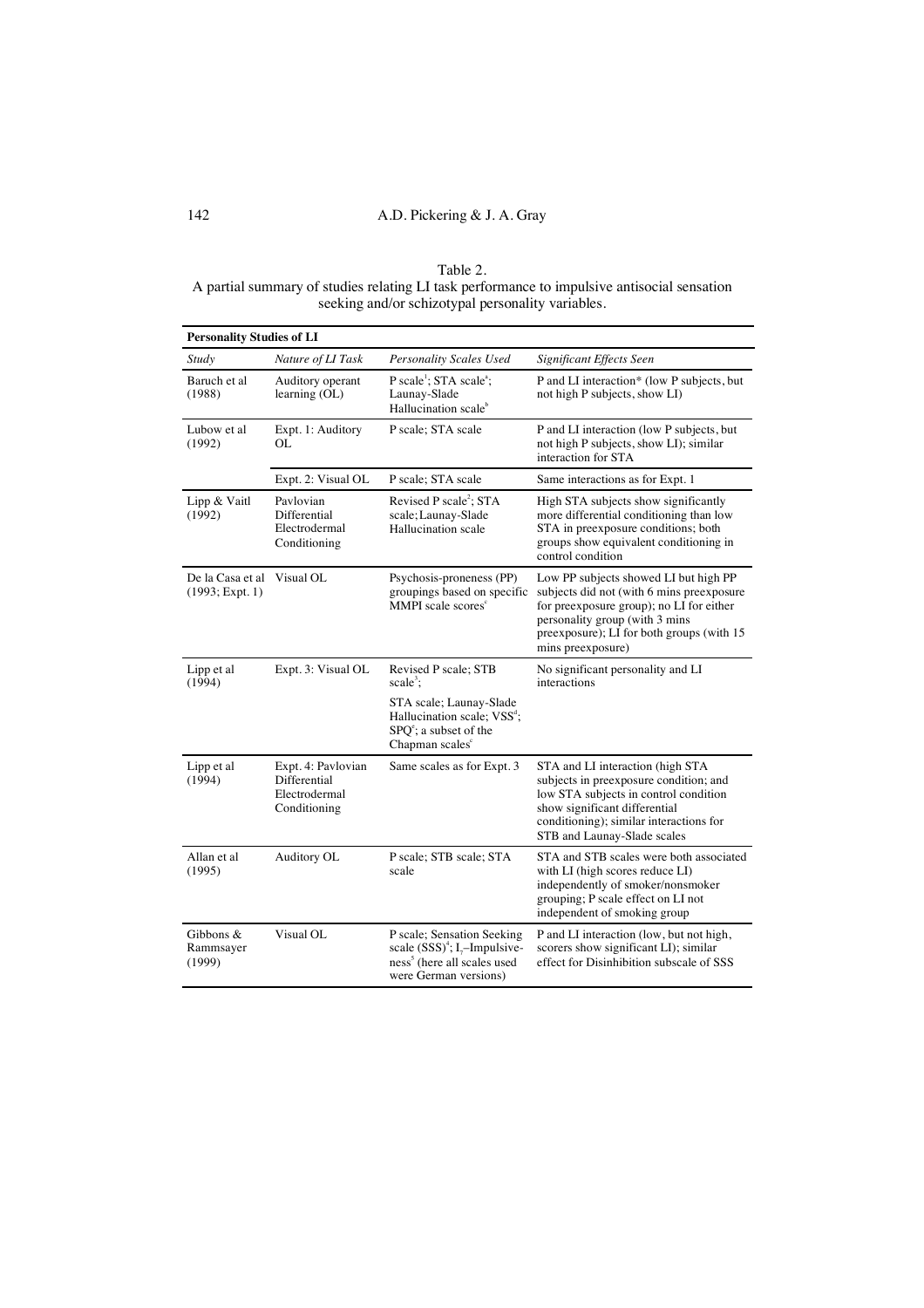| <b>Personality Studies of LI</b> |                   |                                                         |                                                                                                                                                                                                                                                                                                                                             |  |  |
|----------------------------------|-------------------|---------------------------------------------------------|---------------------------------------------------------------------------------------------------------------------------------------------------------------------------------------------------------------------------------------------------------------------------------------------------------------------------------------------|--|--|
| Study                            | Nature of LI Task | <b>Personality Scales Used</b>                          | Significant Effects Seen                                                                                                                                                                                                                                                                                                                    |  |  |
| Hofer et al<br>(1999)            | Visual OL         | STA scale                                               | STA and LI interaction (low, but not high,<br>STA groups show significant LI)                                                                                                                                                                                                                                                               |  |  |
| Peterson $\&$<br>Carson $(2000)$ | Auditory OL       | Revised P scale; Extra-<br>version and NEO PI<br>scales | Higher P scores were significantly<br>associated with faster learning<br>performance for subjects in the<br>preexposure condition, but not for<br>subjects in the control condition; the P<br>effect in the preexposure condition was no<br>longer significant after partialling out<br>extraversion and "openness to<br>experience" scores |  |  |

*Note*: \*All the studies included used a between-subjects LI procedure with preexposure and control (nonpreexposure) conditions. In these cases, interactions between personality and LI therefore refer to a differential between-subjects LI effect for high and low scoring personality groups. ImpASS personality<br>measures used: <sup>1</sup>EPQ-P (Eysenck & Eysenck, 1975b); <sup>2</sup>Revised EPQ-P (S.B.G.Eysenck et al, 1985a); <sup>3</sup>STB (Claridge & Broks, 1984); <sup>4</sup> Zuckerman (1979); <sup>5</sup> S.B.G.Eysenck et al (1985b). Schizotypal personality measures used: "STA (Claridge & Broks, 1984); "Launay & Slade (1981); "See article for details; "Venables, Wilkins, Mitchell, Raine, & Bailes (1990); 'Raine (1991). We include the STB scale as a measure of ImpASS traits because it was designed to index personality features similar to those found in Borderline Personality Disorder, and items from ithe STB scale load (with P scale items) onto the fourth "asocial" schizotypal factor, which we argue is an ImpASS factor (see text).

We do not consider any of these scales (S.B.G.Eysenck et al, 1985a; Costa & McCrae, 1992) to measure either schizotypal or ImpASS personality traits directly.

The evidence for an effect of ImpASS traits on LI is consistent with the suggestion that these traits may index inter-individual variations in stimulus salience processing, and increases the plausibility that this suggestion might underlie the correlations between ImpASS traits and performance on other kinds of learning tasks. Given the robust effects on LI, which can be obtained by manipulations of dopaminergic neurotransmission, then one might argue that the ImpASS-LI correlations provide a further line of support for the claim that ImpASS traits are associated with variations in dopaminergic neurotransmission. The other evidence in line with this claim was reviewed earlier. We have also noted the specific proposal (Gray et al, 1999; Schmajuk et al, 1998) that it is the mesolimbic DA projection to nucleus accumbens which is critically involved in processing the salience of a stimulus. This idea might then lead to the more refined suggestion as to the localisation of the dopaminergic substrate of ImpASS traits.

Nonetheless, it should be noted that some measures of ImpASS traits (e.g., the P scale) show moderate, positive, and significant correlations (e.g., between 0.4 and 0.6 in our data from student samples) with measures of "true" schizotypal personality factors such as the Unusual Experiences and Cognitive Disorganisation scales developed by Mason and Claridge (Mason, Claridge, & Jackson, 1995). This observation would seem to raise three possibilities: (i) that both ImpASS measures and true schizotypal personality measures are independently associated with LI; (ii) ImpASS measures are associated with LI but true schizotypal measures appear to affect LI only by dint of their association with ImpASS measures; or (iii) true schizotypal measures are associated with LI but ImpASS measures appear to affect LI only by dint of their association with true schizotypal measures. If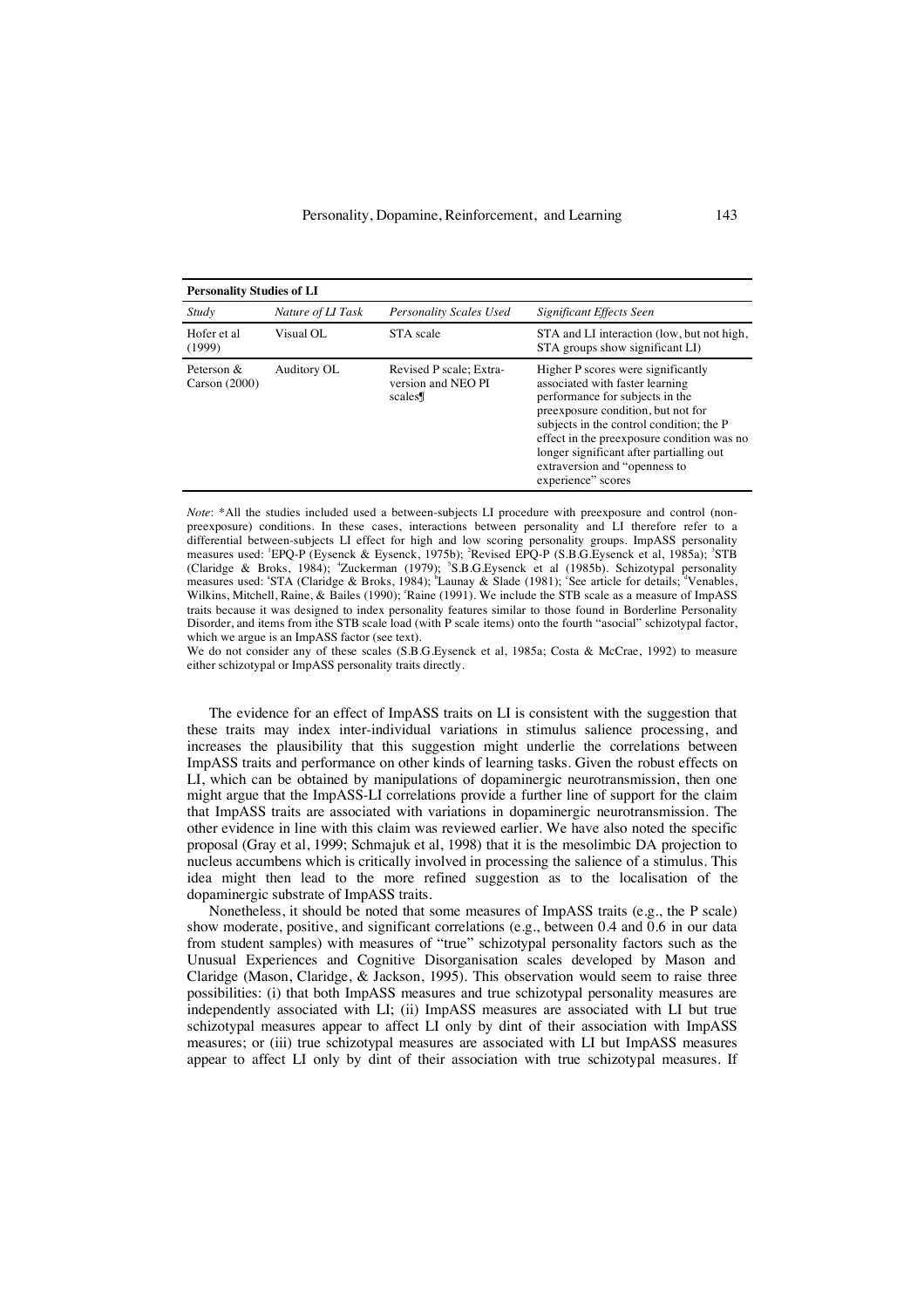possibility (iii) were true, then effects of ImpASS traits on learning, such as those reported by Ball and Zuckerman (1990), may actually have been proxies for a real underlying association between schizotypal personality and (certain types of) learning.

We know of no published data that strongly distinguish between the above possibilities. However, the study by Gibbons and Rammsayer (1999) may be suggestive. They showed that both the P scale and the Disinhibition subscale (from Zuckerman's Sensation Seeking scale) were associated with LI. For subjects in the preexposed condition of their LI task, high scorers on these scales showed significantly greater learning, relative to low scorers. The corresponding correlations for subjects in the non-preexposed control condition were not significant. Importantly, regression analyses showed that both *P* and Disinhibition explained significant independent portions of the variance in the learning performance of subjects in the preexposed condition. This result encourages the view -- possibility (i) above -- that correlated personality traits may be independently associated with LI performance. Perhaps the association between LI and P, independent of Disinhibition, reflected an influence of schizotypal personality factors (indirectly assessed by the P scale), while the association between LI and Disinhibition, independent of *P*, reflected the influence of ImpASS traits. Clarification of this issue must await further data, but should be pursued in parallel with studies which try to establish more clearly the nature of the psychological processes (such as salience) that might underlie personality-learning associations across a range of tasks.

## **Summary**

In this chapter we have considered Reinforcement Sensitivity Theory's proposal that certain personality traits reflect variations across people in the sensitivity of the Behavioural Activation System (BAS), which processes positive reinforcing stimuli. We have suggested that such BAS-related traits may depend on dopaminergic neurotransmission, but have as yet come to no firm conclusion about the precise nature of the traits involved. There is evidence to suggest that both extraversion and impulsive antisocial sensation seeking may be linked to functioning of the brain's dopamine systems, and, on this basis, either type of trait plausibly relates to BAS functioning.

We reviewed the published evidence testing the predicted relationship between putative BAS-related traits and learning performance under positive reinforcement conditions. We concluded that the evidence in support of the theory was scant, and found that promising significant effects were usually either unreliable, were less consistent with the theory than they first appeared, were contradicted by other findings, or were complicated by other, unpredicted, significant effects. This conclusion is qualified by our view that few studies have tested the theory adequately. However, some methodologically sound studies (e.g., Ball and Zuckerman, 1990) have found significant correlations between measures of impulsive antisocial sensation traits and learning, but these correlations appear to be independent of positive reinforcement. At the end of the chapter, we briefly considered an alternative account for these findings in terms of individual differences in processing the (relative) salience of stimuli and their constituent features.

During this chapter, we also constructed a simple, but biologically-constrained, neural network model of learning under positive reinforcement. To our great surprise, we found that it was very difficult to obtain significant correlations between the learning performance of simulated subjects and the modelled individual differences in the strength of the positive reinforcement signals that simulated subjects experienced after successful responses during the task. These simulation findings suggest that, even if RST were true, it might be very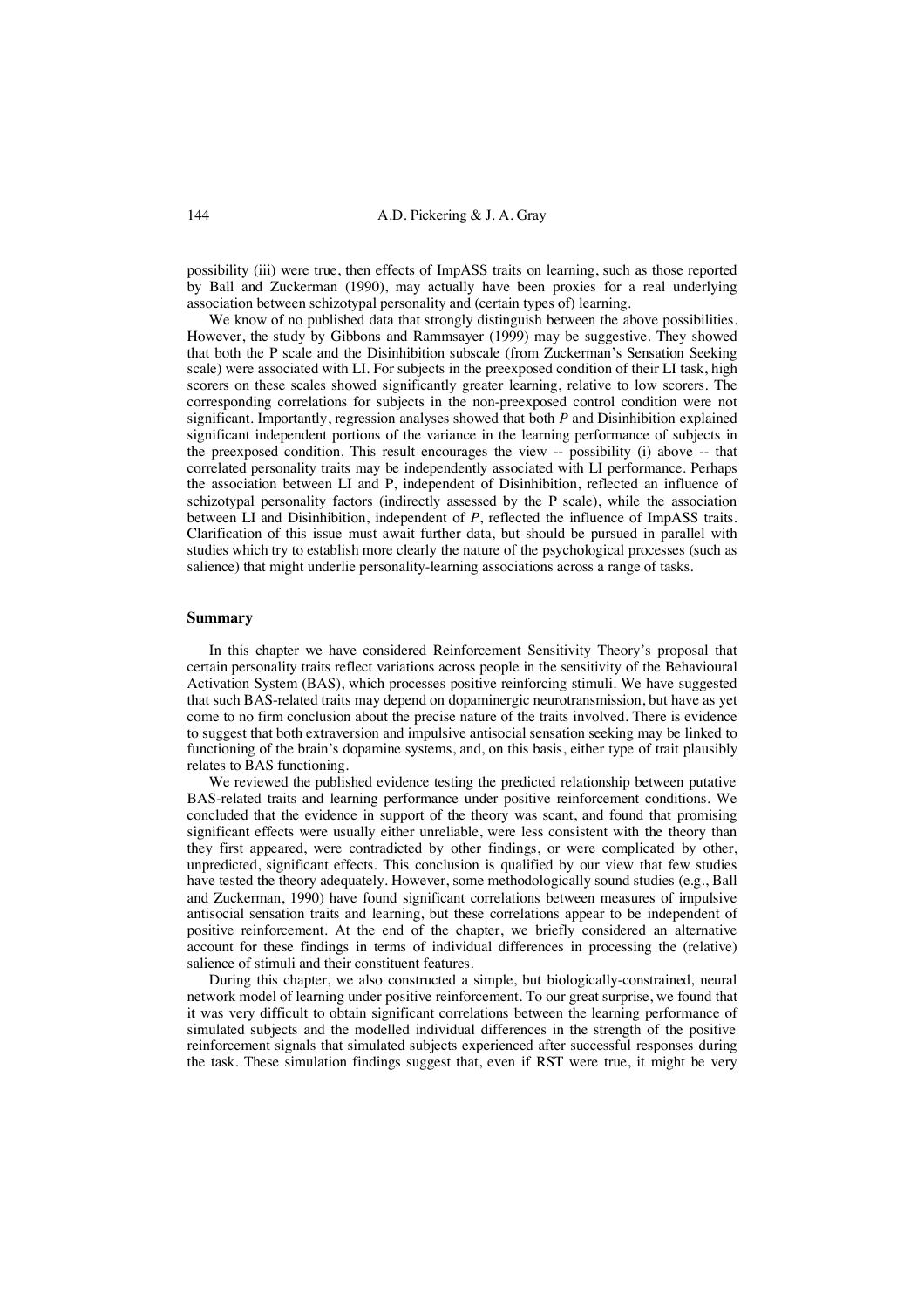difficult in real experiments to obtain the correlations between personality and learning under positive reinforcement that the theory would predict. The fact that the real experiments have indeed so often failed to yield the predicted correlations may therefore be less damaging for RST than would otherwise be the case. In future studies we need to ascertain that performance on the learning tasks used is likely to be affected by individual differences in reinforcement sensitivity. Only then can we confidently try to establish the personality dimensions that may be related to such individual differences. Neural network models may have a role to play in determining our choice of tasks for this future research.

#### **References**

- 1. Allan, L. M., Williams, J. H., Wellman, N. A., Tonin, J., Taylor, E., Feldon, J., & Rawlins, J. N. P. (1995). Effects of tobacco smoking, schizotypy and number of preexposures on latent inhibition in healthy subjects*. Personality and Individual Differences, 19,* 893-902.
- 2. Asghari, V., Schoots, O., VanKats, S., Ohara, K., Jovanocic, V., Guan, H. C., Bunzow, J. R., Petronis, A., & Van Tol, H. H. M. (1994). Dopamine D4 receptor repeat: Analysis of different native and mutant forms of the human and rat genes. *Molecular Pharmacology, 46,* 364-373.
- 3. Ashby, F. G., Alfonso-Reese, L. A., Turken, A. U., & Waldron E. M. (1998). A neuropsychological theory of multiple systems in category learning. *Psychological Review, 105,* 442-481.
- 4. Ball, S. A., & Zuckerman, M. (1990). Sensation seeking, Eysenck's personality dimensions and reinforcement sensitivity in concept formation*. Personality and Individual Differences, 11,* 343-353.
- 5. Baruch, I., Hemsley, D. R., & Gray, J. A. (1988). Latent inhibition and "psychotic proneness" in normal subjects. *Personality and Individual Differences, 9,* 777-783.
- 6. Benjamin, J., Li, L., Patterson, C., Greenberg, B. D., Murphy, D. L., & Hamer, D. H. (1996). Population of familial association between the D4 dopamine receptor gene and measures of novelty seeking. *Nature Genetics, 12,* 81-84.
- 7. Brown, J., Bullock, D., & Grossberg, S. (1999). How the basal ganglia use parallel excitatory and inhibitory learning pathways to selectively respond to unexpected rewarding cues. *The Journal of Neuroscience, 19,* 10502-10511.
- 8. Carver, C. S., & White, T. L. (1994). Behavioral inhibition, behavioral activation, and affective responses to impending reward and punishment: The BIS/BAS scales. *Journal of personality and Social Psychology, 67,* 319-333.
- 9. Cichon, S., Nothen, M. M., Erdmann, J., & Propping, P. (1994). Detection of 4 polymorphic sites in the human dopamine D1 receptor gene (DRD1). *Human Molecular Genetics, 3,* 209.
- 10. Claridge, G. S. (1987). 'The schizophrenias as nervous types' revisited. *British Journal of Psychiatry, 151,* 735-743.
- 11. Claridge, G. S., & Broks, P. (1984). Schizotypy and hemispheric function I: Theoretical considerations and the measurement of schizotypy. *Personality and Individual Differences, 5,* 633-648.
- 12. Cloninger, C. R. (1989). *The Tridimensional Personality Questionnaire.* Department of Psychiatry and Genetics, Washington University School of Medicine.
- 13. Cloninger, C. R., Svrakic, D. M., & Przybeck, T. R. (1993). A psychobiological model of temperament and character. *Archives of General Psychiatry, 50,* 975-990.
- 14. Comings, D. E., Gade, R., Wu, S., Chiu, C., Dietz, G., Muhlemann, D., Saucier, G., Ferry, L., Rosenthal, R. J., Lesieur, H. R., Rugle, L. J., & MacMurray, P. (1997). Studies of the potential role of the dopamine D-1 receptor gene in addictive behaviours. *Molecular Psychiatry, 2,* 44-56.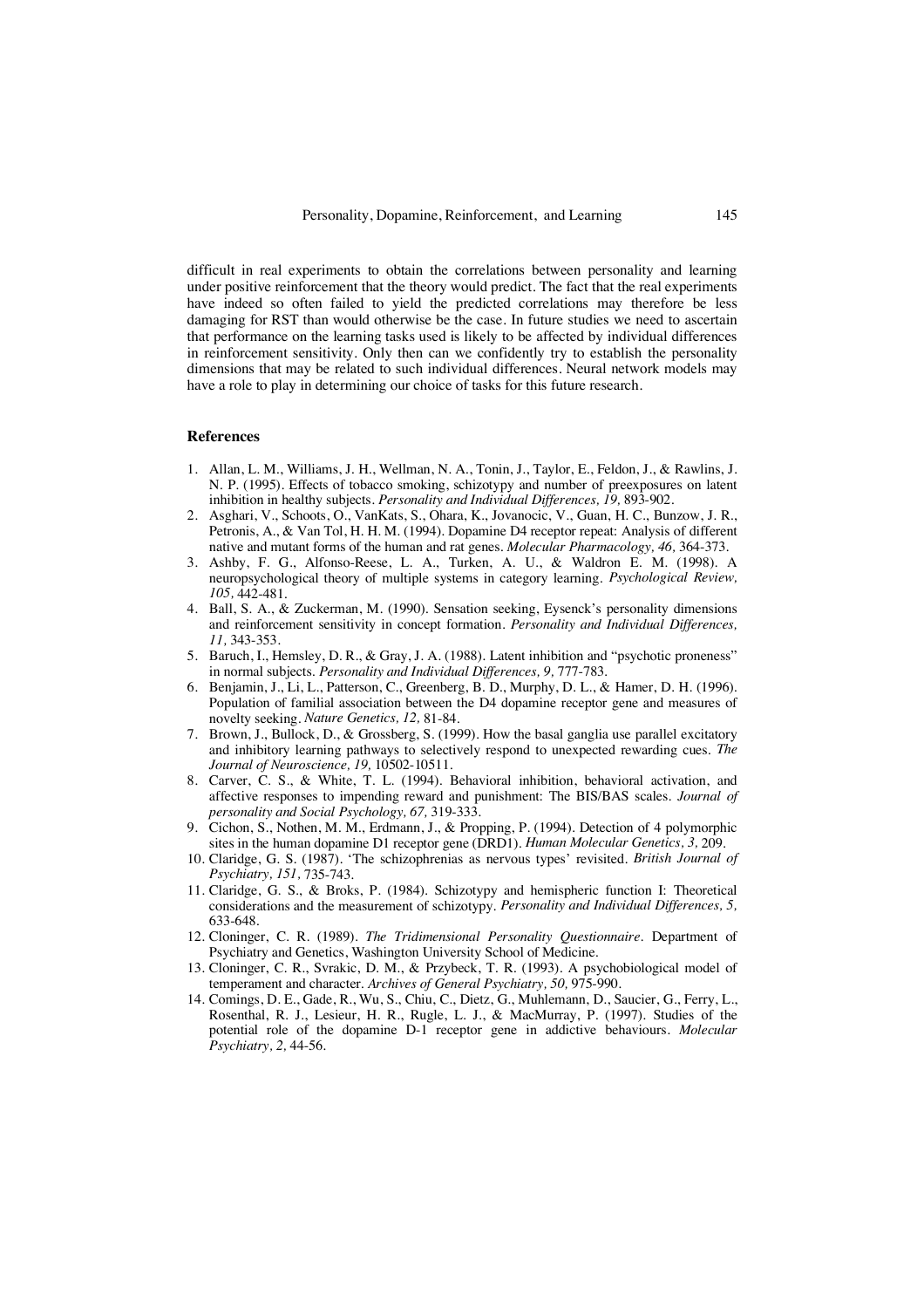- 15. Corr, P. J. (2001). Testing problems in J.A.Gray's personality theory: A commentary on Matthews and Gilliland (1999). *Personality and Individual Differences, 30,* 333-352.
- 16. Corr, P. J., & Kumari, V. (2000). Individual differences in mood reactions to d-amphetamine: A test of three personality factors. *Journal of Psychopharmacology, 14,* 371-377.
- 17. Corr, P. J., Pickering, A. D., & Gray, J. A. (1995). Personality and reinforcement in associative and instrumental learning. *Personality and Individual Differences, 19,* 47-71.
- 18. Costa, P. T. J., & McCrae, R. R. (1992). *Revised NEO Personality Inventory (NEO PI-R) and NEO Five Factor Inventory (NEO-FFI) professional manual.* Odessa, Fl: Psychological Assessment Resources.
- 19. De la Casa, L. G., Ruiz, G., & Lubow, R. E. (1993). Latent inhibition and recall/recognition of irrelevant stimuli as a function of pre-exposure duration in high and low psychotic prone normal subjects. *British Journal of Psychology, 84,* 119-132.
- 20. De Pascalis, V., Zawadzki, B., & Strelau, J. (2000). The Formal Characteristics of Behaviour-Temperament Inventory (FCB-TI): Preliminary results of the Italian version. *Personality and Individual Differences, 28,* 287-298.
- 21. Depue, R. (1995). Neurobiological factors in personality and depression. *European Journal of Personality, 9,* 413-439.
- 22. Depue, R. (1996). Neurobiology and the structure of personality: Implications for the personality disorders. In J. Clarkin & M. Lenzenweger (Eds.), *Major theories of personality disorders.* New York: Guildford Press.
- 23. Depue, R. A., & Collins, P. F. (1999). Neurobiology of the structure of personality: Dopamine, facilitation of incentive motivation, and extraversion. *Behavioral and Brain Sciences, 22,* 491-533.
- 24. Depue, R., Luciana, M., Arbisi, P., Collins, P., & Leon, A. (1994). Dopamine and the structure of personality: Relation of agonist-induced dopamine activity to positive emotionality. *Journal of Personality and Social Psychology, 67,* 485-498.
- 25. Díaz, A., & Pickering, A. D. (1993). The relationship between Gray's and Eysenck's personality spaces. *Personality and Individual Differences, 15,* 297-305.
- 26. Ebstein, R. P., Novick, O., Umansky, R., Priel, B., Osher, Y., Blaine, D., Bennett, E. R., Nemanov, L., Katz, M., & Belmaker, R. H., (1996). Dopamine D4 receptor (D4DR) exon III polymorphism associated with the human personality trait of novelty seeking. *Nature Genetics, 12,* 78-80.
- 27. Eysenck, H. J., & Eysenck, S. B. G. (1975a). *Manual of the Eysenck Personality Inventory (2nd ed.).* London: Hodder & Stoughton.
- 28. Eysenck, H. J., & Eysenck, S. B. G. (1975b). *Manual of the Eysenck Personality Questionnaire (Adults).* London: Hodder & Stoughton.
- 29. Eysenck, M. W. (1992). *Anxiety: The cognitive perspective.* Hove, England: Lawrence Erlbaum Associates.
- 30. Eysenck, S. B. G., Eysenck, H. J., & Barrett, P. (1985a). A revised version of the psychoticism scale. *Personality and Individual Differences, 6,* 21-29.
- 31. Eysenck, S. B. G., Pearson, P. R., Easting, G., & Allsopp, J. F. (1985b). Age norms for impulsiveness, venturesomeness and empathy in adults. *Personality and Individual Differences, 6,* 613-619.
- 32. Farde, L., Gustavsson, J. P., & Jönsson, E. (1997). D2 dopamine receptors and personality traits. *Nature, 385,* 590.
- 33. Friedensberg, E., & Strelau, J. (1982). The Reactivity Rating Scale (RRS): Reliability and validity. *Polish Psychological Bulletin, 13,* 223-237.
- 34. Gibbons, H., & Rammsayer, T. H. (1999). Differential effects of personality traits related to the P-ImpUSS dimension on latent inhibition in healthy female subjects. *Personality and Individual Differences, 27,* 1157-1166.
- 35. Gray, J. A. (1970). The psychophysiological basis of introversion-extraversion. *Behaviour Research and Therapy, 8,* 249-266.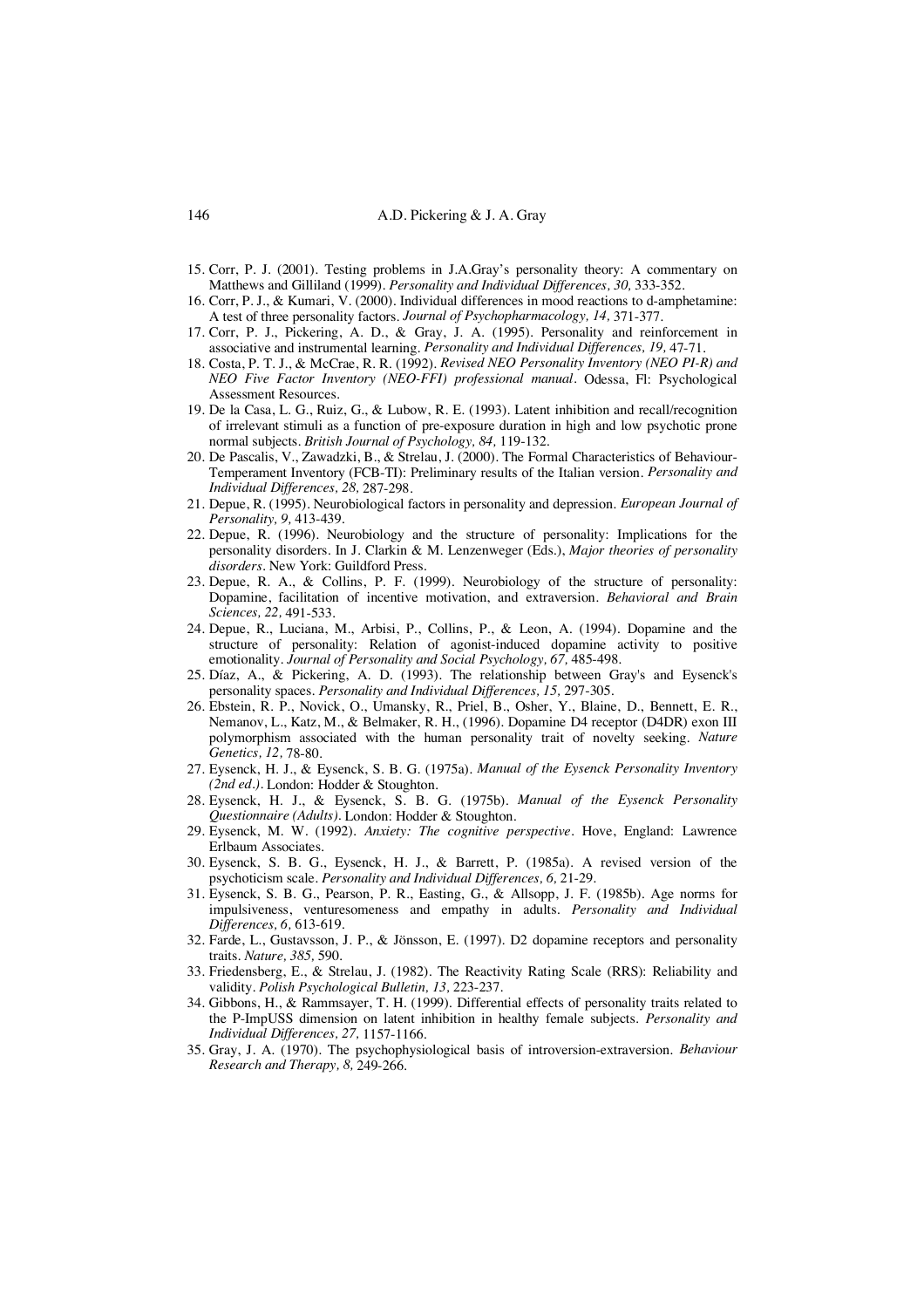- 36. Gray, J. A. (1975). *Elements of a two-process theory of learning.* London: Academic Press.
- 37. Gray, J. A. (1981). A critique of Eysenck's theory of personality. In H. J. Eysenck (Ed.), *A model for personality.* Berlin: Springer-Verlag.
- 38. Gray, J. A. (1982). *The neuropsychology of anxiety: An enquiry into the functions of the septo-hippocampal system.* Oxford: Oxford University Press.
- 39. Gray, J. A. (1987a). Perspectives on anxiety and impulsivity: A commentary*. Journal of Research in Personality, 21,* 493-509.
- 40. Gray, J. A. (1987b). The neuropsychology of emotion and personality. In S. M. Stahl, S. D. Iversen, & E. G. Goodman (Eds.), *Cognitive neurochemistry* (pp. 171-190). Oxford: Oxford University Press.
- 41. Gray, J. A., Kumari, V., Lawrence, N., & Young, A. M. J. (1999). Functions of the dopaminergic innervation of the nucleus accumbens. *Psychobiology, 27,* 225-235.
- 42. Gray, N. S., Pickering, A. D., & Gray, J. A. (1994). Psychoticism and dopamine D2 binding in the basal ganglia using single photon emission tomography. *Personality and Individual Differences, 17,* 413-434.
- 43. Groves, P. M., Garcia-Munoz, M., Linder, J. C., Manley, M. S., Martone, M. E., & Young, S. J. (1995). Elements of the instrinsic organisation and information processing in the neostriatum. In J. C. Houk, J. L. Davis, & D. G. Beiser (Eds.), *Models of information processing in the basal ganglia* (pp. 51-96). London: Bradford Books.
- 44. Gupta, S. (1990). Impulsivity/sociability and reinforcement in verbal operant conditoning: A replication. *Personality and Individual Differences, 11,* 585-589.
- 45. Hagopian, L. P., & Ollendick, T. P. (1994). Behavioral inhibition and test anxiety: An empirical investigation of Gray's theory. *Personality and Individual Differences, 16,* 597-604.
- 46. Hernaiz-Sanders, H. (1991). *Human reactions to arousal and reinforcement: Implications for the relationship between Eysenck's and Gray's models of personality.* Unpublished doctoral dissertation: University of London.
- 47. Hofer, I., Della Casa, V., & Feldon, J. (1999). The interaction between schizotypy and latent inhibition: Modulation by experimental parameters. *Personality and Individual Differences, 26,* 1075-1088.
- 48. Houk, J. C., Adams, J. L., & Barto, A. G. (1995). A model of how the basal ganglia generate and use neural signals that predict reinforcement. In J. C. Houk, J. L. Davis, D. G. Beiser (Eds.), *Models of information processing in the basal ganglia* (pp. 249-270). London: The MIT Press.
- 49. Johnson, D. L., Wiebe, J. S., Gold, S. M., Andreasen, N. C., Hichwa, R. D., Watkins, G. L., & Boles Pinto, L. L. (1999). Cerebral blood flow and personality: A positron emission tomography study. *American Journal of Psychiatry, 156,* 252-257.
- 50. Knowlton, B. J., Mangels, J. A., & Squire, L. R. (1996). A neostriatal habit learning system in humans. *Science, 273,* 1399-1402.
- 51. Launay, G., & Slade, P. (1981). The measurement of hallucination predisposition in male and female prisoners. *Personality and Individual Differences, 2,* 221-234.
- 52. Lipp, O. V., Siddle, D. A., & Arnold, S. L. (1994). Psychosis proneness in a non-clinical sample II: A multi-experimental study of "attentional malfunctioning". *Personality and Individual Differences, 17,* 405-424.
- 53. Lipp, O. V., & Vaitl, D. (1992). Latent inhibition in human Pavlovian differential conditioning: Effect of additional stimulation after preexposure and relation to schizotypal traits. *Personality and Individual Differences, 13,* 1003-1012.
- 54. Lubow, R. E., & Gewirtz, J. C. (1995). Latent inhibition in humans: Data, theory, and implications for schizophrenia. *Psychological Bulletin, 117,* 87-103.
- 55. Lubow, R. E., Ingberg-Sachs, Y., Zalstein-Orda, N., & Gewirtz, J. C. (1992). Latent inhibition in low and high "psychotic-prone" normal subjects. *Personality and Individual Differences, 13,* 563-572.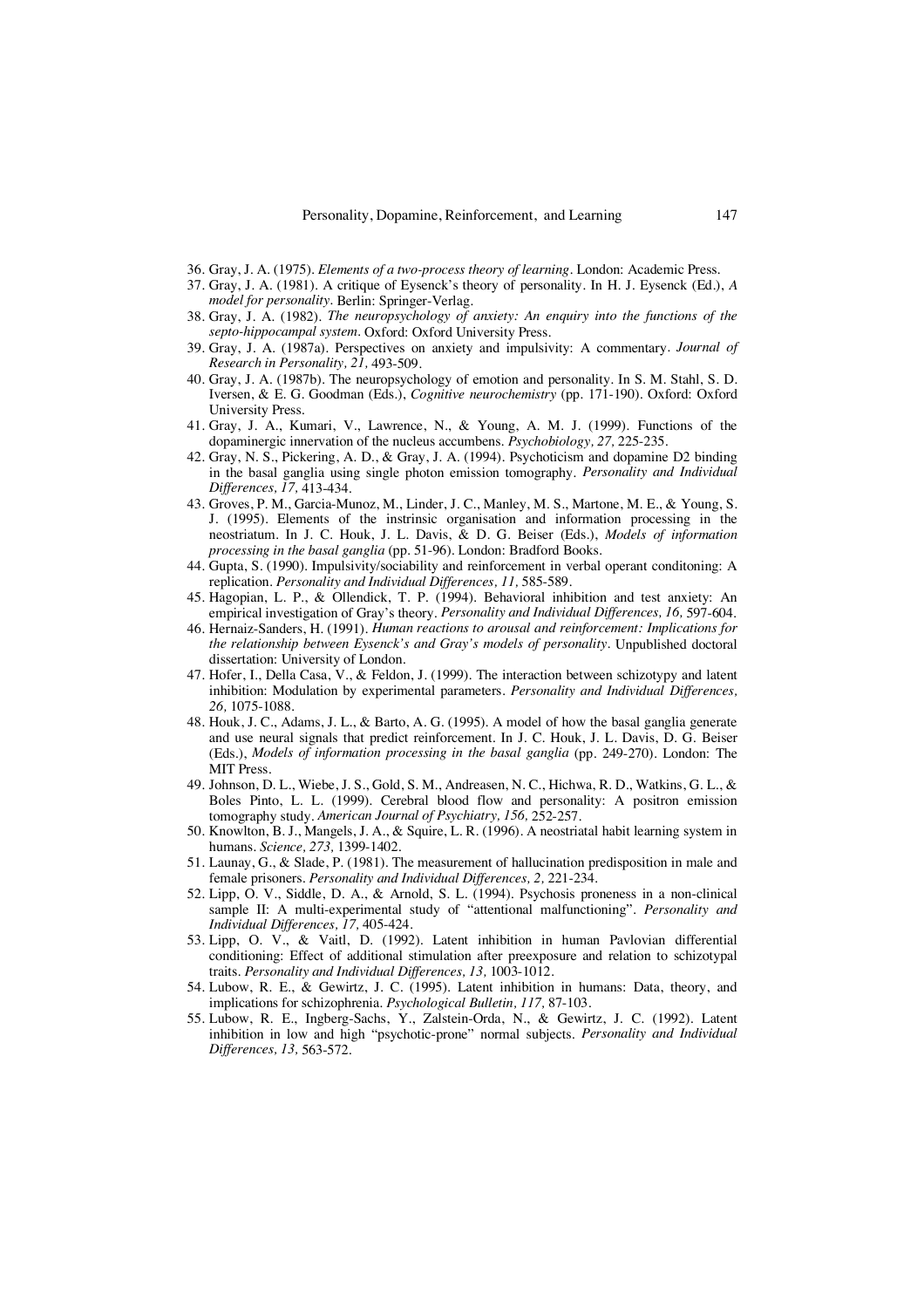- 56. Martin, M. (1985). Individual differences in sensation seeking and attentional ability. *Personality and Individual Differences, 6,* 637-639.
- 57. Mason, O., Claridge, G. & Jackson, M. (1995). New scales for the assessment of schizotypy. *Personality and Individual Differences, 18,* 7-13.
- 58. Matthews, G., & Deary, I. J. (1998). *Personality traits.* Cambridge: Cambridge University Press.
- 59. Matthews, G., & Gilliland, K. (1999). The personality theories of H. J. Eysenck and J. A. Gray: A comparative review. *Personality and Individual Differences, 26,* 583-626.
- 60. Menza, M. A., Forman, N. E., Goldstein, H. S., & Golbe, L. I. (1990). Parkinson's disease, personality, and dopamine. *Journal of Neuropsychiatry and Clinical Neurosciences, 2,* 282- 287.
- 61. Menza, M.A., Golbe, L. I., Cody, R. A., & Forman, N. E. (1993). Dopamine-related personality traits in Parkinson's disease. *Neurology, 43,* 505-508.
- 62. Menza, M. A., Mark, M. H., Burn, D. J., & Brooks, D. J. (1995). Personality correlates of [18F]dopa striatal uptake: Results of positron-emission tomography in Parkinson's disease. *Journal of Neuropsychiatry and Clinical Neurosciences, 7,* 176-179.
- 63. Netter, P., Hennig, J., & Roed, I. (1996). Serotonin and dopamine as mediators of sensation seeking behavior. *Neuropsychobiology, 34,* 155-165.
- 64. Newberry, B. H., Clark, W. H., Crawford, R. L., & Strelau, J. (1997). An American English version of the Pavlovian Temperament Survey. *Personality and Individual Differences, 22,* 105-114.
- 65. Patterson, C. M., & Newman, J. P. (1993). Reflectivity and learning from aversive events: Toward a psychological mechanism for the syndromes of disinhibition. *Psychological Review, 100,* 716-736.
- 66. Peterson, J. B., & Carson, S. (2000). Latent inhibition and Openness to Experience in a highachieving student population. *Personality and Individual Differences, 28,* 323-332.
- 67. Pickering, A. D. (1997). The conceptual nervous system and personality: From Pavlov to neural networks. *European Psychologist, 2,* 139-163.
- 68. Pickering, A. D., Corr, P. J., & Gray, J. A. (1999). Interactions and reinforcement sensitivity theory: A theoretical analysis of Rusting and Larsen (1997). *Personality and Individual Differences, 26,* 357-365
- 69. Pickering, A. D., Corr, P. J., Powell, J. H., Kumari, V., Thornton, J. C., & Gray, J. A. (1997). Individual differences in reactions to reinforcing stimuli are neither black nor white: To what extent are they Gray? In H. Nyborg (Ed.), *The scientific study of human nature: Tribute to Hans J. Eysenck at eighty* (pp. 36-67). London: Elsevier Sciences.
- 70. Pickering, A. D., Díaz, A., & Gray, J. A. (1995). Personality and reinforcement: An exploration using a maze-learning task. *Personality and Individual Differences, 18,* 541-558.
- 71. Pickering, A. D., & Gray, J. A. (1999). The neuroscience of personality. In L. Pervin & O. John (Eds.), *Handbook of Personality.* (2nd Edition, pp. 277-299). New York: Guilford Press.
- 72. Plomin, R., & Caspi, A. (1999). Behavioral genetics and personality. In L. Pervin & O. John (Eds.), *Handbook of Personality.* (2nd Edition, pp. 251-276). New York: Guilford Press.
- 73. Posner, M. I., & Raichle, M. E. (1994). *Images of mind.* New York: Scientific American Library.
- 74. Raine, A. (1991). The SPQ: A scale for the assessment of schizotypal personality based on DSM-III-R criteria. *Schizophrenic Bulletin, 17,* 555-564.
- 75. Rumelhart, D. E., & McClelland, J. L. (1986). *Parallel distributed processing: Explorations in the microstructure of cognition (Vols. 1 and 2).* London: Bradford Books.
- 76. Salum, C., Roque da Silva, A., & Pickering, A. (1999). Striatal dopamine in attentional learning: A computational model. *Neurocomputing, 26-27,* 845-854.
- 77. Schmajuk, N. A, Buhusi, C. V., & Gray, J. A. (1998). The psychopharmacology of latent inhibition: A neural network approach. *Behavioural Pharmacology, 9,* 711-730.